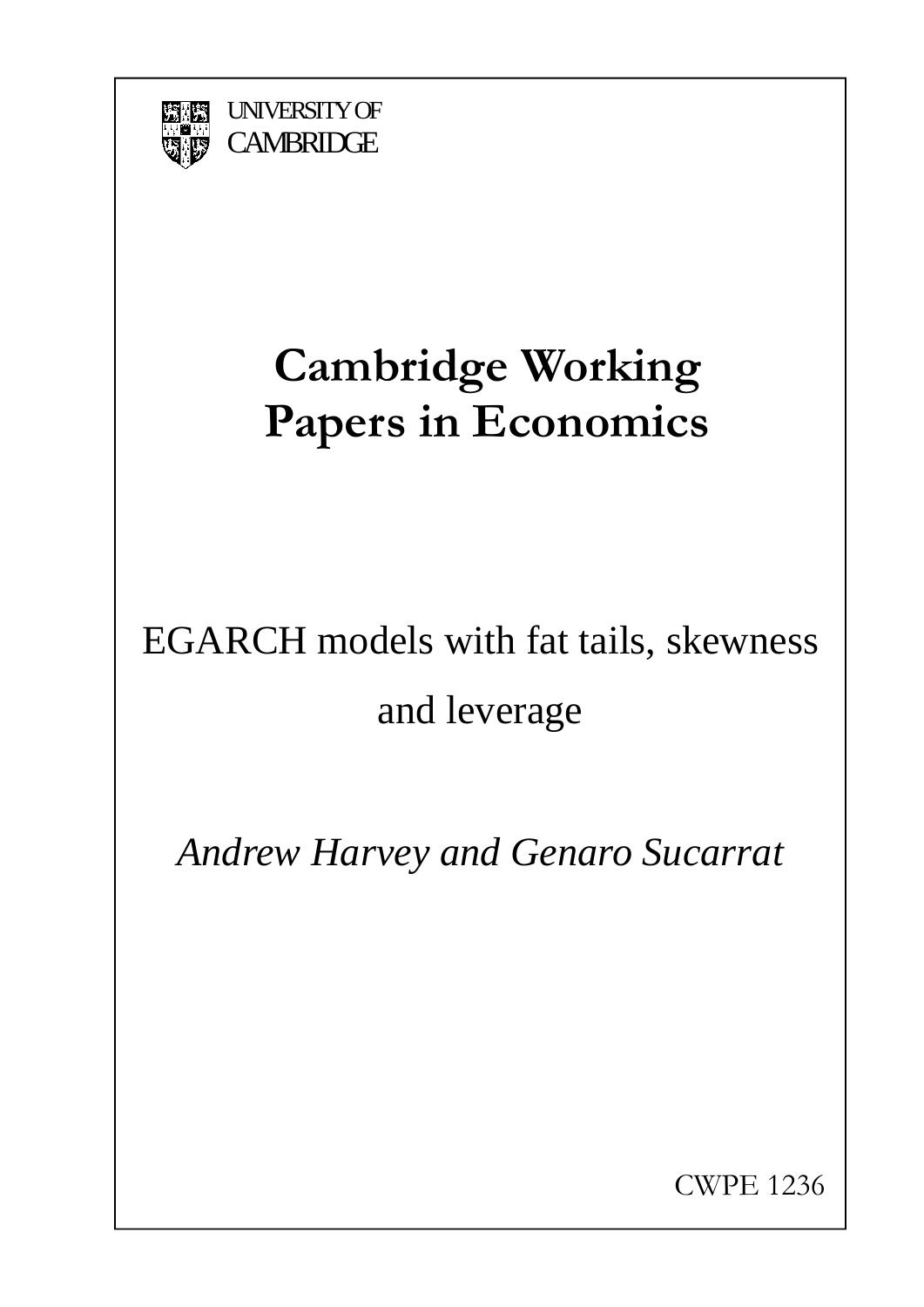# EGARCH models with fat tails, skewness and leverage

Andrew Harvey and Genaro Sucarrat Faculty of Economics, Cambridge University and Department of Economics, BI Norwegian Business School, Oslo ACH34@ECON.CAM.AC.UK

August 15, 2012

#### Abstract

An EGARCH model in which the conditional distribution is heavytailed and skewed is proposed. The properties of the model, including unconditional moments, autocorrelations and the asymptotic distribution of the maximum likelihood estimator, are obtained. Evidence for skewness in conditional t-distribution is found for a range of returns series and the model is shown to give a better fit than the corresponding skewed-t GARCH model.

#### Abstract

KEYWORDS: General error distribution; heteroskedasticity; leverage; score; Student's t, two components. JEL classification; C22, G17

## 1 Introduction

An EGARCH model in which the variance, or scale, is driven by an equation that depends on the conditional score of the last observation was proposed by Creal, Koopman and Lucas (2008, 2011) and Harvey and Chakravarty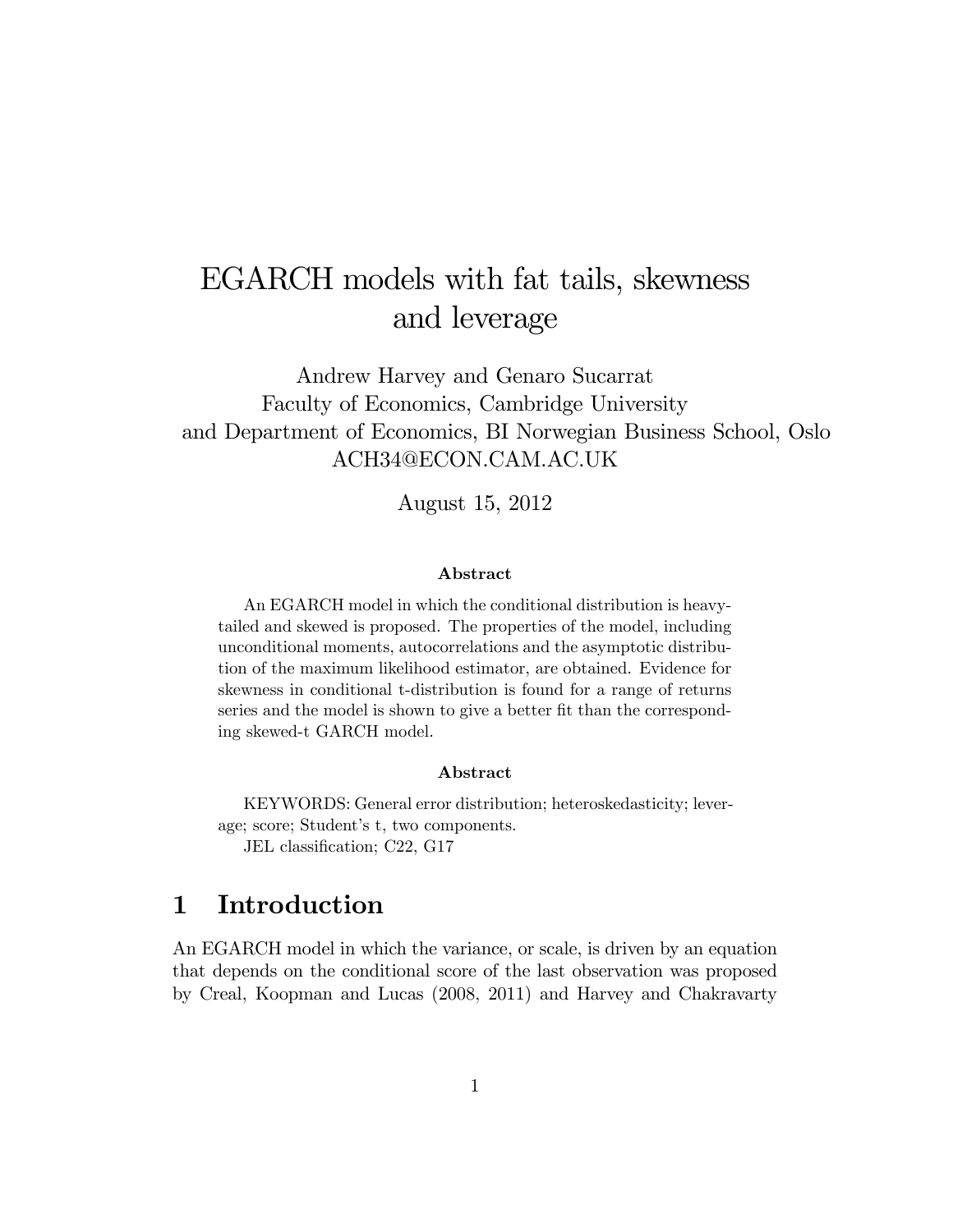$(2008)^1$ . The model has a number of attractions. In particular, an exponential link function ensures positive scale parameters and enables the conditions for stationarity to be obtained straightforwardly. Furthermore, although deriving a formula for the autocorrelation function (ACF) of squared observations is less straightforward than it is for a GARCH model, analytic expressions can be obtained and these expressions are more general. Specifically, formulae for the ACF of the absolute values of the observations raised to any power can be obtained. Finally, not only can expressions for multistep forecasts of volatility be derived, but their conditional variances can be also found and the full conditional distribution is easily simulated.

When the conditional score is combined with an exponential link function, the asymptotic distribution of the maximum likelihood estimator of the dynamic parameters can be derived; see Harvey (2011). The theory is much more straightforward than it is for GARCH models. An analytic expression for the asymptotic covariance matrix can be obtained and the conditions for the asymptotic theory to be valid are easily checked.

A heavy-tailed conditional distribution can be modeled by a Student tdistribution, as in the GARCH-t model of Bollerslev (1987). However, the use of the conditional score in the dynamic volatility equation in what we call the Beta-t-EGARCH model means that observations that would be considered outliers for a Gaussian distribution are downweighted. An announcement made by the computer firm Apple illustrates the robustness of Betat-EGARCH. On Thursday 28 September 2000 a profit warning was issued,<sup>2</sup> which led the value of the stock to plunge from an end-of-trading value of \$26.75 to \$12.88 on the subsequent day. In terms of volatility this fall was a one-off event, since it apparently had no effect on the variability of the price changes on the following days. Figure 1, contains a snapshot of the event and the surrounding period. The figure plots absolute returns, the fitted conditional standard deviations of a  $GARCH(1,1)$ -t specification with leverage, and the Ötted conditional standard deviations of the comparable Beta-t-EGARCH model; a full set of estimation results are given later in table 5. As is clear from the Ögure, the GARCH forecasts of one-step standard deviations exceed absolute returns for almost two months after the event, a clear-cut example of forecast failure. By contrast, the Beta-t-EGARCH

<sup>&</sup>lt;sup>1</sup>Estimation and inference of the first-order Beta-t-EGARCH model is available via the R package betategarch, see Sucarrat (2012).

<sup>&</sup>lt;sup>2</sup>CNN Money, see http://money.cnn.com/2000/09/29/markets/techwrap/. Retrieved 1 November 2011.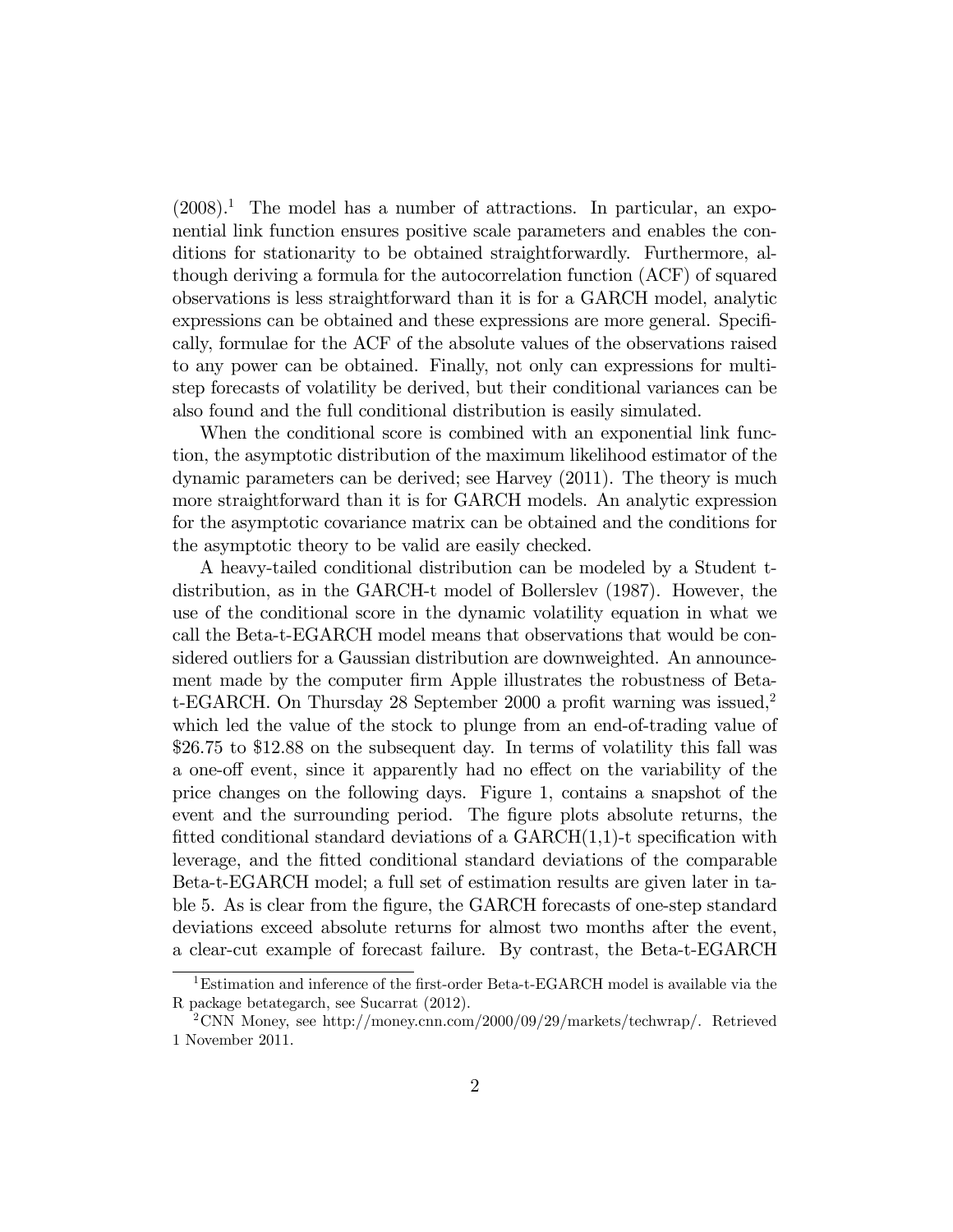forecasts remain in the same range of variation as the absolute returns.

The main contribution of this paper is to extend conditional score models to skew distributions. Conditional skewness has important implications for asset pricing, as discussed in Harvey and Siddique (2000). Here, the emphasis is on the skew-t leading to a model that we call Beta-skew-t-EGARCH. However, the same approach works for the general error distribution and gives the Gamma-skew-GED-EGARCH model. The preferred specification is one in which skewness in the conditional distribution of  $y_t$  is combined with leverage in the specification of scale. A two-component model gives further gains in goodness of fit and is able to mimic the long memory pattern displayed in the autocorrelations of the absolute values.

The t-distribution is skewed using the method proposed by Fernandez and Steel (1998). The advantage of the FS approach compared with other skewing approaches is its computational and analytic tractability, conceptual simplicity and ease of application across a wide range of densities. The FS method has been adopted by a number of researchers, recent examples being Zhu and Zinde-Walsh (2009), Zhu and Galbraith (2010), and Gomez et al (2007). In the context of changing variance, Giot and Laurent(2003, 2004) show that a skewed-t GARCH model (with leverage) does very well in predicting Value-at-Risk (VaR). This model is available as an option in the G@RCH package of Laurent (2009).

The plan of the paper is as follows. Section 2 outlines the foundations of the Beta-t-EGARCH model, whereas section 3 introduces skewness. Section 4 introduces a martingale difference (MD) modification of the model of section 3, which ensures that the innovation is a MD. Section 5 briefly outlines how the Gamma-Skew-GED-EGARCH class of models is obtained along the same lines as the Beta-Skew-t-EGARCH class, when the conditional distribution is GED instead of t. Section 6 contains an extensive set of empirical applications, while section 7 brieáy notes how a time-varying location can be accommodated in terms of a dynamic conditional score model. Section 8 concludes and outlines several possible extensions.

## 2 Beta-t-EGARCH

The Beta-t-EGARCH model is

$$
y_t = \mu + \varepsilon_t \exp(\lambda_{tt-1}), \quad t = 1, ..., T,
$$
 (1)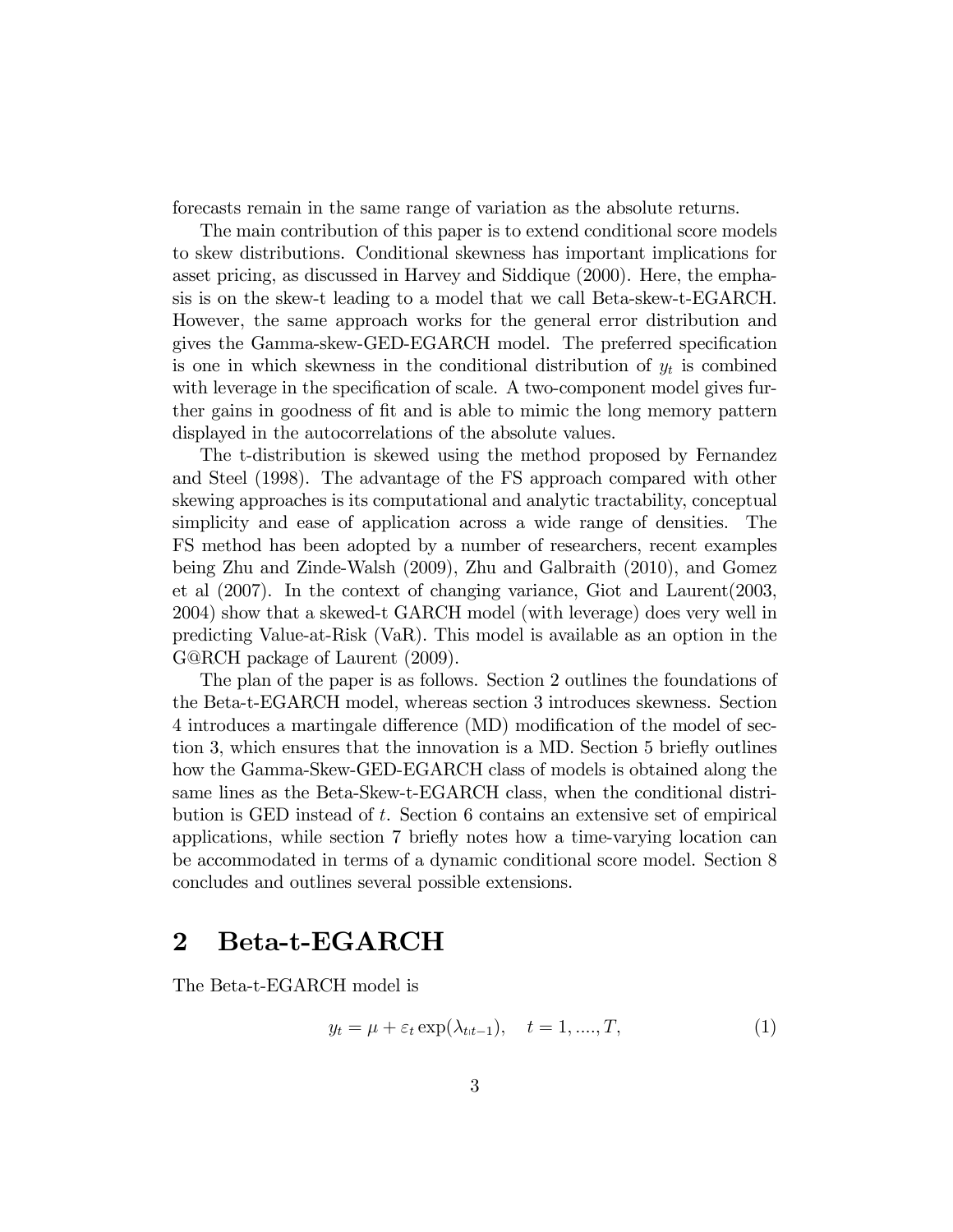

Figure 1: Apple returns with Beta-t-EGARCH and GARCH filters, both with leverage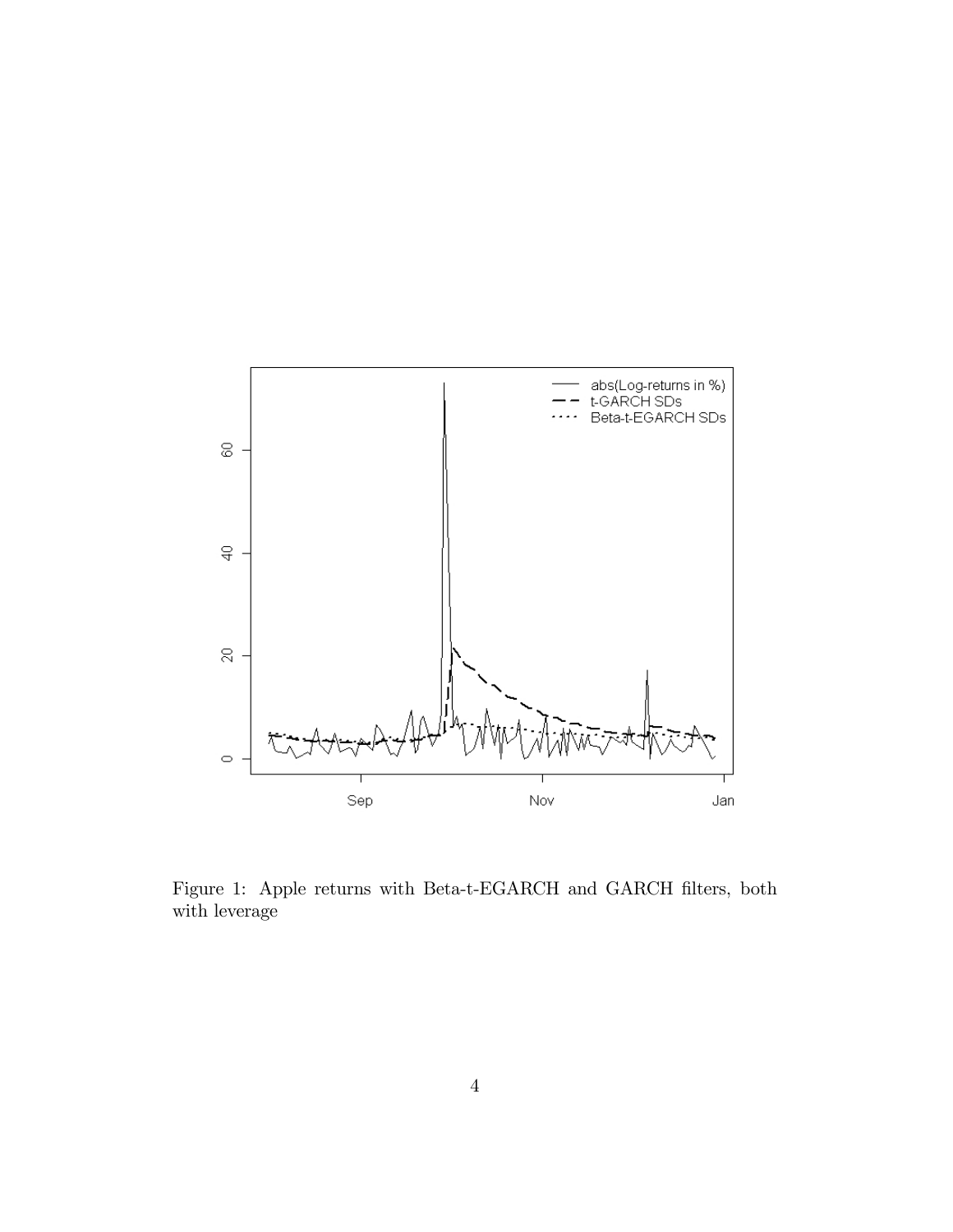where  $\varepsilon_t$  is a serially independent variable that has a  $t_{\nu}$ -distribution with positive degrees of freedom,  $\nu$ , and  $\lambda_{tt-1}$ , the logarithm of the scale, is a linear combination of past values of the conditional score

$$
u_t = \frac{(\nu + 1)(y_t - \mu)^2}{\nu \exp(2\lambda_{tt-1}) + (y_t - \mu)^2} - 1, \quad -1 \le u_t \le \nu, \quad \nu > 0.
$$
 (2)

The first-order model,

$$
\lambda_{t+1:t} = \delta + \phi \lambda_{tt-1} + \kappa u_t, \tag{3}
$$

is stationary if  $|\phi|$  < 1. Since  $u_t$  is a martingale difference (MD) and hence WN,  $\lambda_{tt-1}$  is weakly stationary with an unconditional mean of  $\omega = \delta/(1-\phi)$ and an unconditional variance of  $\sigma_u^2/(1-\phi^2)$ . Note that the process is assumed to have started in the infinite past, though for practical purposes  $\lambda_{10}$  may be set equal to the unconditional mean. Identifiability requires  $\kappa \neq 0$ . Such a condition is hardly surprising since if  $\kappa$  were zero there would be no dynamics.

#### 2.1 Moments and predictions

The conditional score may be expressed as

$$
u_t = (\nu + 1)b_t - 1, \quad t = 1, \dots, T,
$$
\n<sup>(4)</sup>

where, for finite degrees of freedom,

$$
b_t = \frac{(y_t - \mu)^2 / \nu \exp(2\lambda_{t:t-1})}{1 + (y_t - \mu)^2 / \nu \exp(2\lambda_{t:t-1})}, \qquad 0 \le b_t \le 1, \quad 0 < \nu < \infty,
$$
 (5)

is distributed as  $beta(1/2, \nu/2)$  at the true parameter values. Since  $u_t$  depends on the same beta distribution in all time periods, it is independently and identically distributed (IID), not just a MD. It has zero mean and variance,  $\sigma_u^2 = 2\nu/(\nu + 3).$ 

Harvey and Chakravarty (2008) derive expressions for the moments and autocorrelations of the observations. The odd moments of  $y_t$  are zero when the distribution of  $\varepsilon_t$  is symmetric. The even moments of  $y_t$  in the stationary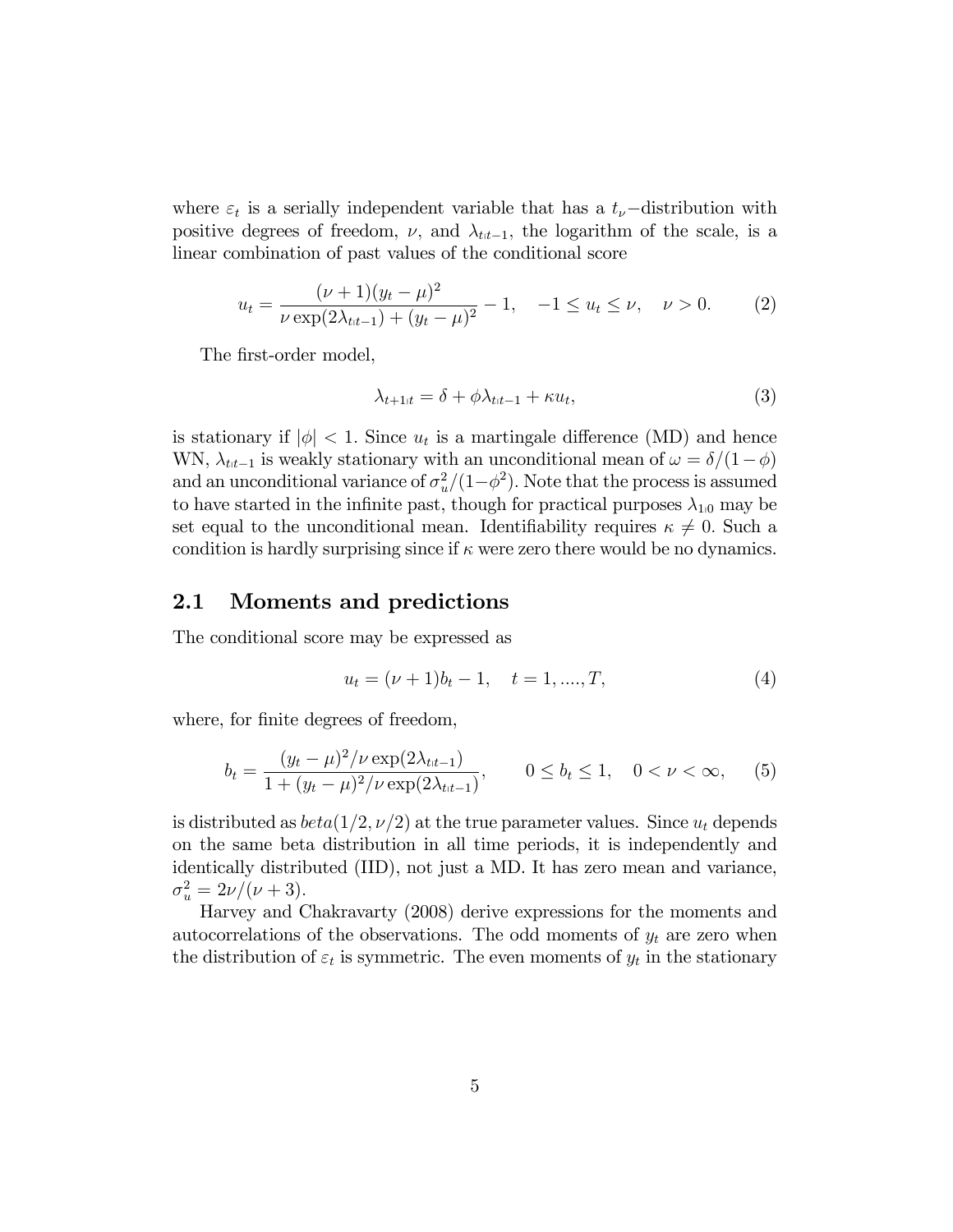Beta-t-EGARCH model are

$$
E[(y_t - \mu)^m] = E(\varepsilon_t^m) E(\exp(m\lambda_{t:t-1})),
$$
\n
$$
= \frac{\nu^{m/2} \Gamma(\frac{m}{2} + \frac{1}{2}) \Gamma(\frac{-m}{2} + \frac{\nu}{2})}{\Gamma(\frac{1}{2}) \Gamma(\frac{\nu}{2})} e^{m\omega} \prod_{j=1}^{\infty} e^{-\psi_j m} \beta_{\nu}(\psi_j m), \quad m < \nu,
$$
\n(6)

where  $\psi_j$ ,  $j = 1, 2, ...$  are the coefficients in the moving average representation,

$$
\lambda_{t:t-1} = \omega + \sum_{j=1}^{\infty} \psi_j u_{t-j},
$$

and  $\beta_{\nu}(a)$  is Kummer's (confluent hypergeometric) function,  $_1F_1(1/2; (\nu +$ 1)/2;  $a(\nu + 1)$ ); see Slater (1965, p 504).

Expressions for the autocorrelations of  $|y_t - \mu_y|^c$ ,  $c > 0$ , were also obtained. Note that

$$
E(\exp(c\lambda_{t:t-1}) = e^{c\omega} \prod_{j=1}^{\infty} e^{-\psi_j c} \beta_{\nu}(\psi_j c)
$$
 (7)

is valid for any  $c > 0$ .

The optimal predictor of scale in Beta-t-EGARCH is

$$
E_T\left(e^{\lambda_{T+\ell T+\ell-1}}\right) = e^{\lambda_{T+\ell T}} \prod_{j=1}^{\ell-1} e^{-\psi_j} \beta_{\nu}(\psi_j), \qquad \nu > 0, \quad \ell = 2, 3, ..., \tag{8}
$$

where  $\lambda_{T + \ell T}$  is the linear predictor of  $\lambda_{T + \ell T + \ell - 1}$ . The MSE of the predicted scale for  $\ell = 2, 3, \dots$ , is

$$
MSE(E_T\left(e^{\lambda_{T+\ell_1 T+\ell-1}}\right)) = e^{2\lambda_{T+\ell_1 T}} \left(\prod_{j=1}^{\ell-1} e^{-2\psi_j} \beta_{\nu}(2\psi_j) - \left(\prod_{j=1}^{\ell-1} e^{-\psi_j} \beta_{\nu}(\psi_j)\right)^2\right).
$$

The multi-step predictor of the variance of  $y_{T+\ell}$  is obtained from the formula above with  $Var(\varepsilon_t)$  included, that is

$$
Var_T(y_{T+\ell}) = \frac{\nu}{\nu - 2} \left( \gamma^2 - 1 + \gamma^{-2} \right) e^{2\lambda_{T+\ell,T}} \prod_{j=1}^{\ell-1} e^{-2\psi_j} \beta_\nu(2\psi_j), \quad \nu > 2. \tag{9}
$$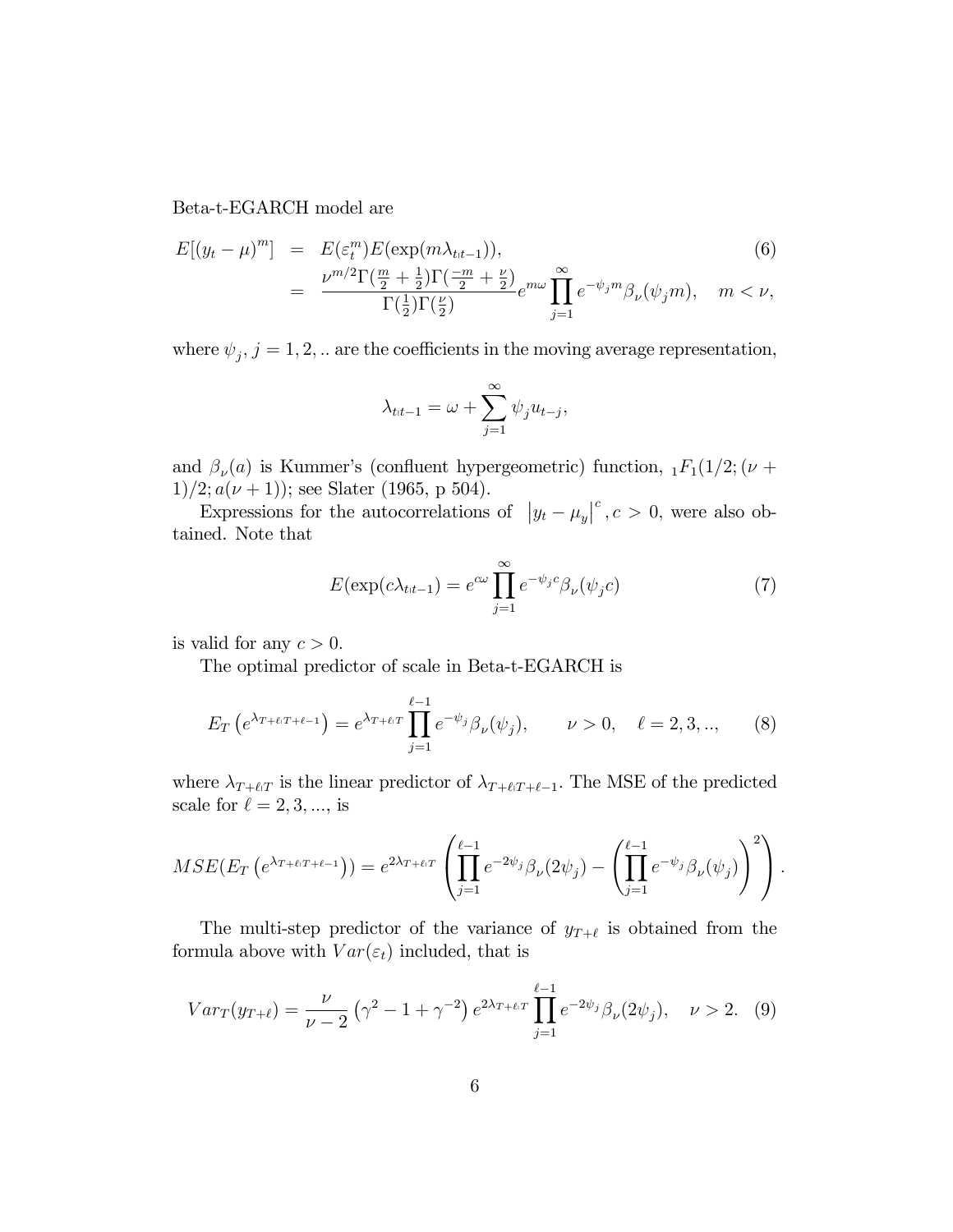## 2.2 Asymptotic distribution of maximum likelihood estimator

The ML estimates are obtained by maximizing the log-likelihood function with respect to the unknown parameters. Although  $(3)$  is the conventional formulation of a first-order dynamic model, the information matrix takes a simpler form if the paramerization is in terms of  $\omega$  rather than  $\delta$ . Thus

$$
\lambda_{t:t-1} = \omega + \lambda_{t:t-1}^{\dagger}, \quad \lambda_{t+1:t}^{\dagger} = \phi \lambda_{t:t-1}^{\dagger} + \kappa u_t, \qquad t = 1, ..., T. \tag{10}
$$

Re-writing the above model in a similar way to (3) gives

$$
\lambda_{t+1:t} = \omega(1-\phi) + \phi \lambda_{t:t-1} + \kappa u_t, \quad |\phi| < 1, \qquad t = 1, ..., T. \tag{11}
$$

When  $\nu$  and  $\mu$  are known, the information matrix for a single observation is time-invariant and given by

$$
\mathbf{I}(\boldsymbol{\psi})=\sigma_u^2\mathbf{D}(\boldsymbol{\psi})
$$

where

$$
\mathbf{D}(\boldsymbol{\psi}) = \mathbf{D} \begin{pmatrix} \widetilde{\kappa} \\ \widetilde{\phi} \\ \widetilde{\omega} \end{pmatrix} = \frac{1}{1-b} \begin{bmatrix} A & D & E \\ D & B & F \\ E & F & C \end{bmatrix}
$$
(12)

with

$$
A = \sigma_u^2, \qquad B = \frac{\kappa^2 \sigma_u^2 (1 + a\phi)}{(1 - \phi^2)(1 - a\phi)}, \qquad C = \frac{(1 - \phi)^2 (1 + a)}{1 - a},
$$
  

$$
D = \frac{a\kappa \sigma_u^2}{1 - a\phi}, \qquad E = c(1 - \phi)/(1 - a) \qquad and \qquad F = \frac{ac\kappa (1 - \phi)}{(1 - a)(1 - a\phi)},
$$

with

$$
a = \phi - \kappa \frac{2\nu}{\nu + 3}
$$
  
\n
$$
b = \phi^2 - \phi \kappa \frac{4\nu}{\nu + 3} + \kappa^2 \frac{12\nu(\nu + 1)(\nu + 2)}{(\nu + 7)(\nu + 5)(\nu + 3)}
$$
  
\n
$$
c = \kappa \frac{4\nu(1 - \nu)}{(\nu + 5)(\nu + 3)}, \qquad \nu > 0.
$$
\n(13)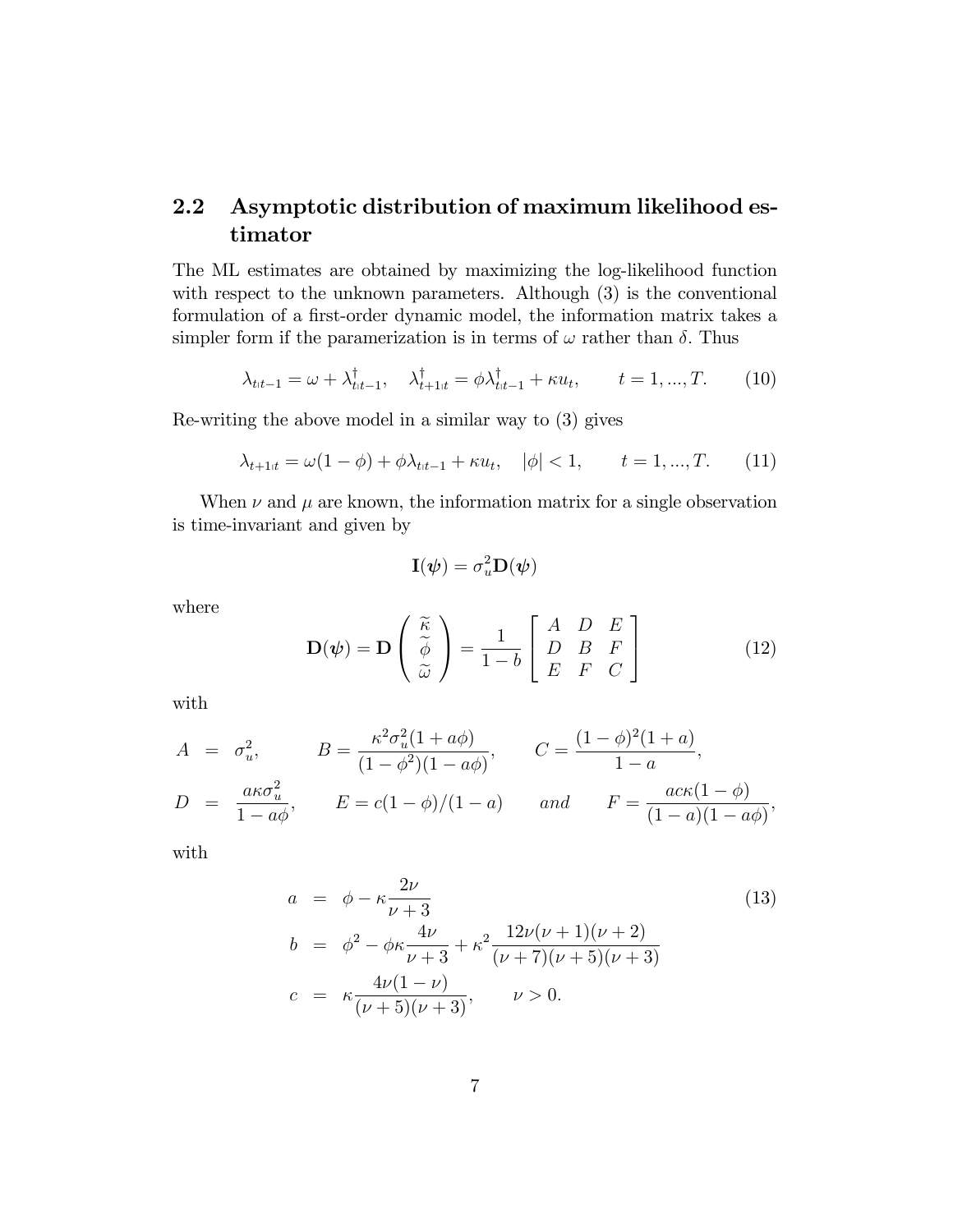Recall that  $\sigma_u^2 = 2\nu/(\nu+3)$ . The key conditions for the limiting distribution of  $\sqrt{T}(\widetilde{\psi}-\psi)$  to be multivariate normal with zero mean vector and covariance matrix  $\mathbf{I}^{-1}(\boldsymbol{\psi})$  are  $\kappa \neq 0$  and  $b < 1$ . The proof is sketched out in the appendix.

The asymptotic distribution of  $\psi$  is not affected when  $\mu$  is estimated. Estimating  $\nu$  does give a slight change since

$$
Var(\boldsymbol{\psi}, \nu) = \begin{bmatrix} \frac{2\nu}{\nu+3} \mathbf{D}(\boldsymbol{\psi}) & \frac{1}{(\nu+3)(\nu+1)} \begin{pmatrix} 0\\0\\ \frac{1-\phi}{1-a} \end{pmatrix}^{-1}, \quad (14)
$$

where  $\mathbf{D}(\boldsymbol{\psi})$  is the matrix in (12) and

$$
h(\nu) = \frac{1}{2}\psi'(\nu/2) - \frac{1}{2}\psi'((\nu+1)/2) - \frac{\nu+5}{\nu(\nu+3)(\nu+1)},
$$
(15)

with  $\psi'$  (.) being the trigamma function; see, for example, Taylor and Verblya  $(2004).$ 

#### 2.3 Monte Carlo experiments

Table 1 reports Monte Carlo results for the Beta-t-EGARCH model, (1) and (10) with  $\mu$  known to be zero, but  $\kappa, \phi, \omega$  and  $\nu$  unknown. The expression for the information matrix indicates that the asymptotic distribution of these parameters does not depend on the value of  $\omega$  and this is supported by simulation evidence. For each experiment, which consisted of  $N = 1000$ replications, the tables show the asymptotic standard error (ase) for each parameter, together with the numerical root mean square error (rmse).

For  $T = 1000$ , the ase underestimates the rmse. For  $\kappa$  the underestimation is rather small, at most 10%. For  $\omega$  the bias seems to be in the other direction for  $\phi$  close to one. Again the difference is rarely more than 10%. For  $\phi$  the ase can be half the rmse when  $\phi$  is 0.95 or 0.99, though the underestimation is less serious when  $\kappa$  is bigger.

The ase for  $\nu$  is not very sensitive to the other parameters and the ratio of the ase to the rmse is around 0:65:

For  $T = 10,000$ , the ase's and rmse's for  $\omega, \phi$  and  $\kappa$  are all very close. For  $\nu$  the ratio of the ase to the rmse is around to 0.8; so convergence to the asymptotic distribution is much slower. However, a zero mean static model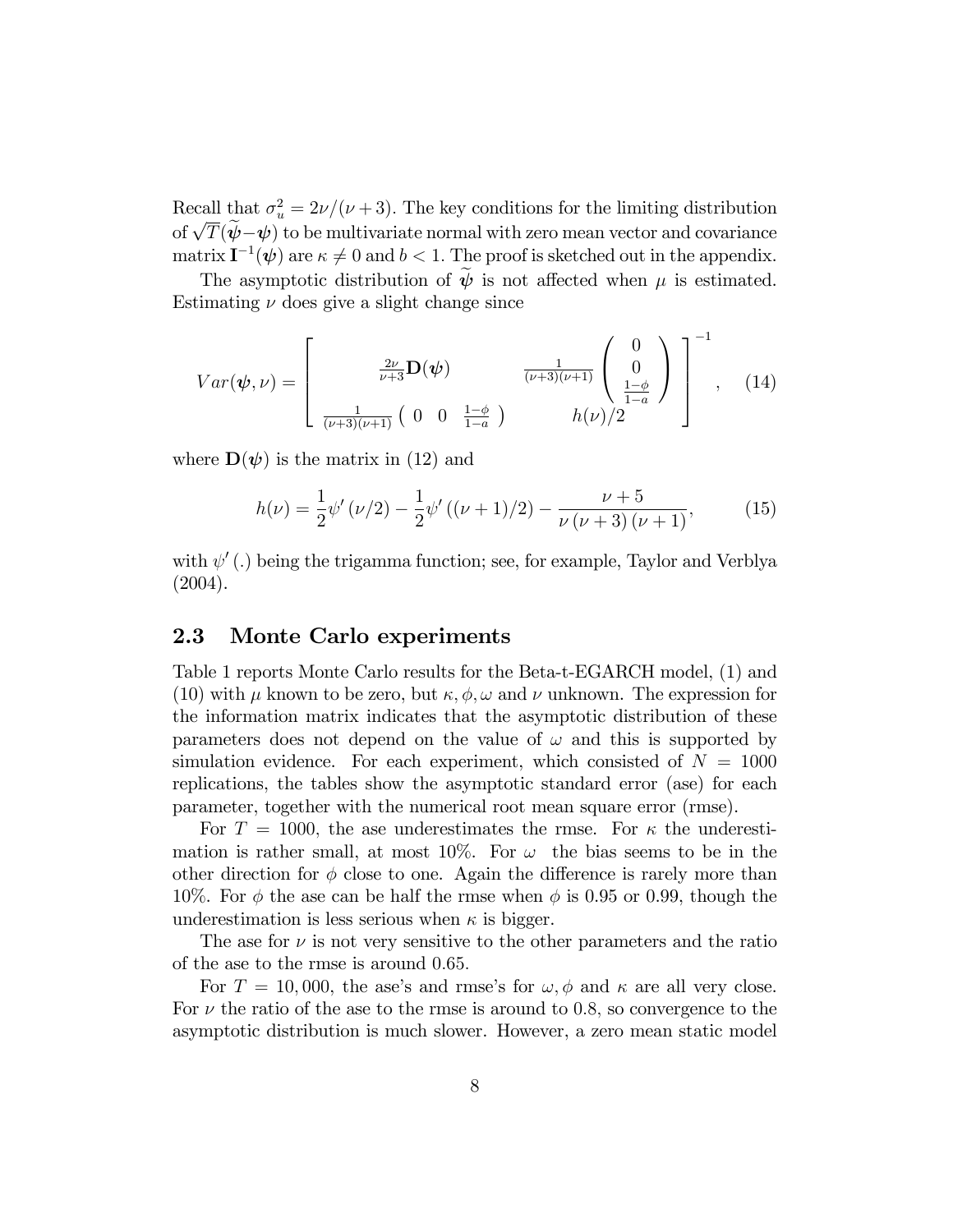Table 1: Finite sample properties and the asymptotic standard errors of the Beta-t-EGARCH model:  $y_t = \exp(\lambda_{t|t-1})\varepsilon_t$ ,  $\varepsilon_t \sim$  $t_{\nu=6}, \quad \lambda_{t|t-1} = \omega + \lambda_{t|t-1}^{\mathsf{T}}, \quad \lambda_{t|t-1}^{\mathsf{T}} = \phi_1 \lambda_{t-1|t-2}^{\mathsf{T}} + \kappa_1 u_{t-1}$ 

| Sample size $T = 1000$ :        |                          |                         |                 |          |                             |                         |                       |               |
|---------------------------------|--------------------------|-------------------------|-----------------|----------|-----------------------------|-------------------------|-----------------------|---------------|
| DGP                             | rmse<br>$(\hat{\omega})$ | ase<br>$(\hat{\omega})$ | rmse            | ase      | rmse<br>$(\hat{\kappa})$    | ase<br>$(\hat{\kappa})$ | rmse<br>$(\hat{\nu})$ | ase           |
| $(\omega, \phi_1, \kappa_1)$    |                          |                         | $(\ddot{\phi})$ | $(\phi)$ |                             |                         |                       | $(\hat{\nu})$ |
| (0, 0.90, 0.05)                 | 0.053                    | 0.049                   | 0.075           | 0.052    | 0.016                       | 0.016                   | 1.357                 | 0.844         |
| (0, 0.90, 0.10)                 | 0.065                    | 0.069                   | 0.038           | 0.032    | 0.018                       | 0.017                   | 1.406                 | 0.845         |
| (0, 0.95, 0.05)                 | 0.069                    | 0.069                   | 0.058           | 0.024    | 0.014                       | 0.013                   | 1.334                 | 0.844         |
| (0, 0.95, 0.10)                 | 0.098                    | 0.109                   | 0.019           | 0.017    | 0.016                       | 0.015                   | 1.332                 | 0.846         |
| (0, 0.99, 0.05)                 | 0.198                    | 0.226                   | 0.010           | 0.006    | 0.010                       | 0.010                   | 1.371                 | 0.845         |
| (0, 0.99, 0.10)                 | 0.312                    | 0.428                   | 0.008           | 0.005    | 0.013                       | 0.013                   | 1.356                 | 0.846         |
| Sample size $T =$               | 10,000:                  |                         |                 |          |                             |                         |                       |               |
| DGP                             | rmse                     | ase                     | rmse            | ase      | rmse                        | ase                     | rmse                  | ase           |
| $(\omega, \phi_1, \kappa_1)$    | $(\hat{\omega})$         | $(\hat{\omega})$        | $(\ddot{\phi})$ | $(\phi)$ | $(\hat{\kappa})$            | $(\hat{\kappa})$        | $(\hat{\nu})$         | $(\hat{\nu})$ |
| (0, 0.90, 0.05)                 | 0.017                    | 0.015                   | 0.017           | 0.016    | 0.005                       | 0.005                   | 0.354                 | 0.267         |
| (0, 0.90, 0.10)                 | 0.022                    | 0.022                   | 0.010           | 0.010    | 0.006                       | 0.005                   | 0.336                 | 0.267         |
| (0, 0.95, 0.05)                 | 0.021                    | 0.022                   | 0.008           | 0.008    | 0.004                       | 0.004                   | 0.345                 | 0.267         |
| (0, 0.95, 0.10)                 | 0.032                    | 0.034                   | 0.005           | 0.005    | 0.005                       | 0.005                   | 0.325                 | 0.267         |
| (0, 0.99, 0.05)                 | 0.065                    | 0.071                   | 0.002           | 0.002    | 0.003                       | 0.003                   | 0.343                 | 0.267         |
| (0, 0.99, 0.10)                 | 0.118                    | 0.135                   | 0.002           | 0.002    | 0.004                       | 0.004                   | 0.317                 | 0.268         |
| $\mathcal{C}$ : mulations<br>ΛT |                          | $= 1000$ repliestional  |                 |          | $\therefore$ D region 0.190 |                         | $\omega$ $\sim$       | $max+max$     |

Simulations  $(N = 1000$  replications) in R version 2.13.2.  $rmse$ , root mean square error of estimates. ase, asymptotic standard error (computed as  $T^{-1/2} \cdot (i_{jj}^{-1})^{1/2}$ , where T is the sample size and  $(i_{jj}^{-1})$  is element jj of the inverse of the information matrix). Estimation via the nlminb() function with upper and lower bounds on the parameter space equal to  $(\infty, 0.999999999, \infty, \infty)$  and  $(-\infty, -0.999999999, -\infty, 2.1)$ , respectively. Initial values used:  $(0.005, 0.96,$ 0.02, 10).

gives similar results, so the DCS model is not displaying anything unusual.

The empirical distributions of the estimates for  $T = 10,000$  showed no substantial deviations from normality.

#### 2.4 Leverage

Leverage effects may be introduced into the model using the sign of the observations. For the first-order model,  $(3)$ ,

$$
\lambda_{t:t-1} = \delta + \phi \lambda_{t-1:t-2} + \kappa u_{t-1} + \kappa^* sgn(- (y_{t-1} - \mu)) (u_{t-1} + 1). \tag{16}
$$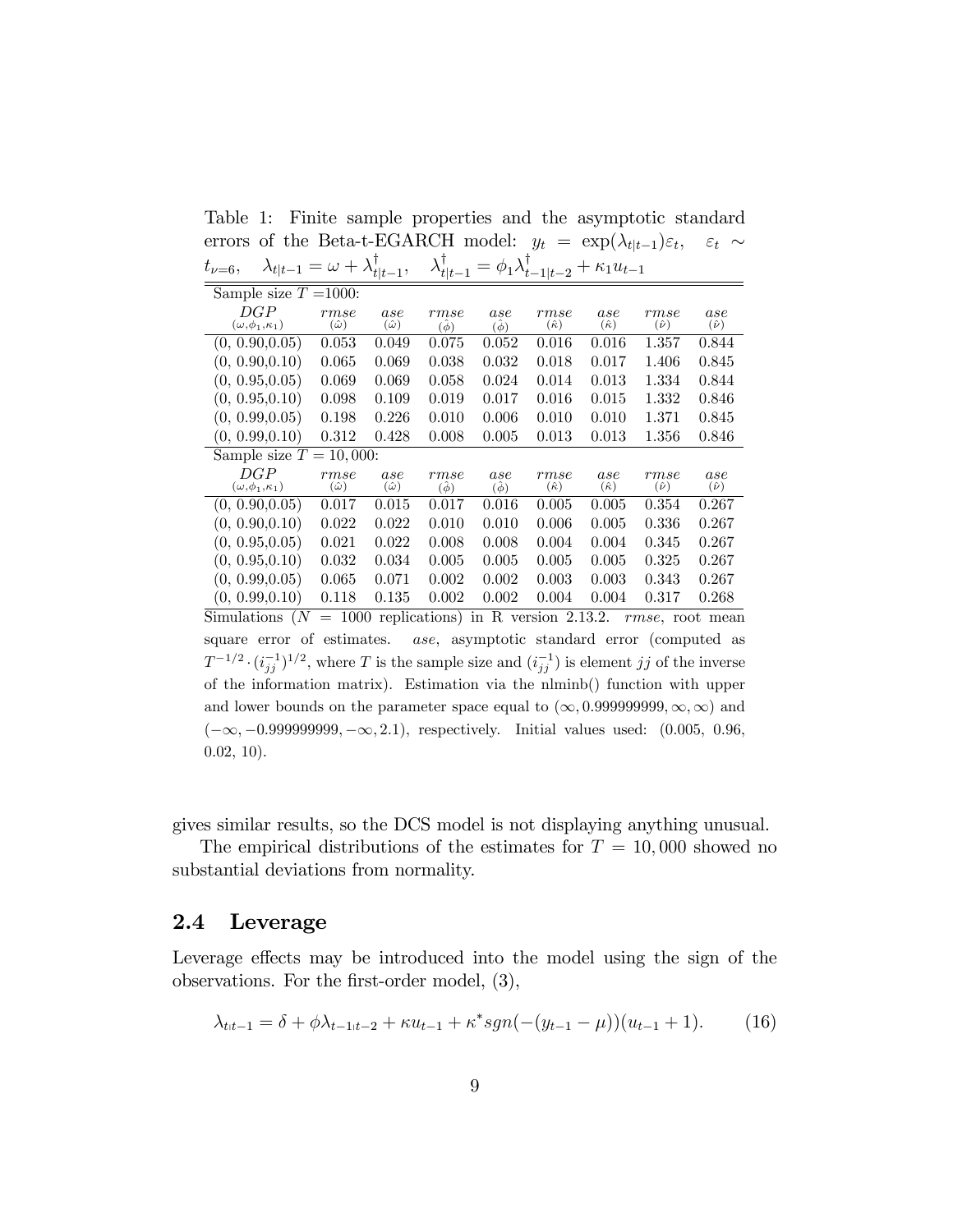Taking the sign of *minus*  $y_t - \mu$  means that the parameter  $\kappa^*$  is normally non-negative for stock returns. Although the statistical validity of the model does not require it, the restriction  $\kappa \geq \kappa^* \geq 0$  may be imposed in order to ensure that an increase in the absolute values of a standardized observation does not lead to a decrease in volatility.

The expressions for moments and ACFs can be adapted to deal with leverage, as can the asymptotic thoery.

#### 2.5 Two components

Alizadeh, Brandt and Diebold (2002, p 1088) argue strongly for two component (or two factor) stochastic volatility dynamics, in both equity and foreign exchange. They model such components using a SV framework while Engle and Lee (1999) proposed a two component GARCH model. In both papers, volatility is modeled with a long-run and a short-run component, the main role of the short-run component being to pick up the temporary increase in volatility after a large shock. Such a model can display long memory behaviour; see Andersen et al (2006, p 806-7).

The two-component model is

$$
\lambda_{t:t-1} = \omega + \lambda_{1,t:t-1} + \lambda_{2,t:t-1}
$$

where

$$
\lambda_{1,t+1:t} = \phi_1 \lambda_{1,t:t-1} + \kappa_1 u_t
$$
  

$$
\lambda_{2,t+1:t} = \phi_2 \lambda_{2,t:t-1} + \kappa_2 u_t
$$

The model is easier to handle than the two-component GARCH model; see the discussion on the non-negativity constraints in Engle and Lee (1999, p 480).

In the DCS model, as with the GARCH model, the long-term component,  $\lambda_{1, t:t-1}$ , will usually have  $\phi_1$  close to one, or even set equal to one. The shortterm component,  $\lambda_{2,tt-1}$ , will typically have a higher  $\kappa$  combined with the lower  $\phi$ . The model is not identifiable if  $\phi_2 = \phi_1$ . Imposing the constraint  $0 < \phi_2 < \phi_1 < 1$  ensures identifiability and stationarity.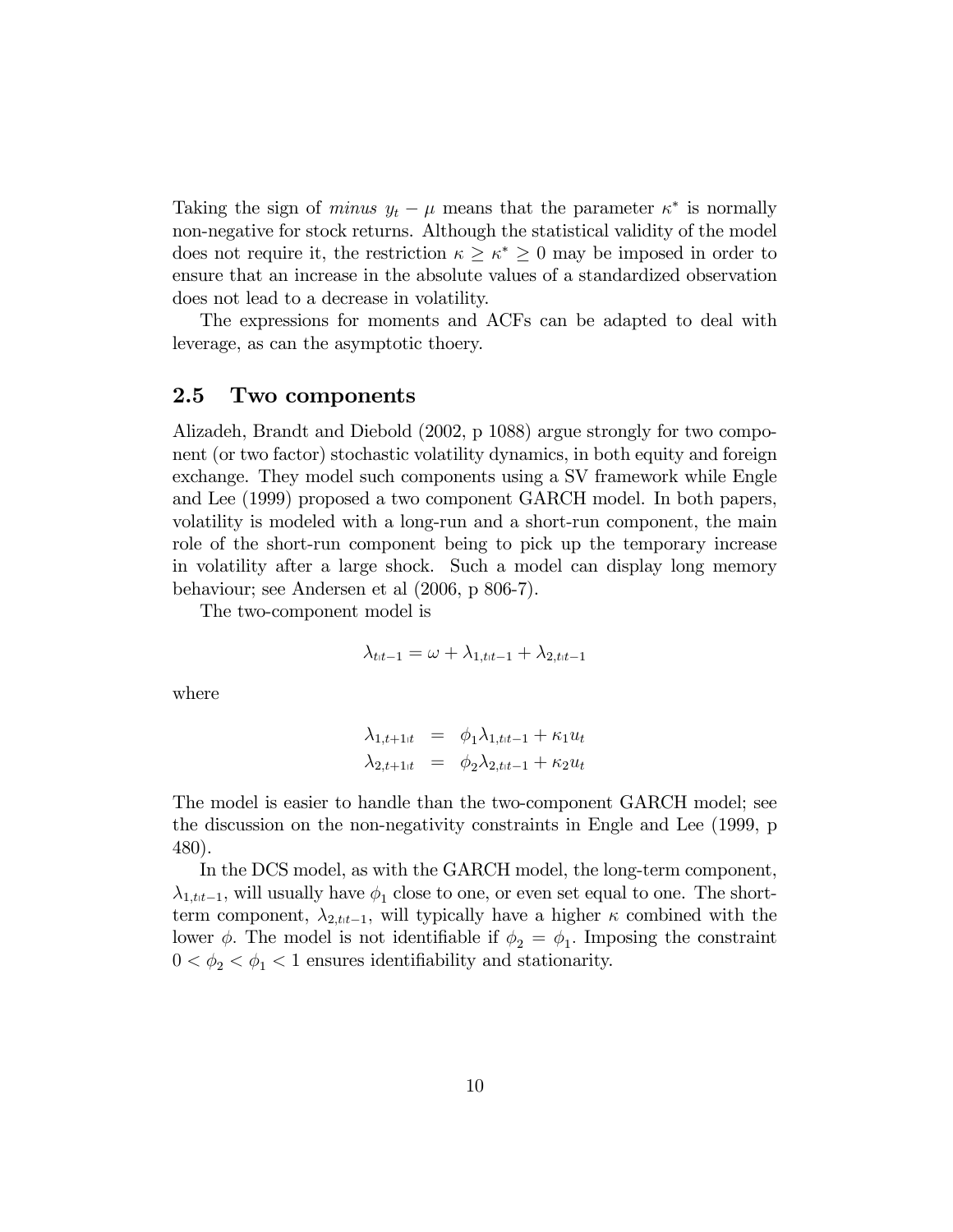Table 2: Numerical properties of ML estimation of Beta-t-EGARCH in the case of unit root:  $T = 10000, \nu = 6, 1000$ replications. Only  $\omega$  and  $\kappa$  estimated ( $\phi$  and  $\nu$  fixed to 1 and 6, respectively)

| DGP                      |       |  |                                                                                                         |          |
|--------------------------|-------|--|---------------------------------------------------------------------------------------------------------|----------|
| $(\omega, \phi, \kappa)$ |       |  | $m(\hat{\omega}) = s(\hat{\omega}) = m(\hat{\kappa}) = s(\hat{\kappa}) = c(\hat{\omega}, \hat{\kappa})$ |          |
| (0, 1, 0.05)             | 0.014 |  | $0.309$ $0.050$ $0.0027$                                                                                | - 0.0001 |
| (0, 1, 0.10)             | 0.011 |  | $0.435$ $0.100$ $0.0038$ $0.0000$                                                                       |          |
|                          |       |  |                                                                                                         |          |

Simulations in R.  $m(\cdot)$ , average of estimates.  $s(\cdot)$  and  $c(\cdot, \cdot)$ , sample standard deviation and sample covariance of estimates (division by N, not by  $N-1$ , where N is the number of replications). Estimation via the nlminb() function with upper and lower bounds on the parameter space equal to  $(\infty,\infty)$  and  $(-\infty,-\infty)$ , respectively. Initial values used:  $(0.005, 0.02)$ .

#### 2.6 Nonstationarity

The EGARCH model is nonstationary when  $\phi = 1$  in the first-order model as written in (10). When  $\omega = \lambda_{10}$  is fixed and known, the result in sub-section 2.2 indicates that the limiting distribution of  $\sqrt{T}(\tilde{\kappa} - \kappa)$  is normal with mean zero and variance  $(1-b)/\sigma_u^4$  (Since  $\omega$  is given, estimating  $\nu$  does not affect the asymptotic distribution of  $\tilde{\kappa}$ .) For small  $\kappa$ ,  $Var(\tilde{\kappa}) \simeq 2\kappa/\sigma_u^2$ . Thus for a  $t_{\nu}$ -distribution the approximate standard error of  $\tilde{\kappa}$  is  $\sqrt{\kappa(\nu+3)/\nu T}$ , provided that  $\kappa > 0$ .

When the parameter  $\omega$  is estimated, it appears from the simulation evidence in table 2 that the asymptotic distribution of the ML estimator of  $\kappa$ is unchanged. The approximate asymptotic standard errors for  $\kappa = 0.05$  and 0:10 are 0:00274 and 0:00387 respectively and these are almost exactly the same as the values in table 2.

If  $\phi$  is estimated unrestrictedly, it will have a non-standard distribution<sup>3</sup>. The simulations reported in table 3, where  $\omega, \phi$  and  $\kappa$  are all unknown parameters, indicate that the distribution of  $\tilde{\kappa}$  is unchanged, which is to be expected since, unlike  $\phi$ ,  $\tilde{\kappa}$  is not superconsistent. (The parameter  $\omega$  is not estimated consistently but this should not affect the asymptotic distribution

<sup>&</sup>lt;sup>3</sup>A reasonable conjecture is that the limiting distribution of  $T\widetilde{\phi}$  can be expressed in terms of functionals of Brownian motion, as is the case when a series is a random walk and observations are regressed on their lagged values.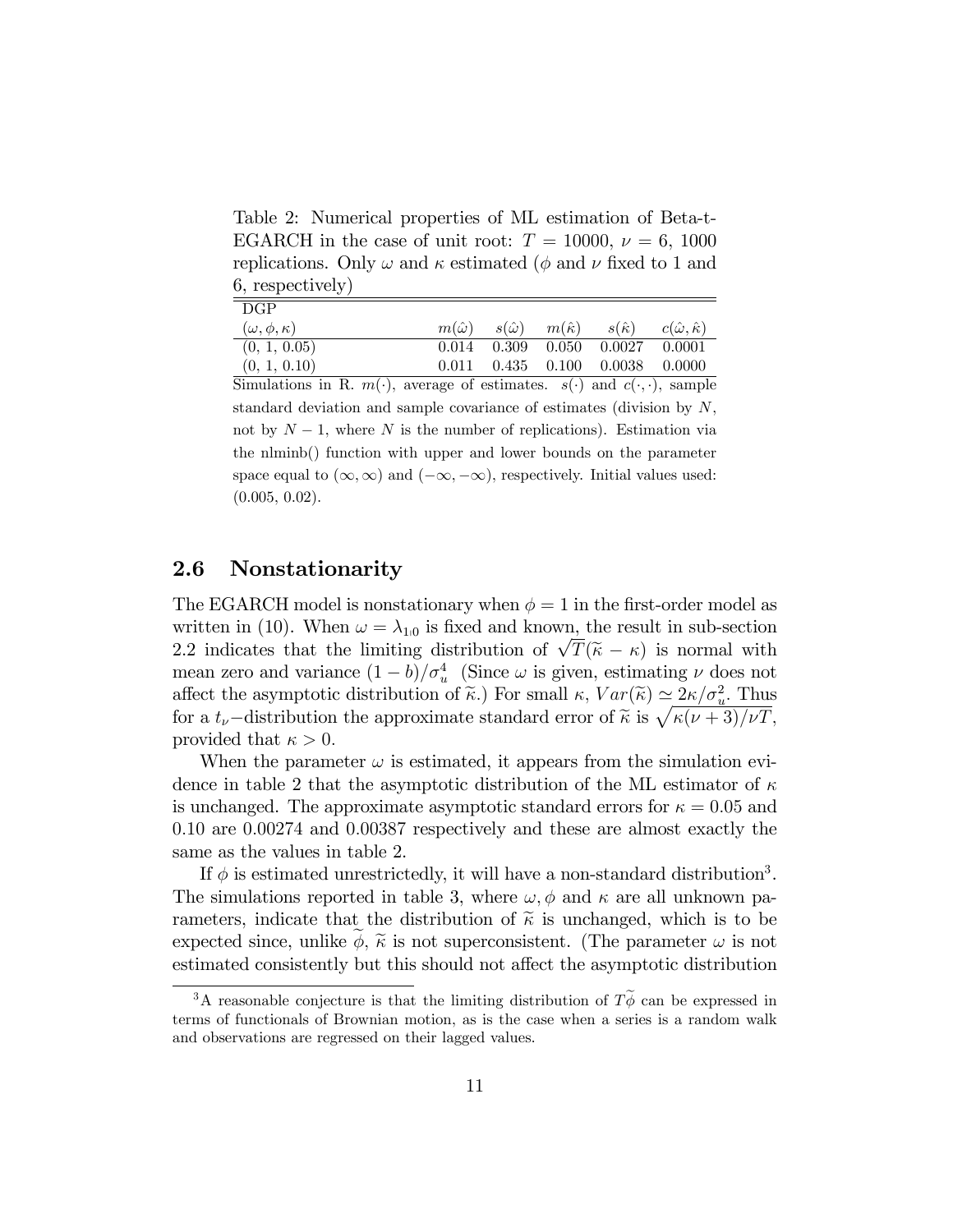Table 3: Numerical properties of ML estimation of Beta-t-EGARCH in the case of an estimated unit root:  $T = 10000$ ,  $\nu = 6$ . Thus  $\phi$ ,  $\omega$  and  $\kappa$ estimated (and  $\nu$  fixed to 6)

| DGP:                     |                   |                               |                 |                |                   |                   |                         |                                 |
|--------------------------|-------------------|-------------------------------|-----------------|----------------|-------------------|-------------------|-------------------------|---------------------------------|
| $(\omega, \phi, \kappa)$ | $m(\hat{\omega})$ | $s(\hat{\omega})$             | $m(\hat{\phi})$ | $s(\phi)$      | $m(\hat{\kappa})$ | $s(\hat{\kappa})$ | $c(\hat{\omega}, \phi)$ | $c(\hat{\omega}, \hat{\kappa})$ |
| (0,1,0.05)               | 0.012             | 0.313                         | 1.00            | 0.00033        | 0.050             | 0.0027            | 0.00000                 | 0.00005                         |
| (0,1,0.10)               | 0.020             | 0.435                         | 1.00            | 0.00031        | 0.100             | 0.0038            | 0.00000                 | $-0.00006$                      |
|                          |                   |                               |                 |                |                   |                   |                         |                                 |
| $(\omega, \phi, \kappa)$ |                   | $c(\hat{\phi}, \hat{\kappa})$ | $\hat{i}_{11}$  | $\hat{i}_{12}$ | $\hat{i}_{13}$    | $\hat{i}_{22}$    | $i_{23}$                | $\hat{i}_{33}$                  |
| (0,1,0.05)               |                   | 0.00000                       | 13.41           | $-1.046$       | $-0.00705$        | 932.7             | $-0.0141$               | 0.00102                         |
| (0,1,0.10)               |                   | 0.00000                       | 6.90            | 5.308          | 0.00219           | 1059.8            | 0.0073                  | 0.00053                         |

Simulations in R (1000 replications).  $m(\cdot)$ , average of estimates.  $s(\cdot)$  and  $c(\cdot, \cdot)$ , sample standard deviation and sample covariance of estimates (division by  $N$ , not by  $N - 1$ , where N is the number of replications).  $\hat{i}_{11}$ ,  $\hat{i}_{12}$  and  $\hat{i}_{22}$ , estimates of the elements of the information matrix. Extreme observations were excluded from the computations in the second (23 observations in total) run of simulations, that is, when  $\kappa$  was equal to 0.1. Estimation via the nlminb() function with upper and lower bounds on the parameter space equal to  $(\infty,\infty,\infty)$  and  $(-\infty,-\infty,-\infty)$ , respectively. Initial values used: (0.005, 0.96, 0.02).

of  $\widetilde{\phi}$  and  $\widetilde{\kappa}$ .)

## 3 Skew distributions

Skewness may be introduced into the Beta-t-EGARCH model using the method proposed by Fernandez and Steel (1998). The first sub-section describes the Fernandez and Steel method and the remaining sub-sections present the details for Beta-t-EGARCH. The same methods can be used for Gamma-GED-EGARCH, as described in section 5.

#### 3.1 Method of Fernandez and Steel

The skewing method proposed by Fernandez and Steel (1998) uses a continuous probability density function,  $f(z)$ , that is unimodal and symmetric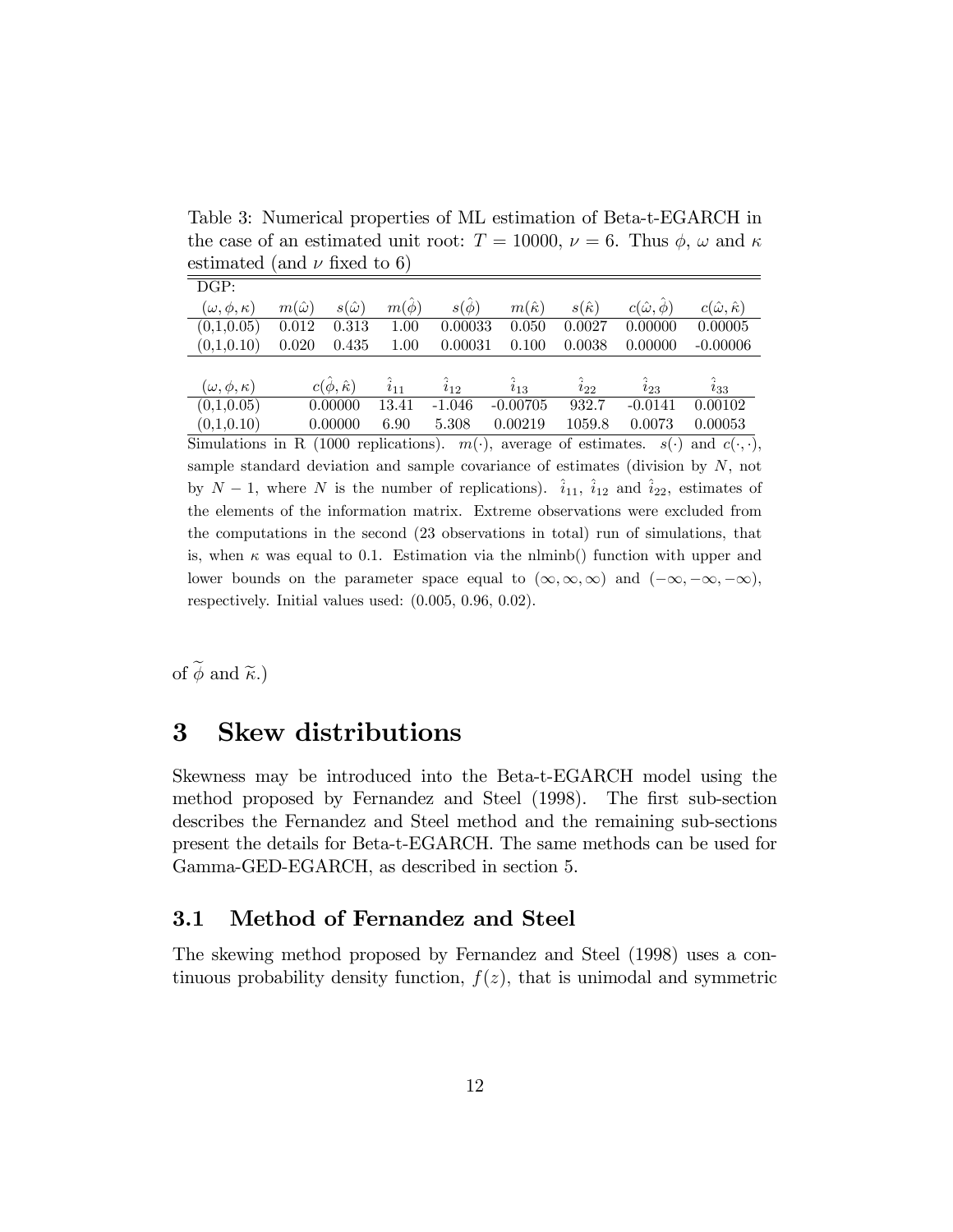about zero to construct a skewed probability density function

$$
f(\varepsilon_t|\gamma) = \frac{2}{\gamma + \gamma^{-1}} \left[ f\left(\frac{\varepsilon_t}{\gamma}\right) I_{[0,\infty)}(\varepsilon_t) + f(\varepsilon_t \gamma) I_{(-\infty,0)}(\varepsilon_t) \right],\tag{17}
$$

where  $I(\varepsilon_t)$  is an indicator variable, taking the value one when  $\varepsilon_t \geq 0$  and zero otherwise, and  $\gamma$  is a parameter in the range  $0 < \gamma < \infty$ . An equivalent but more compact formulation is

$$
f(\varepsilon_t|\gamma) = \frac{2}{\gamma + \gamma^{-1}} f\left(\frac{\varepsilon_t}{\gamma^{sgn(\varepsilon_t)}}\right). \tag{18}
$$

Symmetry is attained when  $\gamma = 1$ , whereas  $\gamma < 1$  and  $\gamma > 1$  produce left and right skewness respectively. In other words the left hand tail is heavier when  $\gamma < 1$ .

The uncentered moments of  $\varepsilon_t$ , given by Fernandez and Steel (1998), are

$$
E(\varepsilon_t^c) = M_c \frac{\gamma^{c+1} + (-1)^c / \gamma^{c+1}}{\gamma + \gamma^{-1}}
$$
\n(19)

where

$$
M_c = 2 \int_0^\infty z^c f(z) dz = E(|z|^c). \tag{20}
$$

Note that  $\sigma_z^2 = Var(z_t) = M_2$ . Hence

$$
E(\varepsilon_t) = \mu_{\varepsilon} = M_1(\gamma - 1/\gamma), \tag{21}
$$

which is not zero unless  $\gamma = 1$ , and

$$
Var(\varepsilon_t) = M_2 (\gamma^2 - 1 + \gamma^{-2}) - M_1^2 (\gamma - 1/\gamma)^2
$$
 (22)

The standard measure of skewness is

$$
E(\varepsilon_t - \mu_\varepsilon)^3 = E(\varepsilon_t^3) - 3\mu_\varepsilon E(\varepsilon_t^2) + 2\mu_\varepsilon^3
$$
  
=  $(\gamma - \gamma^{-1})[(M_3 + 2M_1^3 - 3M_1M_2)(\gamma^2 + \gamma^{-2}) + 3M_1M_2 - 4M_1^3]$ 

divided by  $(Var(\varepsilon_t))^{3/2}$ ; see Fernandez and Steel (1998, eq 6).

The introduction of a location parameter,  $\mu$ , and  $\lambda$ , the logarithm of scale, so that

$$
y_t = \mu + \varepsilon_t \exp(\lambda),
$$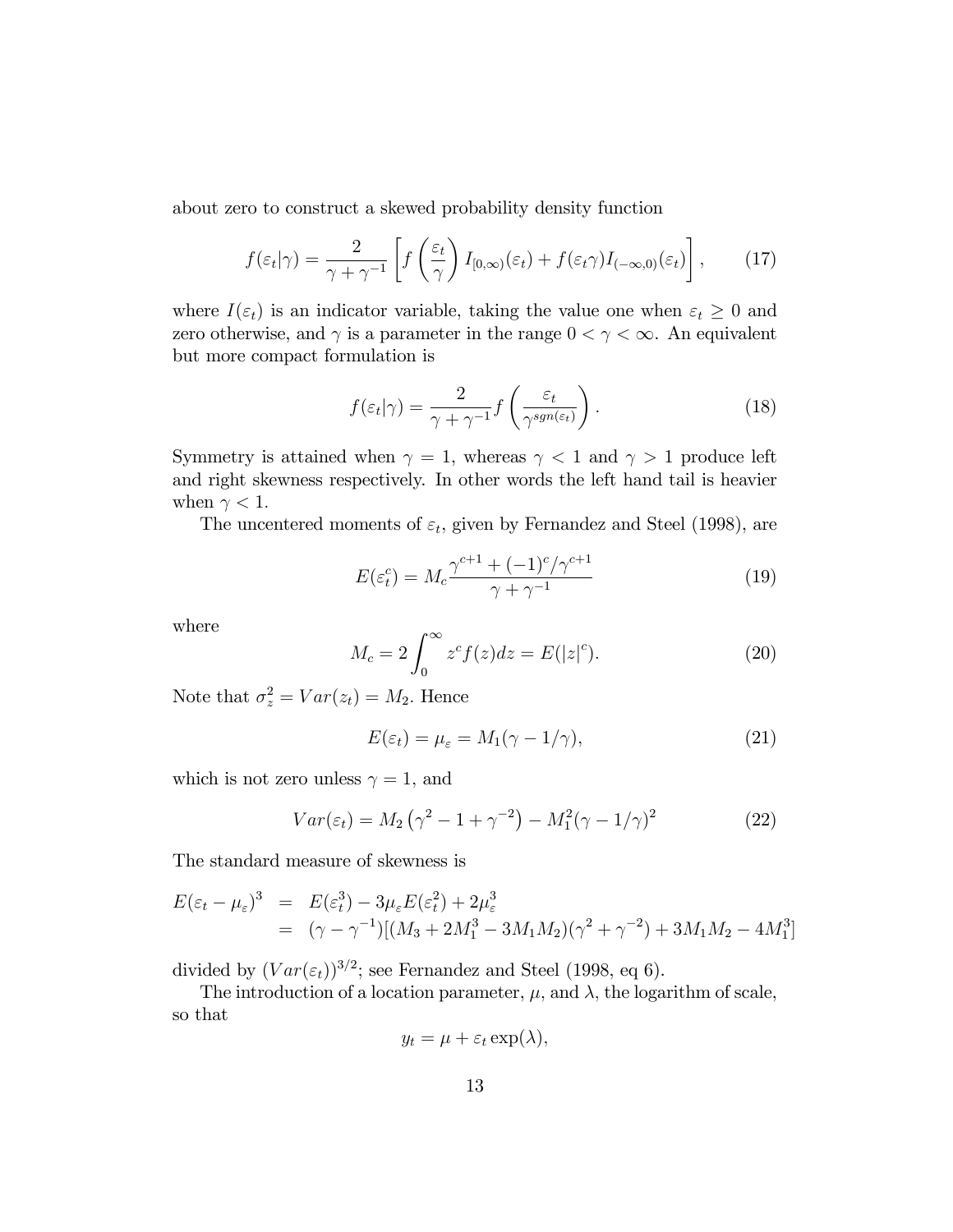gives

$$
f(y_t|\gamma) = \frac{2}{\gamma + \gamma^{-1}} \left[ f\left(\frac{y_t - \mu}{\gamma \exp(\lambda)}\right) I_{[0,\infty)}(y - \mu) + f\left(\frac{(y_t - \mu)\gamma}{\exp(\lambda)}\right) I_{(-\infty,0)}(y_t - \mu) \right]
$$
(23)

As regards moments of the observations,

$$
\mu_y = E(y_t) = \mu + \mu_\varepsilon \exp(\lambda),
$$

while  $Var(y_t) = E(y_t - \mu_y)^2 = Var(\varepsilon_t) \exp(2\lambda).$ 

The median and mean are both less than  $\mu$  when  $\gamma$  < 1, the former because  $Pr(y_t \le \mu) = 1/(1 + \gamma^2) > 0.5$  and the latter because  $(\gamma - 1/\gamma) < 0$ in (21).

#### 3.2 Beta-skew-t-EGARCH

When the conditional distribution of a Beta-t-EGARCH model, (1), is skewed, the log-density is

$$
\ln f_t = \ln 2 - \ln(\gamma + \gamma^{-1}) + \ln \Gamma((\nu + 1)/2) - \frac{1}{2} \ln \pi - \ln \Gamma(\nu/2) - \frac{1}{2} \ln \nu
$$

$$
- \lambda_{tt-1} - \frac{(\nu + 1)}{2} \ln \left( 1 + \frac{(y_t - \mu)^2}{\gamma^{2\text{sgn}(y_t - \mu)} \nu e^{2\lambda_{tt-1}}} \right). \tag{24}
$$

The score is

$$
u_t = u_t^+ I_{[0,\infty)}(y_t - \mu) + u_t^- I_{(-\infty,0)}(y_t - \mu), \quad t = 1, ..., T,
$$
 (25)

where  $u_t = u_t^+$  and  $u_t = u_t^-$  are as in (2), but with  $b_t$  defined as

$$
b_t^+ = \frac{(y_t - \mu)^2 / \nu \gamma^2 \exp(2\lambda_{t|t-1})}{1 + (y_t - \mu)^2 / \nu \gamma^2 \exp(2\lambda_{t|t-1})} \qquad \text{or} \quad b_t^- = \frac{(y_t - \mu)^2 / \nu \gamma^{-2} \exp(2\lambda_{t|t-1})}{1 + (y_t - \mu)^2 / \nu \gamma^{-2} \exp(2\lambda_{t|t-1})}
$$

depending on whether  $y_t - \mu$  is non-negative  $(b_t^+)$  or negative  $(b_t^-)$ . However, the properties of  $u_t^+$  and  $u_t^-$  do not depend on the sign of  $y_t - \mu$  since in both cases they are a linear function of a variable with the same beta distribution. Hence, as before,  $u_t$  is IID with zero mean and variance is  $2\nu/(\nu+3)$ .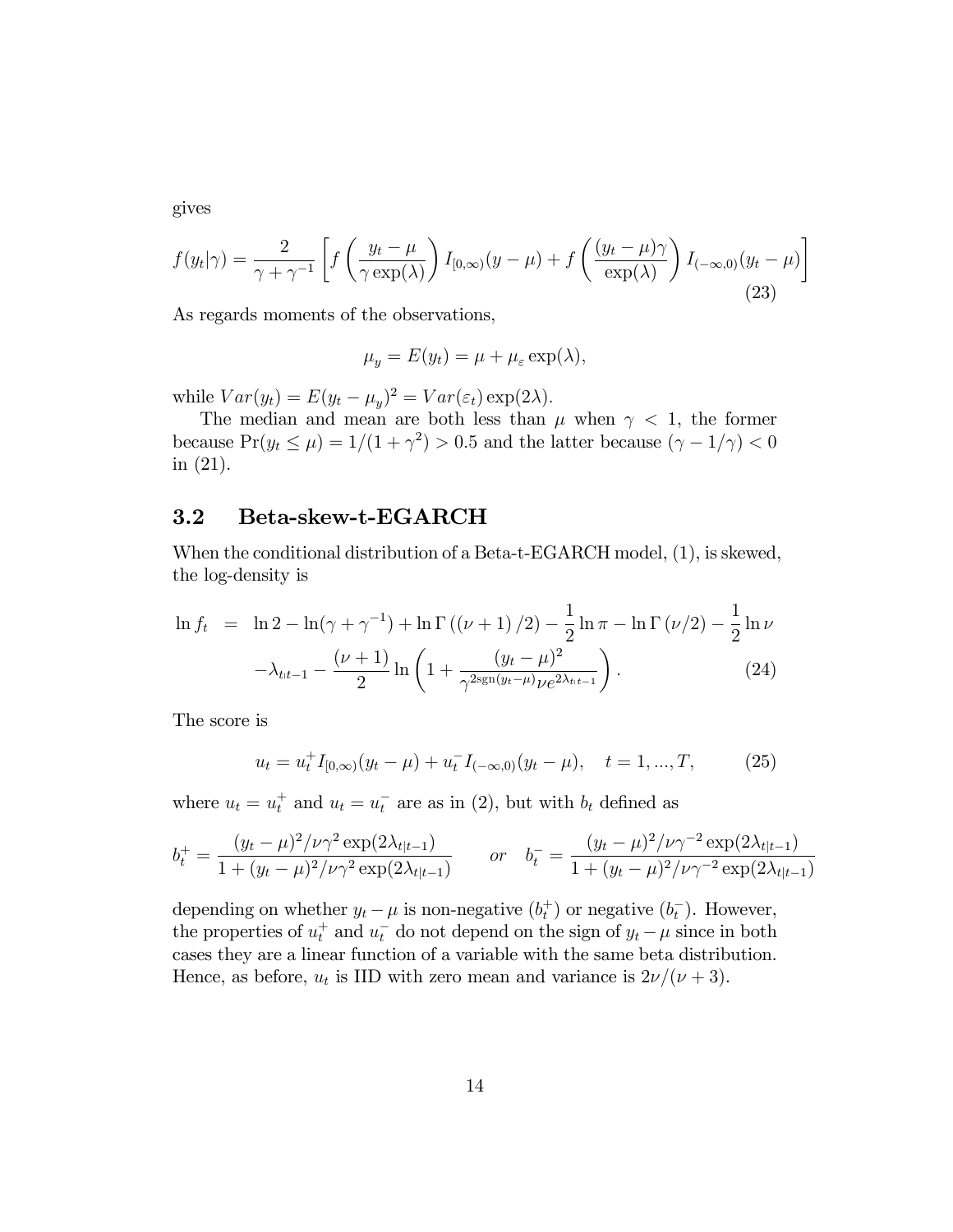### 3.3 Asymptotic distribution of maximum likelihood estimator

When  $\gamma$  is known and there is no leverage, the information matrix is exactly as in the symmetric case because the distribution of the score and its first derivative depend on IID beta variates with the same distribution.

The asymptotic distribution of the ML estimators of the dynamic parameters is affected when  $\gamma$  is also estimated by ML. Zhu and Galbraith (2010) give an analytic expression for the information matrix, but with a different parameterization for the scale and the skewing parameter, which is  $\alpha = 1/(1 + \gamma^2)$ . Thus  $\alpha$  is in the range 0 to 1 and symmetry is  $\alpha = 0.5$ . The scale measure is

$$
\sigma = (\gamma + 1/\gamma)\sigma'/2 = (\gamma + 1/\gamma)\exp(\lambda)\sqrt{\nu/4(\nu - 2)},
$$

where  $\sigma'$  is the standard deviation in the FS model; see Zhu and Galbraith (2010, eq 4). The same result can be found in Gomez et al (2007, proposition 2.3). Our formulae for the information matrix may be adapted quite easily by re-defining  $\lambda$  as ln $\sigma$ . The full information matrix for the dynamic model is then constructed as in sub-section 2.2. The asymptotic theory still holds when skewness is combined with leverage, but the information matrix becomes more complicated.

A set of Monte Carlo experiments were run on the Beta-skew-t-EGARCH specification. The asymptotic theory indicates that the limiting distributions of  $\omega, \phi$  and  $\kappa$  are changed by the estimation of  $\gamma$  but the simulations indicated that any such changes were small. The inclusion of leverage makes no difference to the foregoing conclusion. The tables are available on request.

#### 3.4 Moments and predictions

When the scale changes over time and the  $m - th$  unconditional moment of  $y_t$  around  $\mu$  exists, it may be written as in (6), but with  $E(\varepsilon_t^m)$  now given by  $(19)$ . Thus

$$
\mu_y = Ey_t = \mu + \mu_z E(e^{\lambda_{t:t-1}}) = \mu + M_1(\gamma - 1/\gamma)E(e^{\lambda_{t:t-1}})
$$
 (26)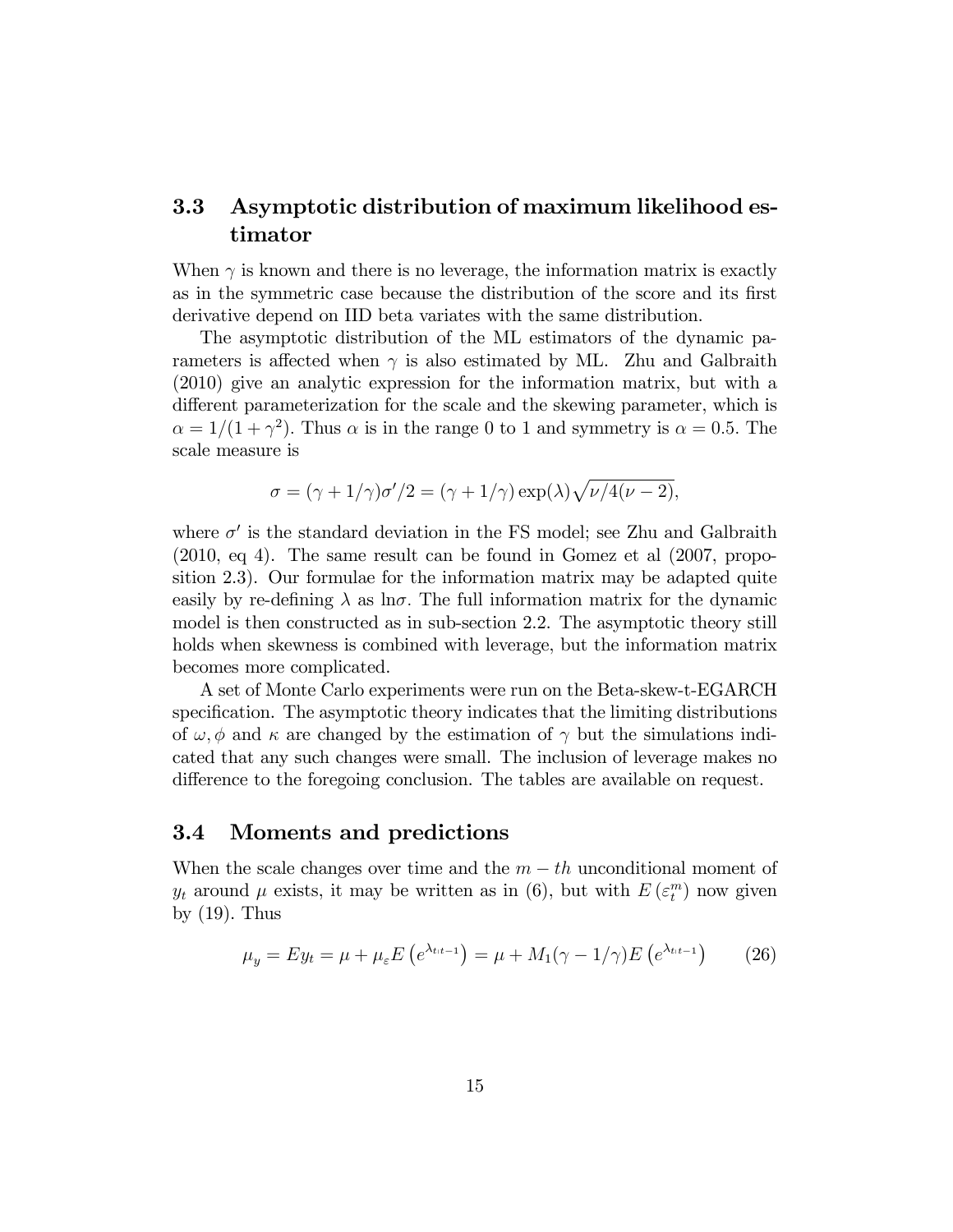and

$$
Var(y_t) = E[(y_t - \mu_y)^2] = E[(\varepsilon_t e^{\lambda_{t:t-1}} - \mu_\varepsilon E(e^{\lambda_{t:t-1}}))]^2]
$$
(27)  
=  $E(\varepsilon_t^2) E(e^{2\lambda_{t:t-1}}) - \mu_\varepsilon^2 (E(e^{\lambda_{t:t-1}}))^2$ .

The expected value of the absolute value of a  $t_{\nu}$ -variate raised to a power m is

$$
E(|z|^m) = \frac{\nu^{m/2} \Gamma(\frac{m}{2} + \frac{1}{2}) \Gamma(\frac{-m}{2} + \frac{\nu}{2})}{\Gamma(\frac{1}{2}) \Gamma(\frac{\nu}{2})}
$$
(28)

This expression may be used to evaluate  $M_c$  in (20). The unconditional expectations,  $E(\exp m\lambda_{tt-1})$  are given by (7), just as in the symmetric case, because  $u_t$  in (25) depends on the same beta distribution. Thus, from (26), the mean of the observations is

$$
\mu_y = \mu + \frac{\nu^{1/2} \Gamma((\nu - 1)/2)}{\Gamma(\nu/2)\sqrt{\pi}} (\gamma - 1/\gamma) E(\exp(\lambda_{t \mid t-1})), \quad \nu > 1.
$$
 (29)

For  $\nu > 2$ , the unconditional variance is obtained as

$$
Var(y_t) = \frac{\nu}{\nu - 2} \left( \gamma^2 - 1 + \gamma^{-2} \right) E(e^{2\lambda_{t:t-1}}) - \left[ \frac{\nu^{1/2} \Gamma((\nu - 1)/2)}{\Gamma(\nu/2) \sqrt{\pi}} (\gamma - 1/\gamma) \right]^2 (E(e^{\lambda_{t:t-1}}))^2.
$$

When the conditional distribution is skewed, the volatility may increase the skewness in unconditional distributions, just as it increases the kurtosis. The calculations can be carried out by evaluating

$$
E[(y_t-\mu_y)^3]=E(\varepsilon_t^3)E(e^{3\lambda_{t\cdot t-1}})-3\mu_\varepsilon E(\varepsilon_t^2)E(e^{\lambda_{t\cdot t-1}})E(e^{2\lambda_{t\cdot t-1}})+2\mu_\varepsilon^3(E(e^{\lambda_{t\cdot t-1}}))^2.
$$

The skewness measure is then

$$
S(\nu, \gamma) = \frac{E[(y_t - \mu_y)^3]}{\left[E[(y_t - \mu_y)^2]\right]^{3/2}}
$$
\n(30)

and this may be compared with  $E(\varepsilon_t - \mu_{\varepsilon})^3/(Var(\varepsilon_t))^{3/2}$ .

The ACF of  $(y_t - \mu_y)^2$  can be obtained in the same way as for the symmetric model.

The multi-step predictor of the variance of  $y_{T+\ell}$  given in (9) needs to be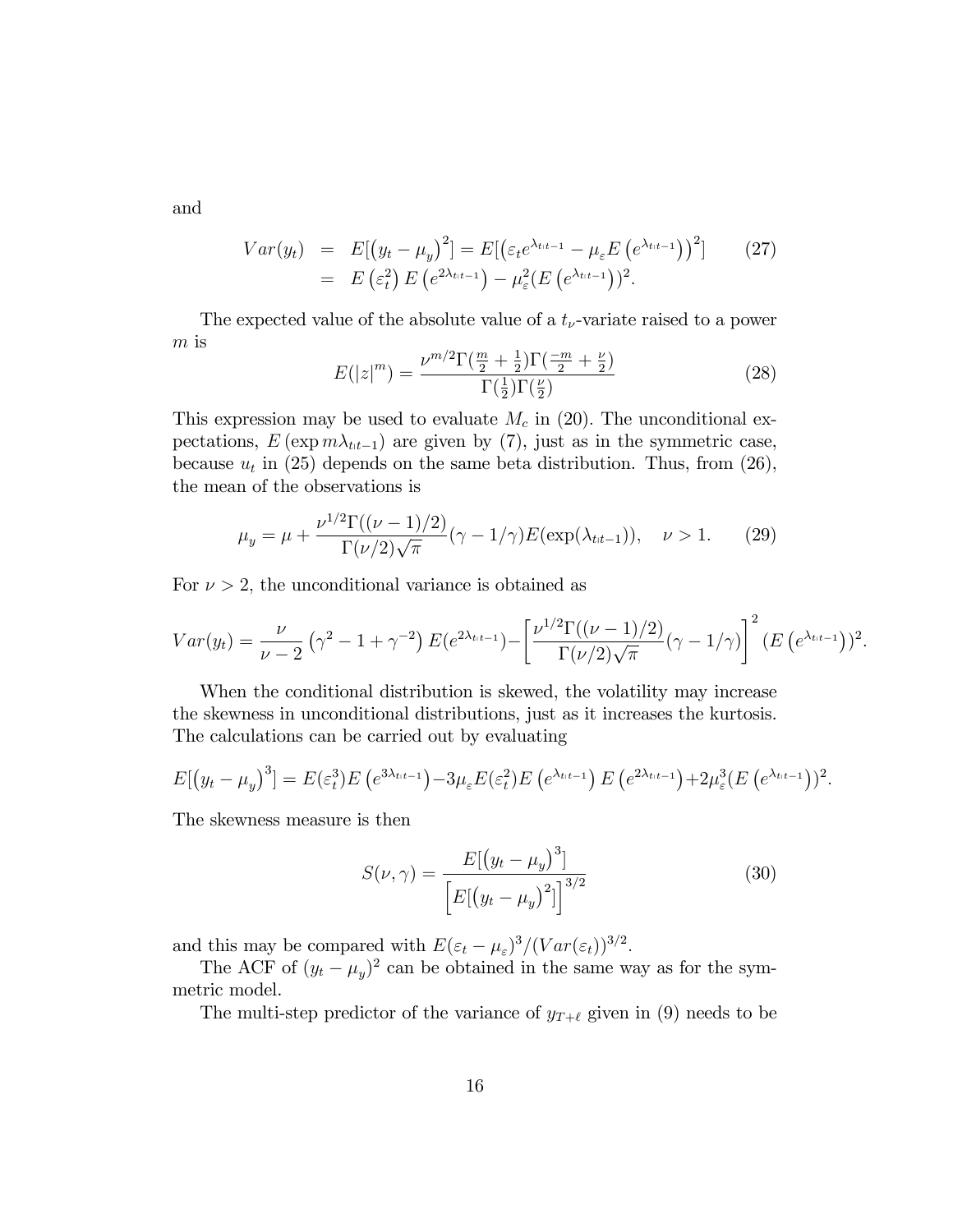modified to

$$
Var_T(y_{T+\ell}) = \frac{\nu}{\nu - 2} \left( \gamma^2 - 1 + \gamma^{-2} \right) e^{2\lambda_{T+\ell,T}} \prod_{j=1}^{\ell-1} e^{-2\psi_j} \beta_{\nu}(2\psi_j) - (\mu_y - \mu)^2,
$$

for  $\ell = 2, 3, \dots$  and  $\nu > 2$ . The formula for  $\mu_y - \mu$  is given by (29).

#### 3.5 Leverage

When there is leverage, as in (16), the dynamic equation becomes

$$
\lambda_{t+1:t} = \omega(1-\phi) + \phi\lambda_{t:t-1} + \kappa u_t + \kappa^* sgn(-y_t + \mu)(u_t + 1).
$$

In contrast to the symmetric model,  $\lambda_{t+1:t}$  is no longer driven by a MD since the expectation of the variable in the last term is

$$
E[sgn(y_t - \mu)(u_t + 1)] = (1 - \gamma^2)/(1 + \gamma^2)
$$
\n(31)

because  $E(u_t + 1) = 1$ . The moments are adapted accordingly.

## 4 Modeling returns with the martingale difference modification

There is a problem with using the formulation of the previous Section for modeling returns because the conditional expectation,

$$
E_{t-1}y_t = \mu + \mu_{\varepsilon} \exp(\lambda_{t|t-1}),
$$

is not constant. Therefore  $y_t$  cannot be a MD. The solution is to let  $\mu$  be time-varying. The model is re-formulated as

$$
y_t = \mu_{tt-1}^S + \varepsilon_t \exp(\lambda_{tt-1}), \quad t = 1, ..., T
$$
  
\n
$$
\mu_{tt-1}^S = \mu_y - \mu_\varepsilon \exp(\lambda_{tt-1}), \qquad (32)
$$

where  $\mu_y$  is a constant parameter, which is both the conditional and the unconditional mean. The time-varying parameter  $\mu_{tt-1}^S$  replaces  $\mu$  in the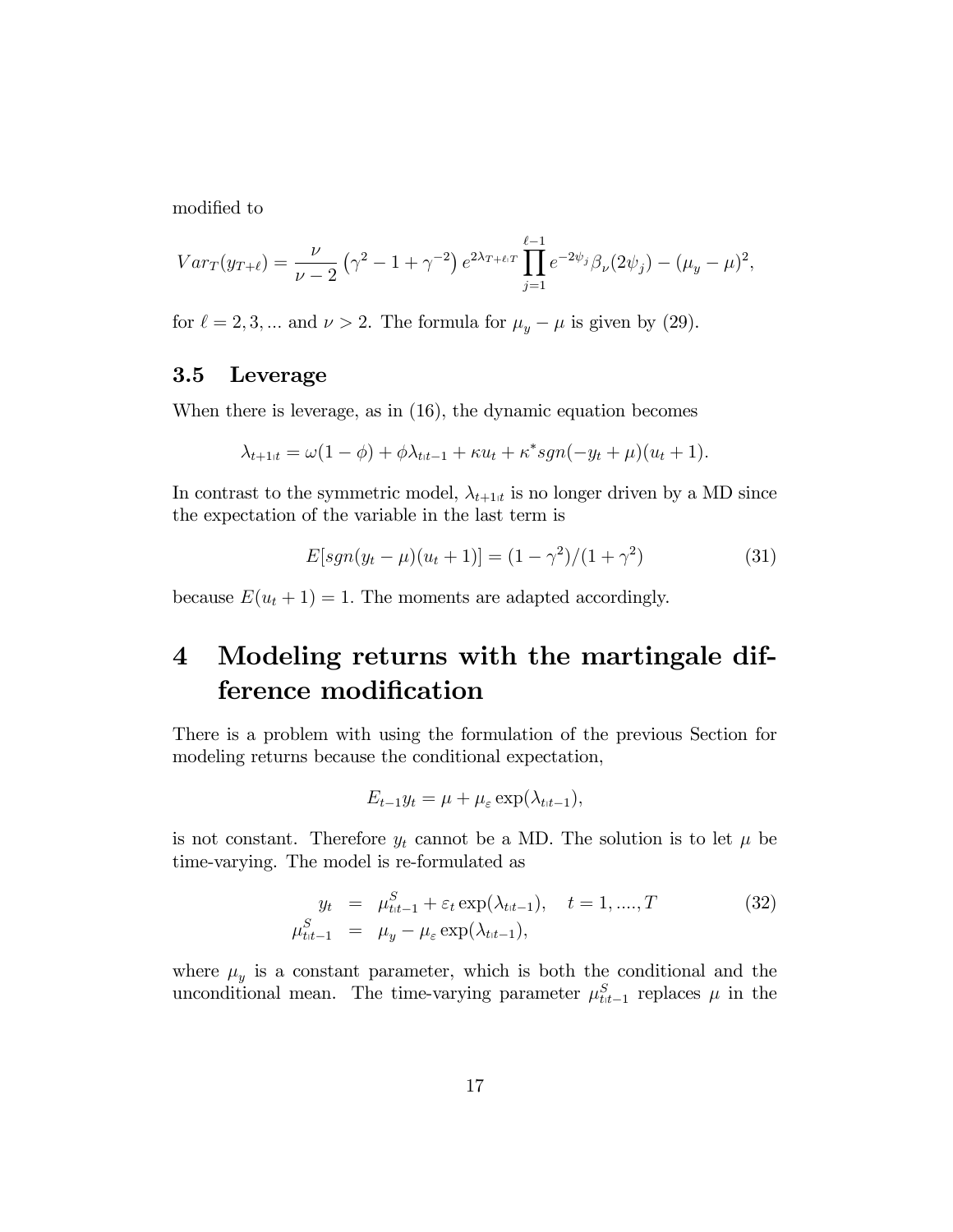likelihood function, (24). The score is now

$$
u_{t} = \frac{(\nu + 1)((y_{t} - \mu_{y} + \mu_{\varepsilon} \exp(\lambda_{t_{t-1}}))(y_{t} - \mu_{y})}{\nu \gamma^{2\text{sgn}(y_{t} - \mu_{y} + \mu_{\varepsilon} \exp(\lambda_{t_{t-1}}))} \exp(2\lambda_{t_{t-1}}) + (y_{t} - \mu_{y} + \mu_{\varepsilon} \exp(\lambda_{t_{t-1}}))^{2}} - 1.
$$
\n(33)

Giot and Laurent (2003) transform their Skew-t GARCH model to make it a MD. They also standardize to make the variance one, but in our skew-t model this is not necessary.

#### 4.1 Moments, skewness and volatility

The model in (32) can also be expressed as

$$
y_t = \mu_y + (\varepsilon_t - \mu_\varepsilon) \exp(\lambda_{tt-1}). \tag{34}
$$

Since

$$
E_{t-1}[(y_t - \mu_y)^2] = E_{t-1}[(\varepsilon_t - \mu_\varepsilon)^2 \exp(2\lambda_{t,t-1})],
$$

it follows from the LIE that the unconditional variance of  $y_t$  is now

$$
Var(y_t) = E[(y_t - \mu_y)^2] = Var(\varepsilon_t)E \exp(2\lambda_{t:t-1}),
$$

but the fact that (33) does not have the simple beta distribution of (25) makes analytic evaluation more difficult.

The skewness in the MD model is

$$
S(\nu, \gamma) = \frac{E[(\varepsilon_t - \mu_{\varepsilon})^3] E \exp(3\lambda_{t:t-1})}{\left[E[(\varepsilon_t - \mu_{\varepsilon})^2] E(\exp(2\lambda_{t:t-1}))\right]^{3/2}}
$$

and so the factor by which skewness changes because of changing volatility is just

$$
S_{\nu} = \frac{E \exp(3\lambda_{t:t-1})}{\left[E(\exp(2\lambda_{t:t-1}))\right]^{3/2}}, \qquad \nu > 3.
$$
 (35)

It follows from Hölder's inequality<sup>4</sup> that  $S_{\nu}$  is greater than, or equal to, one.

 $\frac{4}{\epsilon}E|x|^r \leq [E|x|^s]^{r/s}$ . Here  $x = \exp(\lambda) \geq 0$ , and r and s can be set to 2 and 3 respectively.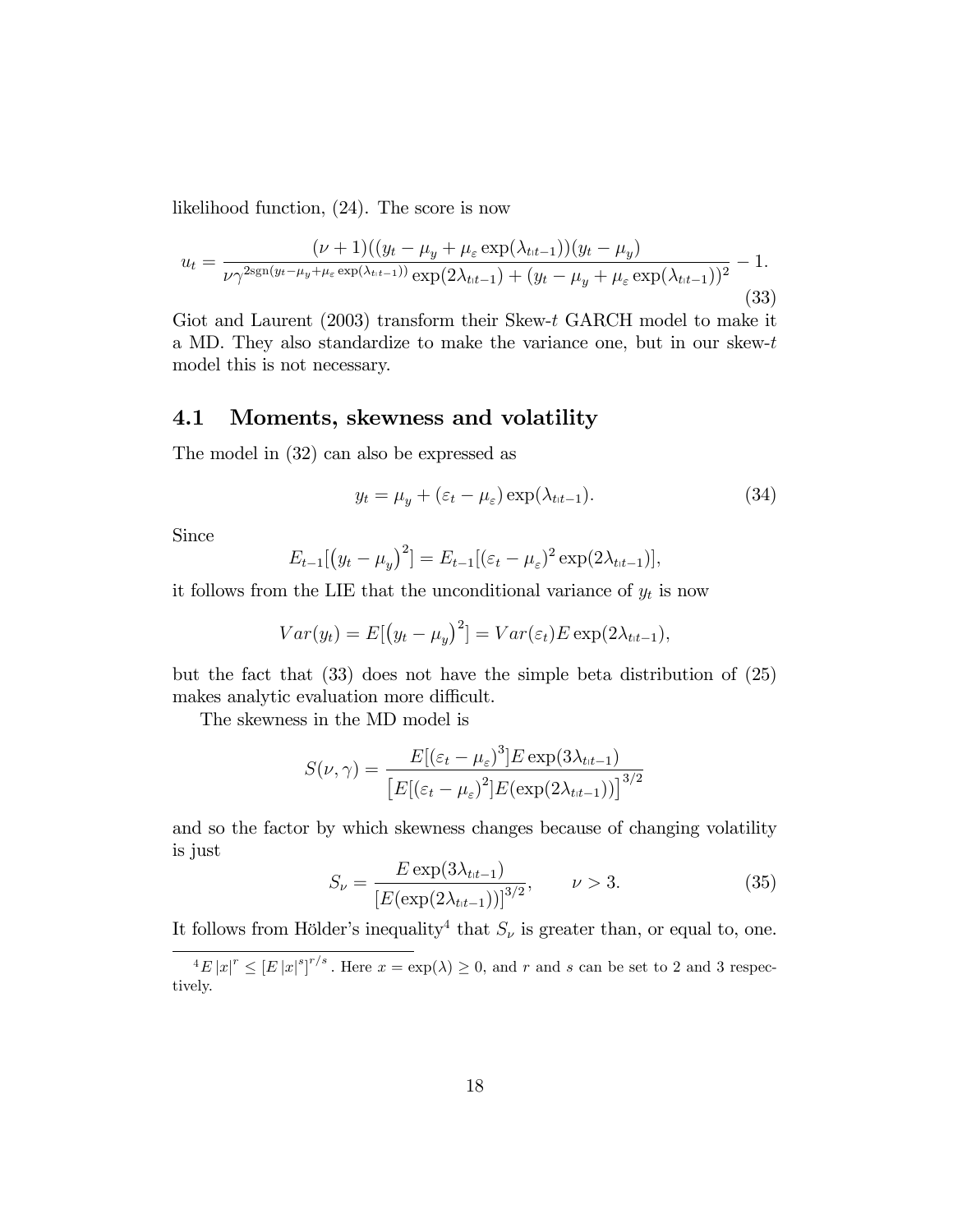#### 4.2 Leverage effects

When there is leverage, the dynamic equation becomes

$$
\lambda_{t+1:t} = \delta + \phi \lambda_{t:t-1} + \kappa u_t + \kappa^* sgn(-y_t + \mu_y - \mu_\varepsilon \exp(\lambda_{t:t-1}))(u_t + 1). \tag{36}
$$

There is also a case for letting the leverage depend on  $sgn(-y_t + \mu_y)$  so that (36) becomes

$$
\lambda_{t+1:t} = \delta + \phi \lambda_{tt-1} + \kappa u_t - \kappa^* sgn(y_t - \mu_y)(u_t + 1).
$$

The rationale is that leverage should depend on whether the return is above or below the mean.

Leverage in itself does not induce skewness in the multi-step and unconditional distributions of Beta-t-EGARCH models. However, as was noted in the previous sub-section, when the conditional distribution is skewed, the volatility may increase the skewness in the unconditional distribution. The question then arises as to whether leverage exacerbates this increase.

#### 4.3 Asymptotic theory

The expectation of  $u_t$  is zero, as it should be, since it can be written

$$
u_{t} = \frac{(\nu + 1)(y_{t} - \mu_{y} + \mu_{\varepsilon} \exp(\lambda_{t|t-1}))^{2} - (\nu + 1)\mu_{\varepsilon} \exp(\lambda_{t|t-1})(y_{t} - \mu_{y} + \mu_{\varepsilon} \exp(\lambda_{t|t-1}))}{\nu \exp(2\lambda_{t|t-1})\gamma^{2\mathrm{sgn}(y_{t} - \mu_{y} + \mu_{\varepsilon} \exp(\lambda_{t|t-1}))} + (y_{t} - \mu_{y} + \mu_{\varepsilon} \exp(\lambda_{t|t-1}))^{2}} - 1
$$
  

$$
= \frac{(\nu + 1)\varepsilon_{t}^{2} - (\nu + 1)\mu_{\varepsilon} \exp(\lambda_{t|t-1})\varepsilon_{t}}{\nu \exp(2\lambda_{t|t-1})\gamma^{2\mathrm{sgn}(\varepsilon_{t})} + \varepsilon_{t}^{2}} - 1
$$
  

$$
= (\nu + 1)b_{t} - 1 - (\nu + 1)\mu_{\varepsilon}[(1 - b_{t})\varepsilon_{t} \exp(-\lambda_{t|t-1})\nu^{-1}\gamma^{-2}I_{[0,\infty)}(\varepsilon_{t}) + (1 - b_{t})\varepsilon_{t} \exp(-\lambda_{t|t-1})\nu^{-1}\gamma^{2}I_{(-\infty,0)}(\varepsilon_{t})].
$$

Therefore

$$
E(u_t) = E[(\nu + 1)b_t - 1] - (\nu + 1)\mu_{\varepsilon}E[(1 - b_t)|\varepsilon_t|\exp(-\lambda_{t|t-1})\nu^{-1}\gamma^{-1}]\gamma^{-1}(\gamma^2/(1 + \gamma^2))
$$
  
-E[(1 - b\_t)|\varepsilon\_t|\exp(-\lambda\_{t|t-1})\nu^{-1}\gamma]\gamma(1/(1 + \gamma^2),

which is zero as the first expectation is zero and the second and third expectations cancel.

The distribution of  $u_t$  does not depend on  $\lambda$  and the same is true of the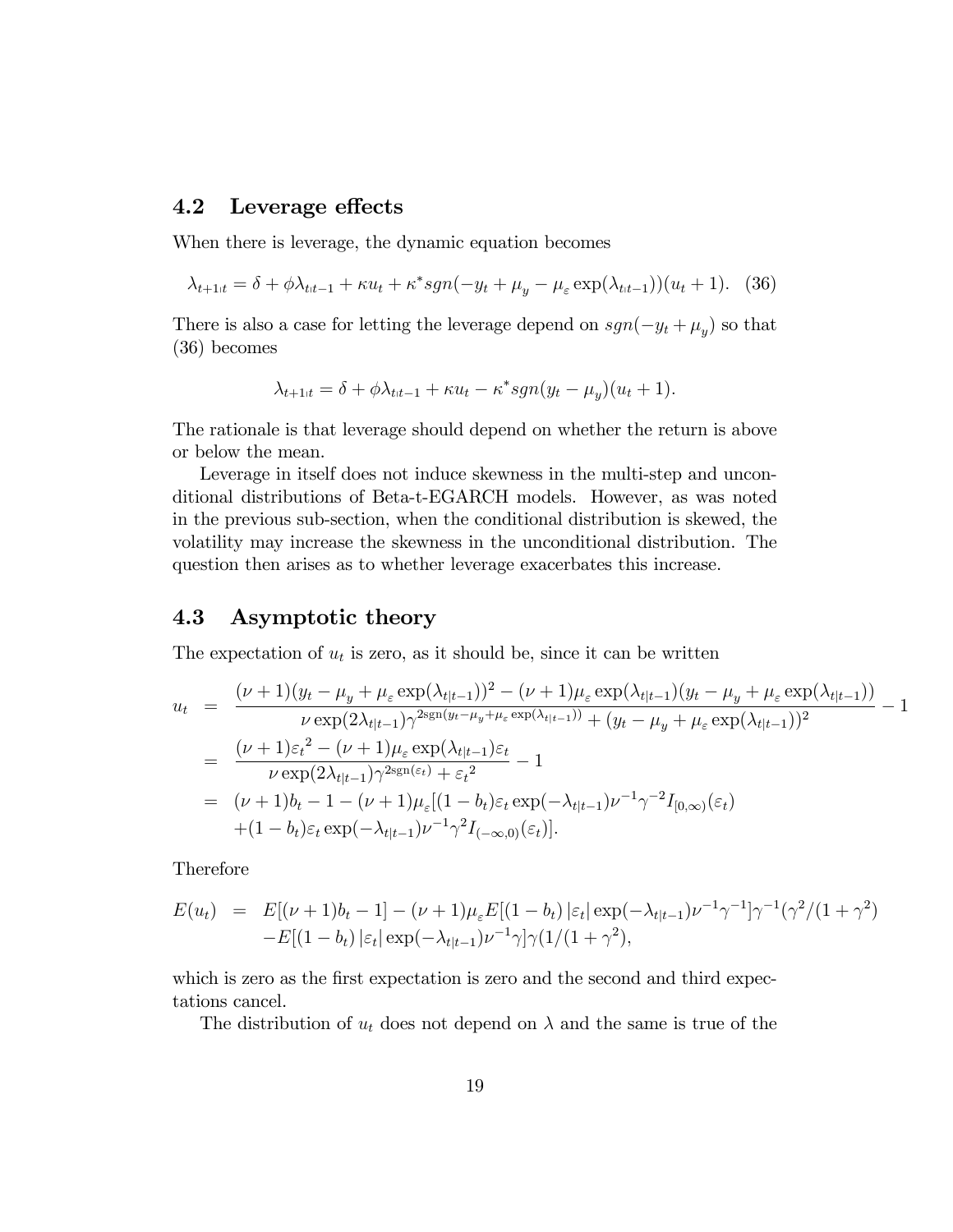distribution of its derivatives. The conditions for the ML estimator to be consistent and asymptotically normal hold just as they do in the symmetric case.

#### 4.4 Forecasts

The quantile function of a skew t distribution is given by expression  $(9)$ in Giot and Laurent (2003). If the  $\tau$ -quantile is denoted as  $skst(\tau, \nu, \gamma)$ , the  $\tau$ -quantile of the one-step ahead predictive distribution of  $y_t$  is  $\mu$  +  $e^{\lambda_{T+1:T}}$ skst $(\tau, \nu, \gamma)$ . Formulae for VaR (the same as the quantile formula) and expected shortfall in a skew-t are given in Zhu and Galbraith (2010, p. 300). These formulae may be used in one-step ahead prediction.

Formulae generalizing the multi-step ahead predictions of the volatility and observations, (8) and (9) respectively, for the symmetric Beta-t-EGARCH model are difficult to obtain. (Note that volatility has implications for skewness of multi-step distributions, just as it does for the unconditional distribution.) However, the main interest is in quantiles and the multi-step conditional distributions can be computed by simulation, simply by generating beta variates and combining them with an observation generated from a skew-t.

### 5 Gamma-skew-GED-EGARCH

In the Gamma-GED-EGARCH model,  $y_t = \mu + \varepsilon_t \exp(\lambda_{t,t-1})$  and  $\varepsilon_t$  has a general error distribution (GED) with positive shape (tail-thickness) parameter v and scale  $\lambda_{tt-1}$ . The log-density function of the t-th observation is

$$
\ln f_t(\alpha, v) = - (1 + v^{-1}) \ln 2 - \ln \Gamma(1 + v^{-1}) - \lambda - \frac{1}{2} |y_t - \mu|^v \exp(-\lambda v),
$$

leading to a model in which  $\lambda_{\text{t}_{\text{t}}-1}$  evolves as a linear function of the score,

$$
u_t = (v/2)(|y_t - \mu|^v / \exp(\lambda_{t,t-1}v) - 1, \quad t = 1, ..., T.
$$
 (37)

Hence  $\sigma_u^2 = v$ . When  $\lambda_{tt-1}$  is stationary, the properties of the Gamma-GED-EGARCH model and the asymptotic covariance matrix of the ML estimators can be obtained in much the same way as those of Beta-t-EGARCH. The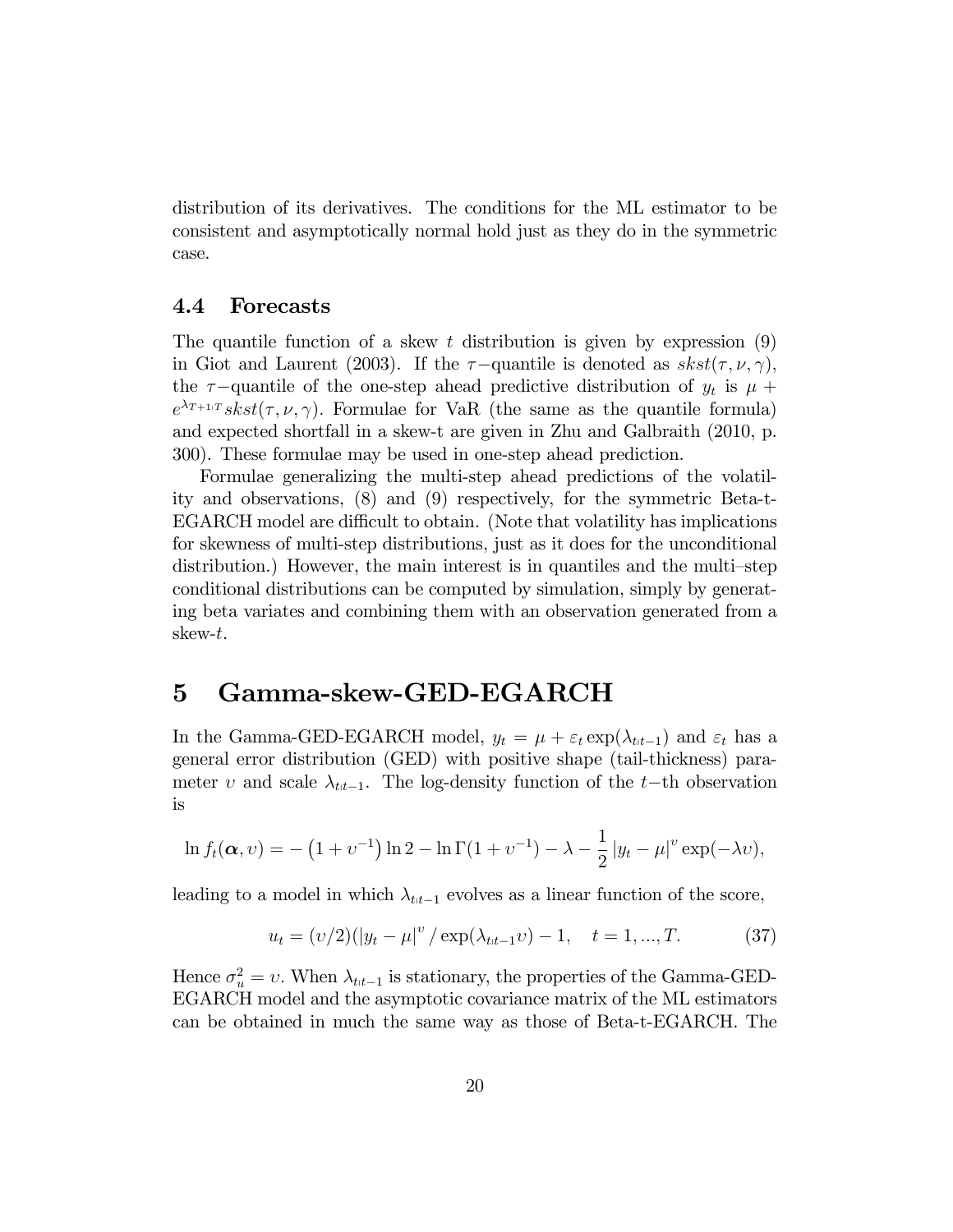name Gamma-GED-EGARCH is adopted because  $u_t = (v/2)\zeta_t - 1$ , where  $\varsigma_t = \left| y_t - \mu \right|^v / \exp(\lambda_{t|t-1}v)$  has a gamma $(1/2, 1/v)$  distribution.

The model extends to the skew case in much the same way as does Betat-EGARCH. The asymptotic theory for a static model is set out in Zhu and Zinde-Walsh (2009).

## 6 Applications

In this section we fit various Beta-t-EGARCH specifications to a range of demeaned financial return series. The fit of these models is compared to that of the standard  $GARCH(1,1)$  model with a leverage term of the form proposed by Glosten, Jagannathan and Runkle (1993), henceforth GJR. Apart from one series, Apple, which was already studied in the introduction, all the data are contained in the period 1 January 1999 - 12 October 2011, which corresponds to a maximum of 3275 observations. But for some of the series the available number of data points is substantially smaller. Yahoo Finance (http://yahoo.finance.com/) is the source of the stock market indices, the stock prices and the gold price, whereas the European Central Bank (http://www.ecb.int/) and the US Energy Information Agency (http://www.eia.gov/) are the sources of the exchange rate data and the oilprice data, respectively.

Table 4 contains descriptive statistics of the returns series, and confirms that they exhibit the usual properties of excess kurtosis compared with the normal, and ARCH as measured by serial correlation in the squared returns. All of the stock returns—apart from DAX—and the oil return series exhibit negative skewness, whereas gold and the exchange rate returns exhibit positive skewness. (Below we will see that the unconditional positive skewness in DAX returns is converted into a negative conditional skewness when controlling for ARCH, GARCH and leverage.) For the exchange rate returns the positive skewness is presumably due to the fact that the more liquid currencies appear in the denominator of each of the three exchange rates: An increase in the exchange rate (say, EUR/USD) implies a depreciation in the less liquid currency (Euro) relative to the more liquid currency (USD). Only two series do not pass the test of whether returns are a MD at traditional significance levels, namely SP500 and Statoil. For this reason these two return series are demeaned by fitting  $AR(1)$  specifications with a constant, whereas the rest of the returns are demeaned by a constant only.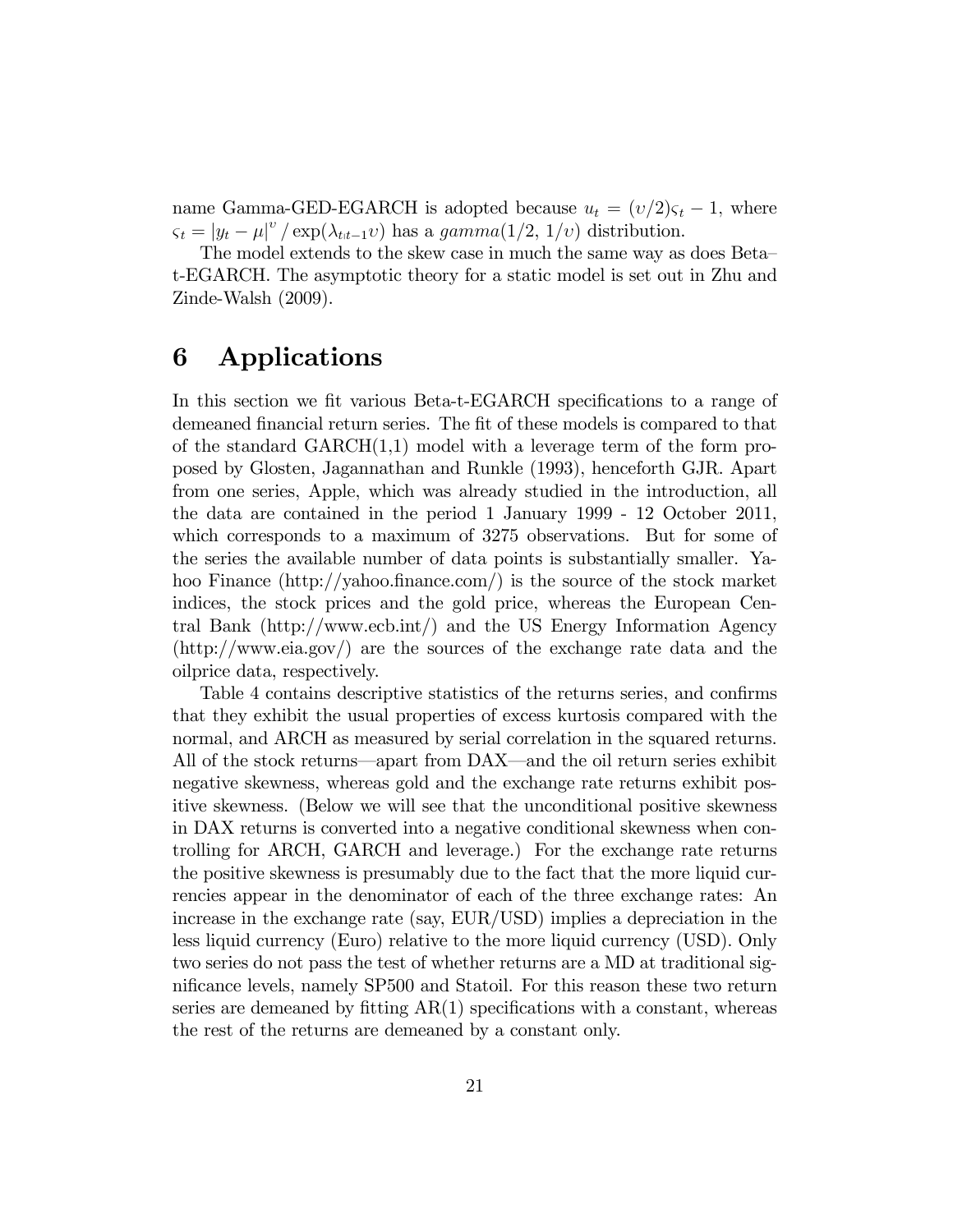|                     | m        | $\mathcal{S}$ | Kurt   | Skew     | MDH<br>$[p-val]$ | $ARCH_{20}$<br>$[p-val]$ |
|---------------------|----------|---------------|--------|----------|------------------|--------------------------|
| Apple:              | 0.072    | 3.104         | 53.846 | $-1.964$ | 0.03<br>[0.86]   | 36.18<br>[0.01]          |
| SP <sub>500</sub> : | $-0.001$ | 1.364         | 10.061 | $-0.156$ | 7.64<br>[0.01]   | 4357.63<br>[0.00]        |
| Ftse:               | $-0.002$ | 1.310         | 8.459  | $-0.121$ | 2.16<br>[0.14]   | 3581.03<br>[0.00]        |
| $\text{DAX:}$       | 0.006    | 1.623         | 6.926  | 0.023    | 0.33<br>[0.56]   | 2994.33<br>[0.00]        |
| Nikkei:             | $-0.015$ | 1.587         | 9.437  | $-0.377$ | 0.86<br>[0.35]   | 3464.52<br>[0.00]        |
| Boeing:             | 0.029    | 2.124         | 7.869  | $-0.185$ | 0.06<br>[0.80]   | 806.82<br>[0.00]         |
| Sony:               | $-0.044$ | 2.184         | 8.524  | $-0.239$ | 0.43<br>[0.51]   | 568.21<br>[0.00]         |
| McDonald's:         | 0.034    | 1.701         | 7.754  | $-0.084$ | 0.40<br>[0.53]   | 485.24<br>[0.00]         |
| Merck:              | $-0.010$ | 1.988         | 26.914 | $-1.429$ | 0.11<br>[0.74]   | 41.19<br>[0.00]          |
| Statoil:            | 0.073    | 2.414         | 7.703  | $-0.496$ | 5.36<br>[0.02]   | 3888.85<br>[0.00]        |
| EUR/USD:            | 0.005    | 0.671         | 5.451  | 0.067    | 0.06<br>[0.81]   | 583.21<br>[0.00]         |
| GBP/EUR:            | 0.006    | 0.516         | 6.653  | 0.398    | 2.37<br>[0.12]   | 2186.80<br>[0.00]        |
| NOK/EUR:            | $-0.004$ | 0.444         | 10.801 | 0.253    | 2.26<br>[0.13]   | 1093.29<br>[0.00]        |
| Oil:                | 0.070    | 2.426         | 7.712  | $-0.274$ | 0.34<br>[0.56]   | 543.48<br>[0.00]         |
| Gold:               | 0.151    | 3.211         | 7.218  | 0.189    | 0.08<br>[0.78]   | 1481.72<br>[0.00]        |

Table 4: Descriptive statistics of return series (January 1999 - October 2011)

Notes: m, sample mean. s, sample standard deviation. Kurt, sample kurtosis. Skew, sample skewness. MDH, Escanciano and Lobato (2009) test for the Martingale Difference Hypothesis.  $ARCH<sub>20</sub>$ , Ljung and Box (1979) test for serial correlation in the squared return.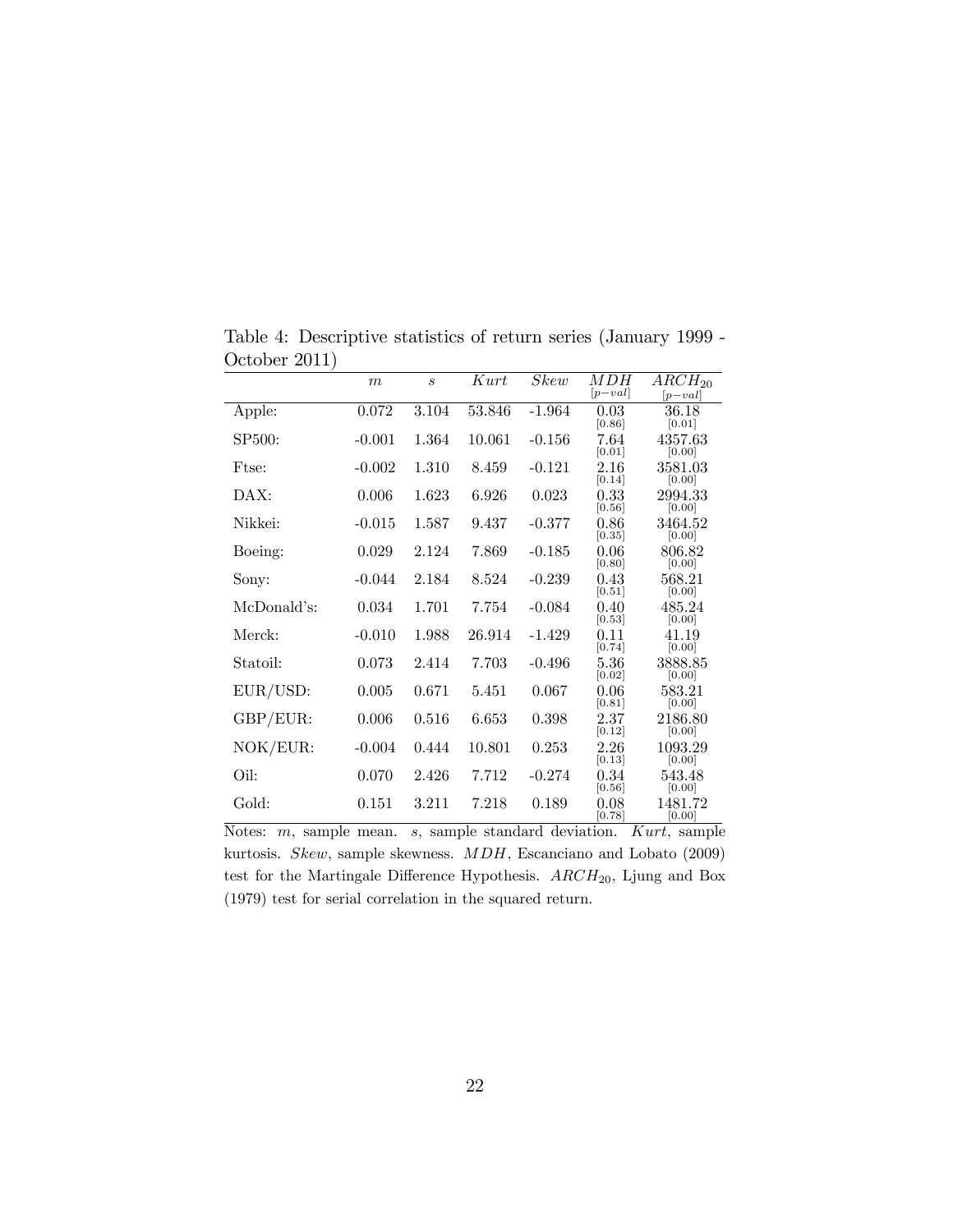Demeaned returns,  $y_t$ , are modeled as in section 4. The two-component specification is

$$
y_t = \exp(\lambda_{t|t-1})(\varepsilon_t - \mu_{\varepsilon}), \qquad \lambda_{t|t-1} = \omega + \lambda_{1,t|t-1}^{\dagger} + \lambda_{2,t|t-1}^{\dagger},
$$
  

$$
\lambda_{1,t|t-1}^{\dagger} = \phi_1 \lambda_{1,t|t-1}^{\dagger} + \kappa_1 u_{t-1}, \quad |\phi_1| < 1, \quad \phi_1 \neq \phi_2,
$$
  

$$
\lambda_{2,t|t-1}^{\dagger} = \phi_2 \lambda_{2,t|t-1}^{\dagger} + \kappa_2 u_{t-1} + \kappa^* sgn(-y_{t-1})(u_{t-1} + 1),
$$

with  $u_t$  as in (33) with  $\mu_y = 0$ . Following Engle and Lee (1999, p. 487) and others, only the short-term component has a leverage effect. A little experimentation indicated that this was a reasonable assumption to make here.

When only one component is used in the Beta-skew-t-EGARCH model it is comparable with the skewed-t-GJR, namely

$$
y_t = \sigma_{t|t-1} \widetilde{\epsilon}_{t|t-1}, \quad t = 1, ..., T,
$$
  

$$
\sigma_{t|t-1}^2 = \omega + \phi_1 \sigma_{t-1|t-2}^2 + \kappa_1 y_{t-1}^2 + \kappa^* I(y_{t-1} < 0) y_{t-1}^2,
$$

where  $\tilde{\epsilon}_t$  is a skewed t distribution with zero mean and unit variance. The use of  $sgn(-y_{t-1})$  rather than the indicator  $I(y_{t-1} < 0)$  makes no difference to the fit. Note that the persistence parameter in the GJR model is  $\phi_1 + \kappa_1 + \kappa^*/2$ , not  $\phi_1$ ; see Taylor (2005, p 221).

Tables 5 to 8 contain estimation results of the different financial returns. The results of the Apple data were used in the introduction to illustrate a drawback with the GARCH framework. The maximized likelihood of the Beta-skew-t-EGARCH model with leverage is clearly larger than that of the skewed-t-GJR model. The use of two components<sup>5</sup> gives a further improvement (the SC information criterion is lower for the two component model). Despite the large outlier, there is little evidence of negative skewness in the fit; the estimates of  $\gamma$  are greater than one.

All the results suggest that returns are fat-tailed<sup>6</sup> and the presence of either leverage or skewness (or both) is a common feature across a range of

<sup>&</sup>lt;sup>5</sup>For some series, for example SP500, the estimate of  $\kappa_2$  is less than that of  $\kappa^*$ , indicating that the short run effect of a large positive return is to reduce volatility. There may be plausible explanations, but if not, the constraint  $\kappa_2 = \kappa^*$  may be imposed. When this was done here, there was usually a statistically significant decrease in the likelihood. However, the model still Ötted well and there are no important implications regarding the overall merits of using two components.

<sup>&</sup>lt;sup>6</sup>The maximum estimated value of the degrees of freedom parameter is  $17$  (FTSE).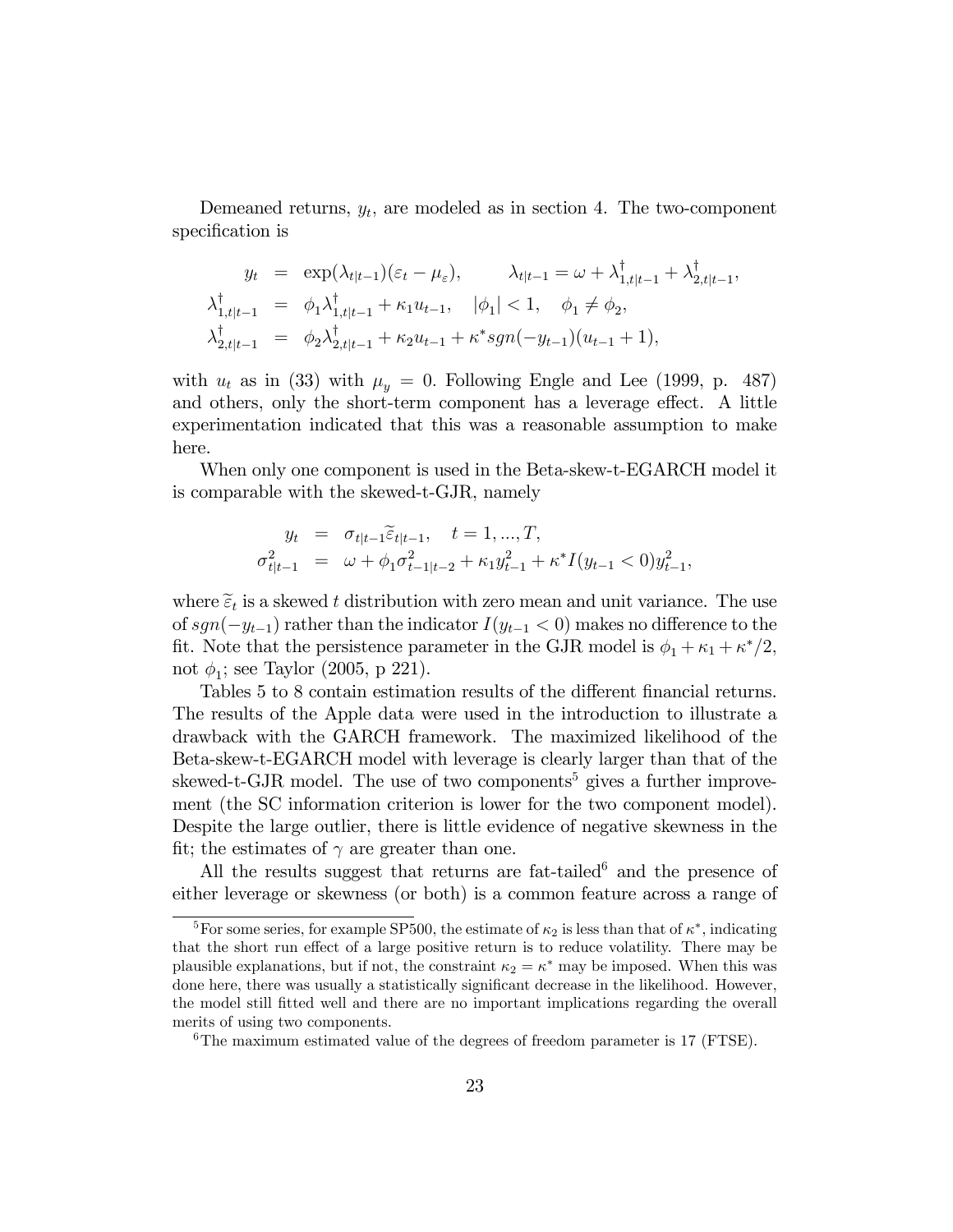series. In fact, the only return series in which neither leverage nor skewness is significant (at  $10\%$ ) in any of the three fitted models is the EUR/USD exchange rate. For gold, whose market characteristics are very particular (the price is Öxed twice a day rather than continuously as in other Önancial markets), leverage is significant only in the two-component model, and skewness is not significant in any of the three. Another notable feature is that the unconditional positive skewness in DAX returns is converted into negative and significant conditional skewness, when controlling for ARCH, GARCH and volatility asymmetry. All in all, the results thus provide broad support in favour of the Beta-skew-t-EGARCH, since according to the SC information criterion the GJR beats the  $\beta$ tE specifications in only three instances (Statoil, a Norwegian petroleum company, NOK/EUR and gold). Comparing the one-component and two-component versions of the Beta-skew-t-EGARCH (excluding the Apple stock where a longer sample is used for estimation), the two-component performs better according to SC in only two instances (FTSE and DAX).

Both leverage and negative skewness is particularly pronounced among the stock market indices. The leverage estimate is always positive, which yields the usual interpretation of large negative returns being followed by higher volatility. Similarly, the skewness parameter estimate ranges from 0.86 to 0.91, which means the risk of a large negative (demeaned) return is higher than a large positive (demeaned) return. Interestingly, but maybe not surprisingly, most of the large stocks with relatively regular earnings payouts (Apple, Boeing, Sony, McDonaldís, Merck, Statoil) do not exhibit as much leverage or negative skewness as the indices, and sometimes the skewness is positive. A striking exception is Statoil whose negative skewness is 0.87.

As noted above the most liquid currency pair (EUR/USD) exhibits neither leverage nor skewness. This is in line with what might be expected. However, medium liquid exchange rates like EUR/GBP exhibit some skewness but no leverage, whereas relatively minor exchange rates like NOK/EUR exhibit substantial skewness and leverage. A common interpretation of "leverage" in an exchange rate context is that a large depreciation (for whatever reason) can induce higher volatility. This means the leverage parameter can be negative, since the sign depends on which currency is in the numerator of the exchange rate. Specifically, if the currency of the smaller economy is in the numerator, then one would expect a negative sign: A positive return means a depreciation in the smaller currency, which subsequently leads to an increase in volatility, and vice versa. This accounts for the negative and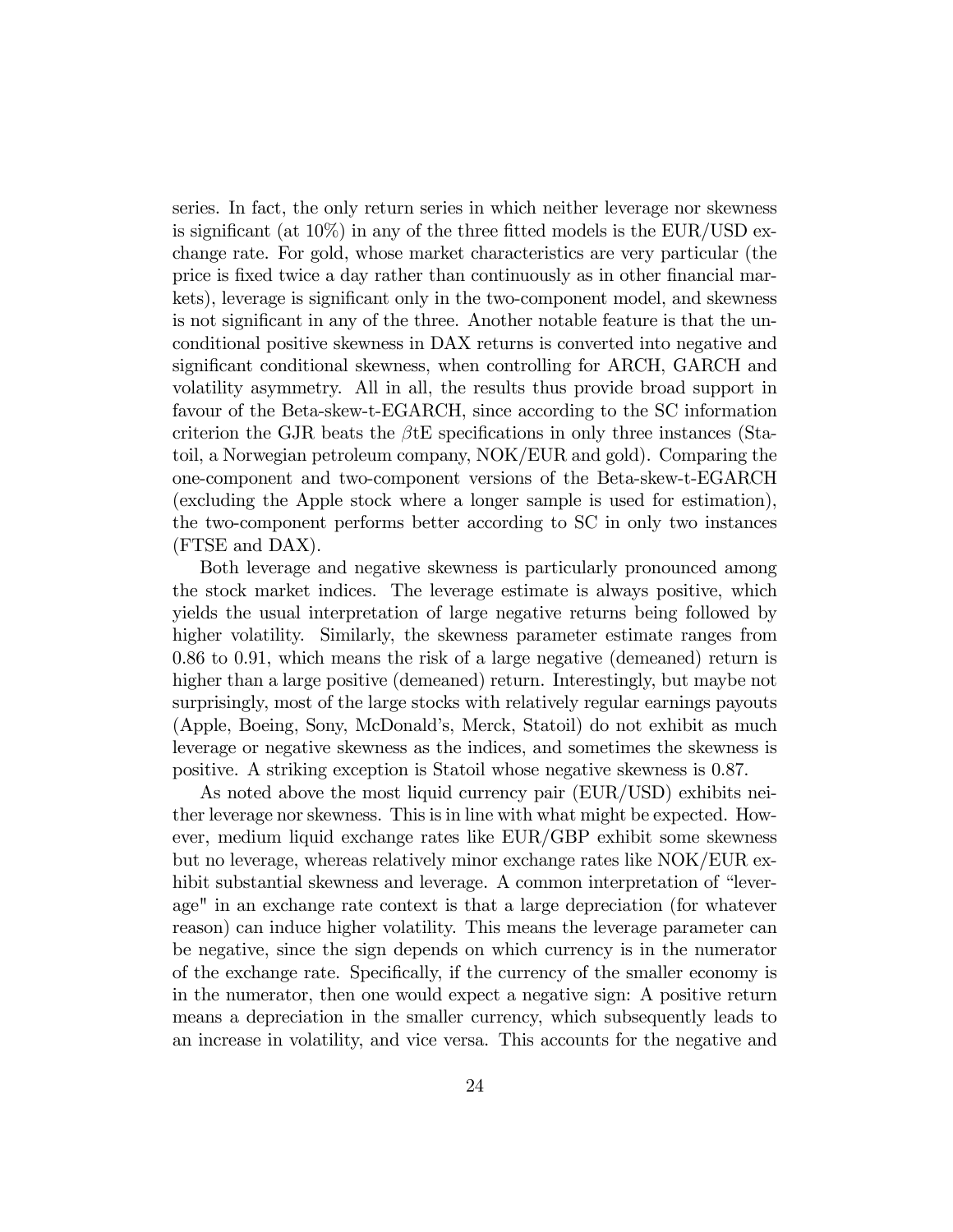statistically significant leverage estimate of NOK/EUR.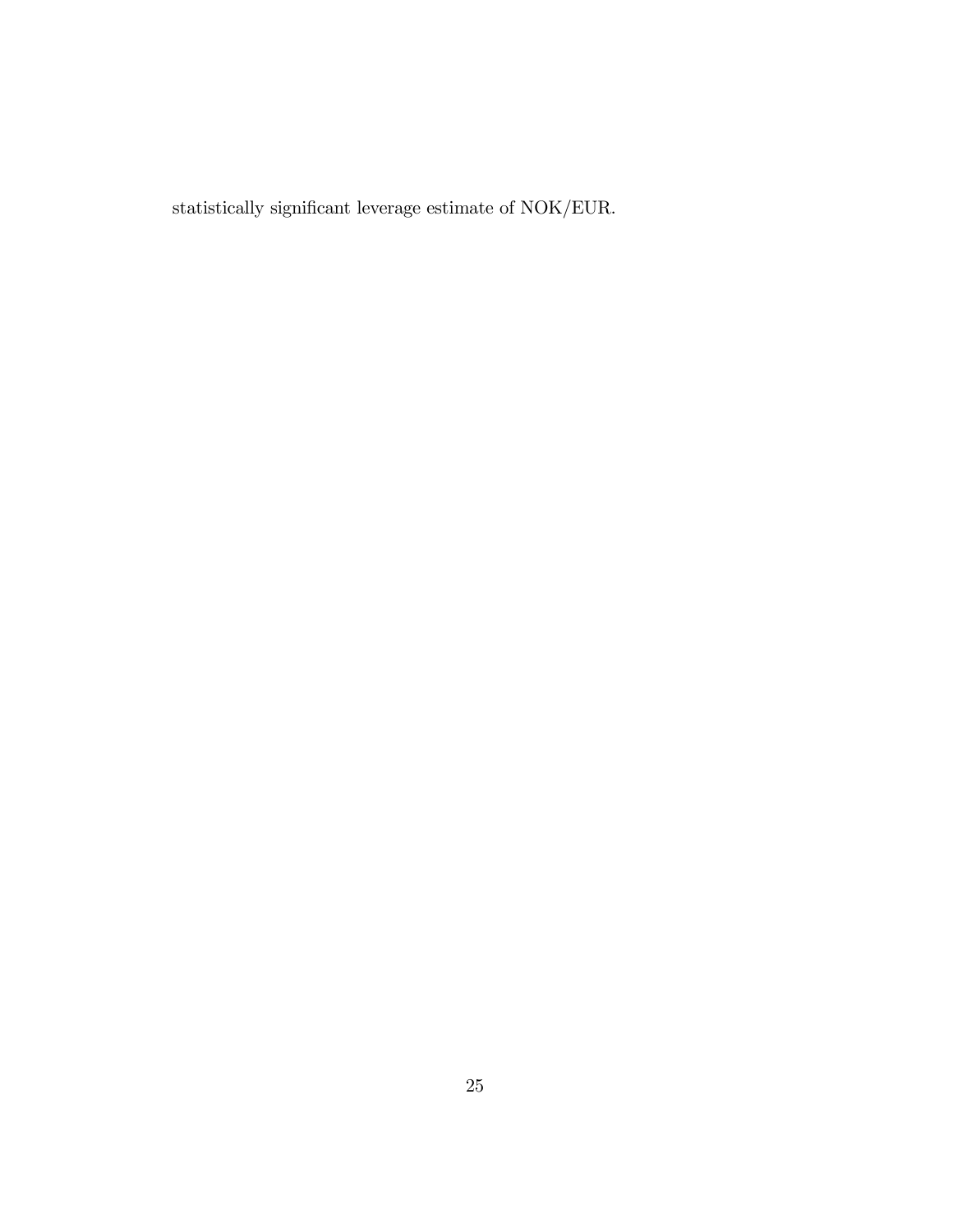| Table 5:                                          | $\beta$ tE | ਦੂ<br>$\Xi$                                                                                                                                                                                                                                                                                                                   | <b>GJR</b>           |                       |                                    |                                                  |                          |                       |                                                |                                    | specifications fitted to various return series (September 1984 - October 2011                   |                                                                                                                                                                                                                                                                                                               |
|---------------------------------------------------|------------|-------------------------------------------------------------------------------------------------------------------------------------------------------------------------------------------------------------------------------------------------------------------------------------------------------------------------------|----------------------|-----------------------|------------------------------------|--------------------------------------------------|--------------------------|-----------------------|------------------------------------------------|------------------------------------|-------------------------------------------------------------------------------------------------|---------------------------------------------------------------------------------------------------------------------------------------------------------------------------------------------------------------------------------------------------------------------------------------------------------------|
|                                                   |            | $\mathcal{F}^{\mathcal{G}}_{\mathcal{G}}$                                                                                                                                                                                                                                                                                     | $\frac{\phi_1}{s e}$ | $\frac{\phi_2}{ se }$ | $\frac{\hat{\mathcal{K}}_1}{[se]}$ | $\hat{\mathcal{K}}_{2}^{\omega}$                 | $\overset{*}{\approx}e]$ | $\hat{\omega}$        | $\widetilde{\widetilde{\mathcal{S}}}_\text{c}$ | $T^{60}T$                          | $\mathbb{A} RCH(\widehat{u})$                                                                   | $(\omega)$<br>ARCH                                                                                                                                                                                                                                                                                            |
|                                                   |            |                                                                                                                                                                                                                                                                                                                               |                      |                       |                                    |                                                  |                          |                       |                                                | (SC)                               | $-va$<br>ġ                                                                                      | $p - val$                                                                                                                                                                                                                                                                                                     |
| $(T=6835)$<br>Apple:                              | GJR        |                                                                                                                                                                                                                                                                                                                               | $0.911$<br>$0.017$   |                       | [0.010]<br>0.054                   |                                                  | $0.029$<br>$[0.014]$     | 5.07<br>70.37         | $1.032$<br>$[0.016]$                           | 16395.2<br>(4.805)                 |                                                                                                 | $5.71$<br>$[0.99]$                                                                                                                                                                                                                                                                                            |
|                                                   | $\beta$ tE |                                                                                                                                                                                                                                                                                                                               | 0.986<br>[0.005]     |                       | 0.038<br>[0.006]                   |                                                  |                          | 5.24<br>$[0.31]$      |                                                | 16374.8<br>(4.797)                 | $42.77$<br>[0.00]                                                                               | 18.51<br>[0.42]                                                                                                                                                                                                                                                                                               |
|                                                   | $\beta$ tE |                                                                                                                                                                                                                                                                                                                               | $0.982$<br>[0.005]   |                       | 0.040<br>[900.0]                   |                                                  | $0.010$<br>$[0.003]$     | $5.24$<br>$[0.31]$    |                                                | 16366.4<br>(4.795)                 | $37.64\phantom{}$ $\phantom{00}^{[0.00]}$                                                       | 15.84<br>[0.54]                                                                                                                                                                                                                                                                                               |
|                                                   | $\beta$ tE |                                                                                                                                                                                                                                                                                                                               | $0.982$<br>$[0.005]$ |                       | 0.040<br>[0.005]                   |                                                  | $0.009$<br>$[0.003]$     | $5.25$<br>$[0.31]$    | $1.031$<br>$[0.016]$                           | 16364.5<br>(4.796)                 |                                                                                                 | $15.90$<br>$[0.53]$                                                                                                                                                                                                                                                                                           |
|                                                   | $\beta$ tE |                                                                                                                                                                                                                                                                                                                               | [100.00]             | $0.830$<br>[0.050]    | $0.015$<br>[0.003]                 | $0.045$<br>[0.007]                               |                          | $5.40$<br>$[0.33]$    |                                                | 16353.3<br>(4.793)                 |                                                                                                 | $12.18$<br>[0.73]                                                                                                                                                                                                                                                                                             |
|                                                   | $\beta$ tE |                                                                                                                                                                                                                                                                                                                               | $0.998$<br>$0.001$   | $0.862$<br>[0.038]    | [0.003]<br>0.014                   | $0.041$<br>$[0.007]$                             | $0.020$<br>[0.04]        | $5.42$<br>$[0.33]$    |                                                | 16341.9<br>(4.791)                 | $\begin{array}{l} 39.39 \\ 10.00 \\ 17.79 \\ 19.29 \\ 19.20 \\ \hline \end{array}$              | $12.88$<br>[0.61]                                                                                                                                                                                                                                                                                             |
|                                                   | $\beta$ tE |                                                                                                                                                                                                                                                                                                                               | 0.998                | .859                  | 0.014<br>[0.003]                   | $0.041$<br>$0.007$                               | $0.019$<br>$[0.004]$     | 5.43                  | 1.031                                          | 16340.0<br>(4.792)                 | $19.34$<br>$[0.20]$                                                                             | $12.74$<br>[0.62]                                                                                                                                                                                                                                                                                             |
| $SPS00:$<br>$(T=3214)$                            | GJR        |                                                                                                                                                                                                                                                                                                                               | [800.0]<br>LTG 0     |                       | 0.000<br>[0.003]                   |                                                  | $0.146$<br>$[0.016]$     | $10.09$<br>[1.69]     | $0.872$<br>[0.020]                             | $-4761.7$<br>(2.978)               |                                                                                                 | $\frac{18.95}{[0.33]}$                                                                                                                                                                                                                                                                                        |
|                                                   | $\beta$ tE |                                                                                                                                                                                                                                                                                                                               | [0.003]<br>0.991     |                       | 0.044<br>[0.005]                   |                                                  |                          | 0.66<br>[1.86]        |                                                | $-4832.2$<br>(3.017)               |                                                                                                 |                                                                                                                                                                                                                                                                                                               |
|                                                   | $\beta$ tE |                                                                                                                                                                                                                                                                                                                               | $0.988$<br>$[0.002]$ |                       | [0.004]<br>0.021                   |                                                  | $0.036$<br>[0.003]       | $\frac{1.32}{[1.71]}$ |                                                | $-4762.3$<br>(2.976)               | loc 95<br>Lu 95<br>LF 06                                                                        |                                                                                                                                                                                                                                                                                                               |
|                                                   | $\beta$ tE |                                                                                                                                                                                                                                                                                                                               | $0.988$<br>$[0.002]$ |                       | $0.027$<br>[0.004]                 |                                                  | $0.039$<br>$[0.003]$     | [1.73]                | $0.860$<br>[0.020]                             | $-4740.9$<br>(2.965)               |                                                                                                 |                                                                                                                                                                                                                                                                                                               |
|                                                   | $\beta$ tE |                                                                                                                                                                                                                                                                                                                               | $0.996$<br>$[0.003]$ | 0.968<br>[0.022]      | 0.025                              | $0.020$<br>$[0.012]$                             |                          | 0.83<br>[1.92]        |                                                | $-4831.3$<br>(3.021)               |                                                                                                 |                                                                                                                                                                                                                                                                                                               |
|                                                   | $\beta tE$ | $\begin{array}{l} 0.017 \\ 0.003 \\ 0.065 \\ 0.011 \\ 0.115 \\ -0.115 \\ -0.014 \\ -0.014 \\ -0.000 \\ -0.000 \\ -0.000 \\ -0.000 \\ -0.000 \\ -0.000 \\ -0.000 \\ -0.000 \\ -0.000 \\ -0.000 \\ -0.000 \\ -0.000 \\ -0.000 \\ -0.000 \\ -0.000 \\ -0.000 \\ -0.000 \\ -0.000 \\ -0.000 \\ -0.000 \\ -0.000 \\ -0.000 \\ -0.$ | 995<br>[0.003]       | $0.957$<br>0.013]     | .028<br>0.011                      | $-0.011$<br>[0.013]                              | $0.005$ <sup>7</sup>     | 0.59<br>[1.64]        |                                                | $-4753.2$<br>(2.975)               | 58.46<br>000 100 100<br>58.27<br>58.27<br>58.38                                                 | $\begin{array}{l} 36.78 \\ 36.1 \\ 36.1 \\ 37.3 \\ 38.1 \\ 39.8 \\ 30.7 \\ 33.9 \\ 36.3 \\ 37.7 \\ 38.3 \\ 39.8 \\ 30.8 \\ 30.8 \\ 30.8 \\ 30.8 \\ 30.8 \\ 30.8 \\ 30.8 \\ 30.8 \\ 30.8 \\ 30.8 \\ 30.8 \\ 30.8 \\ 30.8 \\ 30.8 \\ 30.8 \\ 30.8 \\ 30.8 \\ 30.8 \\ 30.8 \\ 30.8 \\ 30.8 \\ 30.8 \\ 30.8 \\ 3$ |
|                                                   | $\beta$ tE |                                                                                                                                                                                                                                                                                                                               | $0.997$<br>$0.002$   | $.975$<br>$008$       | $0.016$<br>$[0.007]$               | 0.0007                                           | 0.044                    | $11.01$<br>$[1.71]$   | $0.867$<br>$[0.021]$                           | $-4735.2$<br>(2.967)               |                                                                                                 | $31.47$ [0.01]                                                                                                                                                                                                                                                                                                |
| $FTSE:$<br>$(T=3227)$                             | GJR        | $\begin{array}{ l} 0.021 \\[-4pt] 0.004] \\[-4pt] 0.127 \\[-4pt] 0.133 \\[-4pt] 0.133 \\[-4pt] 0.134] \\[-4pt] 0.134] \end{array}$                                                                                                                                                                                            | 0.899                |                       | [0.009]<br>0.007                   |                                                  | $0.160$<br>$[0.020]$     | 14.80<br>[3.09]       | $0.876$<br>[0.023]                             | $-4731.9$<br>(2.948)               |                                                                                                 | $30.24$<br>$[0.02]$                                                                                                                                                                                                                                                                                           |
|                                                   | $\beta$ tE |                                                                                                                                                                                                                                                                                                                               | $0.986$<br>$[0.003]$ |                       | 0.034<br>[0.004]                   |                                                  | $0.041$<br>$[0.004]$     | [4.60]                | $0.853$<br>$[0.022]$                           | $-4714.9$<br>(2.937)               | $38.25$ [0.00]                                                                                  | $25.02$<br>$[0.09]$                                                                                                                                                                                                                                                                                           |
|                                                   | $\beta$ tE |                                                                                                                                                                                                                                                                                                                               | $0.993$<br>[0.004]   | $0.941$<br>$0.014$    | $0.031$<br>$[0.009]$               | $-0.001$<br>[0.011]                              | 0.054                    | $17.24$<br>[4.08]     | 0.866<br>[0.022]                               | 4703.<br>(2.935)                   | $35.08$<br>$[0.00]$                                                                             | $30.58$<br>$[0.01]$                                                                                                                                                                                                                                                                                           |
| $\beta$ tE, Beta-skew-t-EGARCH                    |            |                                                                                                                                                                                                                                                                                                                               | specification.       |                       | GJR.                               | Glosten et al.                                   | (1993                    |                       |                                                | specification with skew-t density. | (se)                                                                                            | standard error                                                                                                                                                                                                                                                                                                |
| of parameter estimate.                            |            |                                                                                                                                                                                                                                                                                                                               |                      |                       |                                    | T, number of observations. LogL, log-likelihood. |                          |                       |                                                |                                    |                                                                                                 | SC, Schwarz (1978) information criterion computed                                                                                                                                                                                                                                                             |
| as SC = $-2\text{Log}L/T$ +                       |            |                                                                                                                                                                                                                                                                                                                               |                      |                       |                                    |                                                  |                          |                       |                                                |                                    | $k(\ln T)/T$ where k is the number of estimated parameters in the log-volatility specification. | $\mathit{ARCH}(\widehat{u}_t)$                                                                                                                                                                                                                                                                                |
| and ${\cal ABCH}(\widehat{\varepsilon}_t),$ Ljung |            |                                                                                                                                                                                                                                                                                                                               |                      |                       |                                    |                                                  |                          |                       |                                                |                                    |                                                                                                 | and Box (1979) test for 20th. order serial correlation of the $\hat{u}_t$ and the squared standardised residuals                                                                                                                                                                                              |

26

 $\frac{2}{3}$ 

 $_i^2$  , respectively. The variance-covariance matrix is computed as  $(-\hat{H})$ 

 $^{-1}$ , where

 $\hat{H}$ 

 $H$  is the numerically estimated Hessian.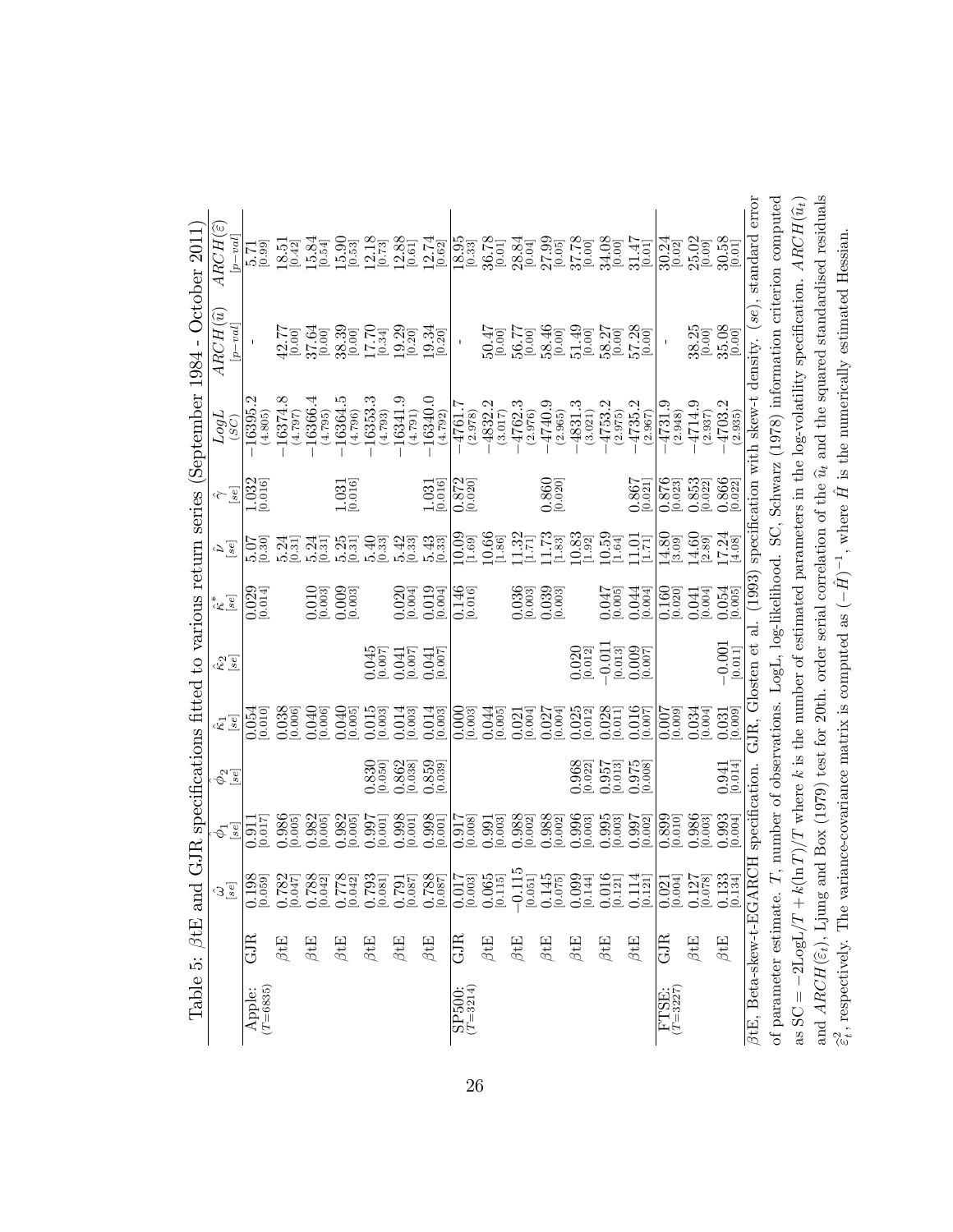| October 2011                                                                | $ARCH(\widehat{\varepsilon})$                                                             | $\frac{\left[\text{p}-val\right]}{57.59}$                                                           | 51.59<br>10.10 | $38.75$<br>[0.00]                                                                                                                                                                                                                                                                                                           | $15.83$<br>[0.54]                                           |                    | $\begin{array}{c} 20.12 \\ 0.27 \\ 27.25 \\ 0.03 \end{array}$ | 34.313<br>45.183 33<br>45.383<br>40.013<br>40.013                                                        |                                                                                   |                                   |                       | $20.07$<br>$15.23$<br>$16.43$                                |                           |
|-----------------------------------------------------------------------------|-------------------------------------------------------------------------------------------|-----------------------------------------------------------------------------------------------------|----------------|-----------------------------------------------------------------------------------------------------------------------------------------------------------------------------------------------------------------------------------------------------------------------------------------------------------------------------|-------------------------------------------------------------|--------------------|---------------------------------------------------------------|----------------------------------------------------------------------------------------------------------|-----------------------------------------------------------------------------------|-----------------------------------|-----------------------|--------------------------------------------------------------|---------------------------|
| d GJR specifications fitted to various return series series (January 1999 - | $\begin{array}{c} \displaystyle{ARCH(\widehat{u})} \\ \displaystyle{[p-val]} \end{array}$ |                                                                                                     |                | $\begin{array}{c} 51.57 \\[-4pt] 10.00 \\[-4pt] 47.43 \\[-4pt] 1.00 \\[-4pt] 1.13 \\[-4pt] 1.13 \\[-4pt] 1.13 \\[-4pt] 1.13 \\[-4pt] 1.13 \\[-4pt] 1.13 \\[-4pt] 1.13 \\[-4pt] 1.13 \\[-4pt] 1.13 \\[-4pt] 1.13 \\[-4pt] 1.13 \\[-4pt] 1.13 \\[-4pt] 1.13 \\[-4pt] 1.13 \\[-4pt] 1.13 \\[-4pt] 1.13 \\[-4pt] 1.13 \\[-4pt]$ | $\mathbf{I}$                                                |                    | $\frac{33.38}{10.02}$                                         |                                                                                                          |                                                                                   | 25.20<br> 0.09 <br>22.60<br> 0.09 | $\mathbf{I}$          |                                                              | 22.78<br>[0.19]<br>[0.28] |
|                                                                             | $\frac{LogL}{SCO}$                                                                        |                                                                                                     |                |                                                                                                                                                                                                                                                                                                                             |                                                             |                    |                                                               |                                                                                                          |                                                                                   |                                   |                       |                                                              |                           |
|                                                                             | $\widetilde{\gamma}_{\text{g}}$                                                           |                                                                                                     |                | 0.8231<br>0.8251 0.8231 0.8251 0.8251 0.8251 0.8251 0.8251 0.8251 0.8251 0.8251 0.8251 0.8251 0.8251 0.8251 0.8251 0.825<br>0.8251 0.8251 0.8251 0.8251 0.8251 0.8251 0.8251 0.8251 0.8251 0.8251 0.8251 0.8251 0.8251 0.8251 0.8251                                                                                        |                                                             |                    |                                                               | 0055<br>0.0353<br>0.035035<br>0.0.03                                                                     |                                                                                   |                                   |                       |                                                              |                           |
|                                                                             | $\hat{\omega}$                                                                            |                                                                                                     |                | 그 <sub>의</sub> 교육 기술 정보 공항 이상의 상황 이 있습니다.<br>영국 영화 정치 선택 정보 일정 정확 이 있습니다.<br>영국 영화 정치 선택 정보 인터넷                                                                                                                                                                                                                             |                                                             |                    |                                                               |                                                                                                          |                                                                                   |                                   |                       |                                                              |                           |
|                                                                             | $\overset{*}{\mathcal{K}}\overset{\circ}{\mathcal{C}}$                                    |                                                                                                     |                | 144<br>0.019<br>0.036<br>0.051<br>0.004                                                                                                                                                                                                                                                                                     |                                                             |                    | $\frac{15}{115}$<br>$0.020$<br>$0.037$<br>$0.037$<br>$0.037$  |                                                                                                          |                                                                                   |                                   |                       | 0300<br>0.015<br>0.004<br>0.010<br>0.000                     |                           |
|                                                                             | $\hat{\mathcal{K}}$ 2 $\stackrel{\odot}{=}$                                               |                                                                                                     |                | $-0.008$                                                                                                                                                                                                                                                                                                                    |                                                             |                    | $0.021$<br>$0.008$                                            |                                                                                                          |                                                                                   | $0.019$<br>$0.008$                |                       |                                                              | 0.026                     |
|                                                                             | $\hat{\kappa}^{\rm e}_{1}$                                                                |                                                                                                     |                | 0.013<br>0.008<br>0.041<br>0.041<br>0.010                                                                                                                                                                                                                                                                                   |                                                             |                    |                                                               | $\overline{)0.034} \phantom{0}0.037 \phantom{0}0.037 \phantom{0}0.010 \phantom{0}0.010 \phantom{0}0.010$ |                                                                                   |                                   |                       | $\overline{)0.029} \atop 0.0101} \atop 0.0071} \atop 0.0181$ |                           |
|                                                                             | $\frac{\partial}{\partial s}$                                                             |                                                                                                     |                | 0.933                                                                                                                                                                                                                                                                                                                       |                                                             |                    | 0.932                                                         |                                                                                                          |                                                                                   | $0.949$<br>$[0.021]$              |                       |                                                              | 0.884                     |
|                                                                             |                                                                                           | $\frac{\phi_{1}}{\phi_{2}}$<br>$\frac{[8e]}{0.398}$<br>$0.0003$<br>$0.0003$<br>$0.0007$<br>$0.0007$ |                |                                                                                                                                                                                                                                                                                                                             |                                                             |                    |                                                               |                                                                                                          | $\begin{array}{c} 0.926 \\ 0.012 \\ 0.088 \\ 0.004 \\ 0.097 \\ 0.002 \end{array}$ |                                   |                       | 1.944<br>1.986<br>0.006<br>0.009<br>0.003                    |                           |
|                                                                             | $\mathcal{F}^{\overline{\mathcal{S}}}_{\overline{\mathcal{S}}}$                           |                                                                                                     |                | e de se relati de de de la segunda de de de                                                                                                                                                                                                                                                                                 |                                                             |                    |                                                               |                                                                                                          |                                                                                   |                                   |                       |                                                              |                           |
|                                                                             |                                                                                           | GJR                                                                                                 | $\beta tE$     | $\beta$ tE                                                                                                                                                                                                                                                                                                                  | GJR                                                         | $\beta\mathrm{tE}$ | $\beta tE$                                                    | GJR                                                                                                      | $\beta\mathrm{tE}$                                                                | $\beta$ tE                        | GJR                   | $\beta$ tE                                                   | $\beta$ tE                |
| Table 6: $\beta$ tE and                                                     |                                                                                           | $\text{DAX:}_{(T=3256)}$                                                                            |                |                                                                                                                                                                                                                                                                                                                             | $\begin{array}{c}\n\text{Nikkei:} \\ (T=3135)\n\end{array}$ |                    |                                                               | Boeing:<br>$(T=3216)$                                                                                    |                                                                                   |                                   | $(T = 2270)$<br>Sony: |                                                              |                           |

Notes: See table 5. Notes: See table 5.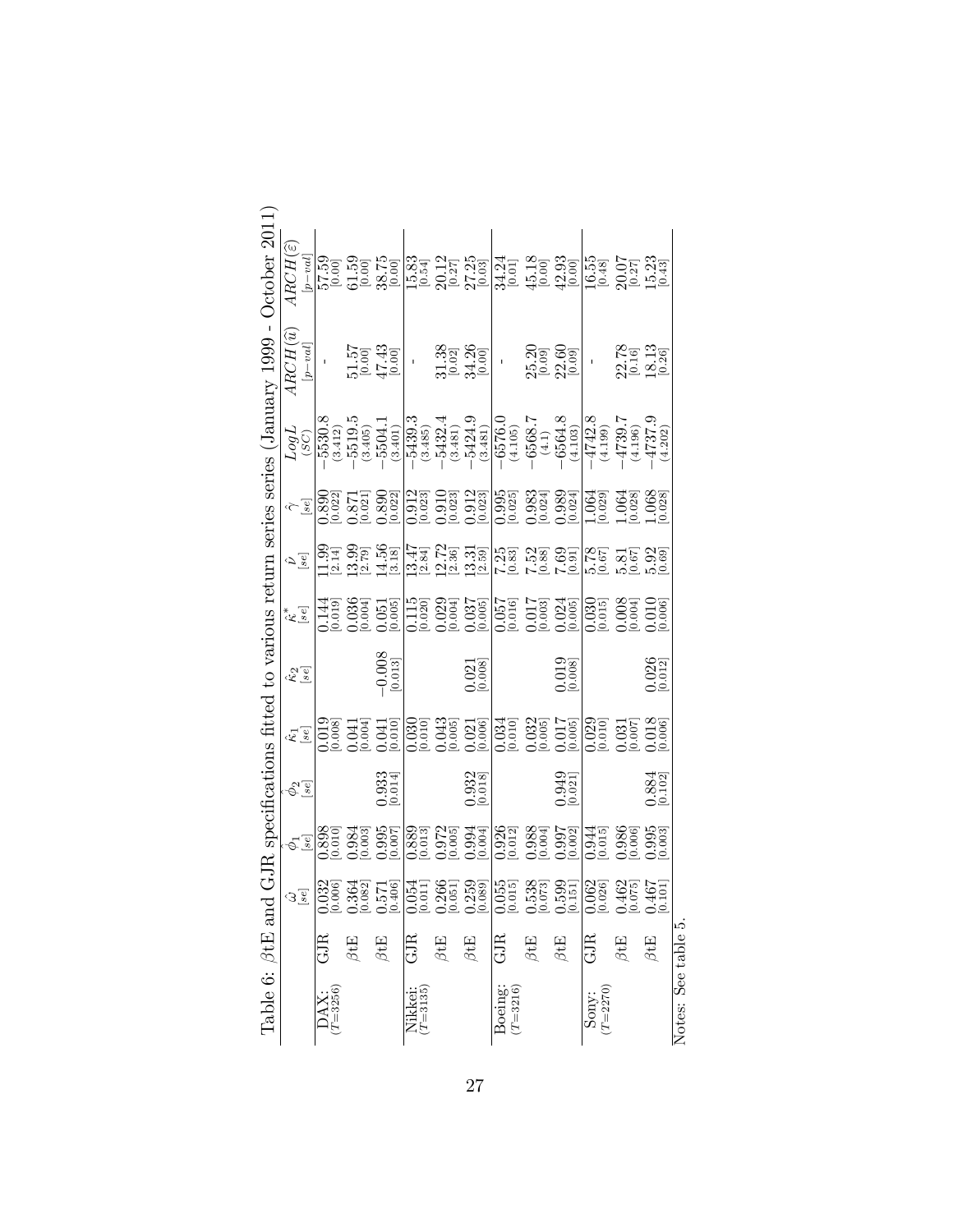| GJR<br>$McDonald's:$<br>$(T=3216)$ |                                                                      |                                           |                             |                                                                          | Table 7: $\beta$ tE and GJR specifications fitted to various return series series (January 1999 - October 2011 |                                                                                                                                                                                                                                                                                                                         |                                                               |                                                                      |                                                                                                                                                                                                                                                                                                                                   | $\textit{ARCH}(\widehat{u})$                                    | $ARCH(\widehat{\varepsilon})$                                                                                                                                                                                                                                                                                       |
|------------------------------------|----------------------------------------------------------------------|-------------------------------------------|-----------------------------|--------------------------------------------------------------------------|----------------------------------------------------------------------------------------------------------------|-------------------------------------------------------------------------------------------------------------------------------------------------------------------------------------------------------------------------------------------------------------------------------------------------------------------------|---------------------------------------------------------------|----------------------------------------------------------------------|-----------------------------------------------------------------------------------------------------------------------------------------------------------------------------------------------------------------------------------------------------------------------------------------------------------------------------------|-----------------------------------------------------------------|---------------------------------------------------------------------------------------------------------------------------------------------------------------------------------------------------------------------------------------------------------------------------------------------------------------------|
|                                    | $\mathcal{F}^{\overline{\mathcal{S}}}_{\overline{\mathcal{C}}}$      | $\phi_1$ $_{[se]}$                        | $\frac{\phi_{2}}{\phi_{2}}$ | $\hat{\kappa}_{1}$ $]$                                                   | $\hat{\mathcal{K}}$ 2 $\stackrel{\odot}{=}$                                                                    | $\overset{*}{\mathscr{L}}\overset{\circ}{\mathscr{Q}}$                                                                                                                                                                                                                                                                  | $\hat{\omega}$                                                | $\widetilde{\left.\left.\left.\right. \right.}_{\mathcal{S}}\right]$ | $LogL$<br>(SC)                                                                                                                                                                                                                                                                                                                    | $[p-val]$                                                       | $_{[p-val]}$                                                                                                                                                                                                                                                                                                        |
|                                    |                                                                      |                                           |                             |                                                                          |                                                                                                                |                                                                                                                                                                                                                                                                                                                         |                                                               |                                                                      |                                                                                                                                                                                                                                                                                                                                   |                                                                 |                                                                                                                                                                                                                                                                                                                     |
| $\beta$ tE                         |                                                                      |                                           |                             |                                                                          |                                                                                                                |                                                                                                                                                                                                                                                                                                                         |                                                               |                                                                      |                                                                                                                                                                                                                                                                                                                                   |                                                                 | $\underset{[0.11]}{24.18}$                                                                                                                                                                                                                                                                                          |
| $\beta tE$                         |                                                                      |                                           | $0.825$<br>[0.098]          |                                                                          | $0.013$ [0.013]                                                                                                | 0.043<br>0.013 3008 3008 3009 300<br>0.03 300 300 300 3000 3000<br>0.02 300 300 3000 3000<br>0.02 300 300 3000 3000                                                                                                                                                                                                     | co co co 40 46 46<br>and co co 60 46 46<br>and co 60 46 46 46 |                                                                      |                                                                                                                                                                                                                                                                                                                                   | $20.15$<br>$16.27$<br>$16.37$                                   | $23.62$ [0.07]                                                                                                                                                                                                                                                                                                      |
| GJR                                |                                                                      |                                           |                             |                                                                          |                                                                                                                |                                                                                                                                                                                                                                                                                                                         |                                                               |                                                                      |                                                                                                                                                                                                                                                                                                                                   |                                                                 |                                                                                                                                                                                                                                                                                                                     |
| $\beta$ tE                         |                                                                      |                                           |                             |                                                                          |                                                                                                                |                                                                                                                                                                                                                                                                                                                         |                                                               |                                                                      |                                                                                                                                                                                                                                                                                                                                   |                                                                 |                                                                                                                                                                                                                                                                                                                     |
| $\beta tE$                         |                                                                      |                                           | $0.963$<br>$[0.021]$        |                                                                          | $0.029$<br>[0.010]                                                                                             |                                                                                                                                                                                                                                                                                                                         |                                                               |                                                                      |                                                                                                                                                                                                                                                                                                                                   | $\begin{array}{c} 17.04 \\ 10.45 \\ 14.08 \\ 10.52 \end{array}$ |                                                                                                                                                                                                                                                                                                                     |
| GJR                                |                                                                      |                                           |                             |                                                                          |                                                                                                                |                                                                                                                                                                                                                                                                                                                         |                                                               |                                                                      |                                                                                                                                                                                                                                                                                                                                   |                                                                 |                                                                                                                                                                                                                                                                                                                     |
| $\beta tE$                         |                                                                      | 0.940<br>0.988<br>0.988<br>0.993<br>0.003 |                             | 0.024<br>0.011<br>0.024<br>0.022<br>0.000                                |                                                                                                                | $\begin{array}{r} 0.037 \\ 0.016 \\ 0.014 \\ 0.003 \\ 0.023 \\ 0.005 \end{array}$                                                                                                                                                                                                                                       |                                                               |                                                                      |                                                                                                                                                                                                                                                                                                                                   |                                                                 |                                                                                                                                                                                                                                                                                                                     |
| $\beta tE$                         |                                                                      |                                           | $0.920$<br>$0.034$          |                                                                          | [0.001]                                                                                                        |                                                                                                                                                                                                                                                                                                                         |                                                               | 0.866<br>0.864<br>0.864<br>0.870<br>0.870                            |                                                                                                                                                                                                                                                                                                                                   | $24.71$<br>$[0.10]$<br>$25.96$<br>$[0.04]$                      | $\begin{array}{c} 18.62 \\[-4pt] 0.35 \\[-4pt] 20.55 \\[-4pt] 24.77 \\[-4pt] 0.31 \\[-4pt] 0.05 \end{array}$                                                                                                                                                                                                        |
| GJR                                | $\frac{0.002}{[0.000]}$                                              | $0.966$<br>0.041                          |                             | $\begin{array}{r} 0.029 \\ 0.005 \\ 0.018 \\ 0.003 \\ 0.004 \end{array}$ |                                                                                                                | $\begin{array}{ l } \hline 1004 \\[-4pt] 0.004 \\[-4pt] 0.007 \\[-4pt] 0.008 \\[-4pt] 0.008 \\[-4pt] 0.008 \\[-4pt] 0.008 \\[-4pt] 0.008 \\[-4pt] 0.008 \\[-4pt] 0.008 \\[-4pt] 0.008 \\[-4pt] 0.008 \\[-4pt] 0.008 \\[-4pt] 0.008 \\[-4pt] 0.008 \\[-4pt] 0.008 \\[-4pt] 0.008 \\[-4pt] 0.008 \\[-4pt] 0.008 \\[-4pt]$ | 0.303<br>10.903 1:30<br>10.903 1:30<br>10.003 1:40            | 0024<br>0.024<br>0.0034<br>0.0034                                    | $\begin{array}{r} -5828.1 \\ -5813.0 \\ -5813.0 \\ -689.0 \\ -689.0 \\ -689.0 \\ -689.0 \\ -689.0 \\ -689.0 \\ -689.0 \\ -689.0 \\ -689.0 \\ -689.0 \\ -689.0 \\ -689.0 \\ -689.0 \\ -689.0 \\ -689.0 \\ -689.0 \\ -689.0 \\ -689.0 \\ -689.0 \\ -689.0 \\ -689.0 \\ -689.0 \\ -689.0 \\ -689.0 \\ -689.0 \\ -689.0 \\ -689.0 \\$ |                                                                 | $\begin{array}{c} 11.42 \\[-4pt] 10.83 \\[-4pt] 11.31 \\[-4pt] 12.93 \\[-4pt] 12.61 \\[-4pt] 12.61 \\[-4pt] 14.81 \\[-4pt] 15.83 \\[-4pt] 16.61 \\[-4pt] 17.83 \\[-4pt] 18.83 \\[-4pt] 19.83 \\[-4pt] 19.83 \\[-4pt] 10.83 \\[-4pt] 10.83 \\[-4pt] 13.83 \\[-4pt] 14.83 \\[-4pt] 10.83 \\[-4pt] 14.83 \\[-4pt] 15.$ |
| $\beta$ tE                         |                                                                      | 0.993<br>0.002<br>0.994<br>0.003          |                             |                                                                          |                                                                                                                |                                                                                                                                                                                                                                                                                                                         |                                                               |                                                                      |                                                                                                                                                                                                                                                                                                                                   | $\begin{array}{c} 3.97 \\ 10.67 \\ 9.84 \\ \hline \end{array}$  |                                                                                                                                                                                                                                                                                                                     |
| $\beta tE$                         | $\begin{array}{r} -0.549 \\  [0.082] \\ -0.548 \\ 0.082 \end{array}$ |                                           | $0.582$<br>$[0.333]$        |                                                                          | $-0.021$                                                                                                       |                                                                                                                                                                                                                                                                                                                         |                                                               |                                                                      |                                                                                                                                                                                                                                                                                                                                   |                                                                 |                                                                                                                                                                                                                                                                                                                     |

| ì |
|---|
|   |
|   |
|   |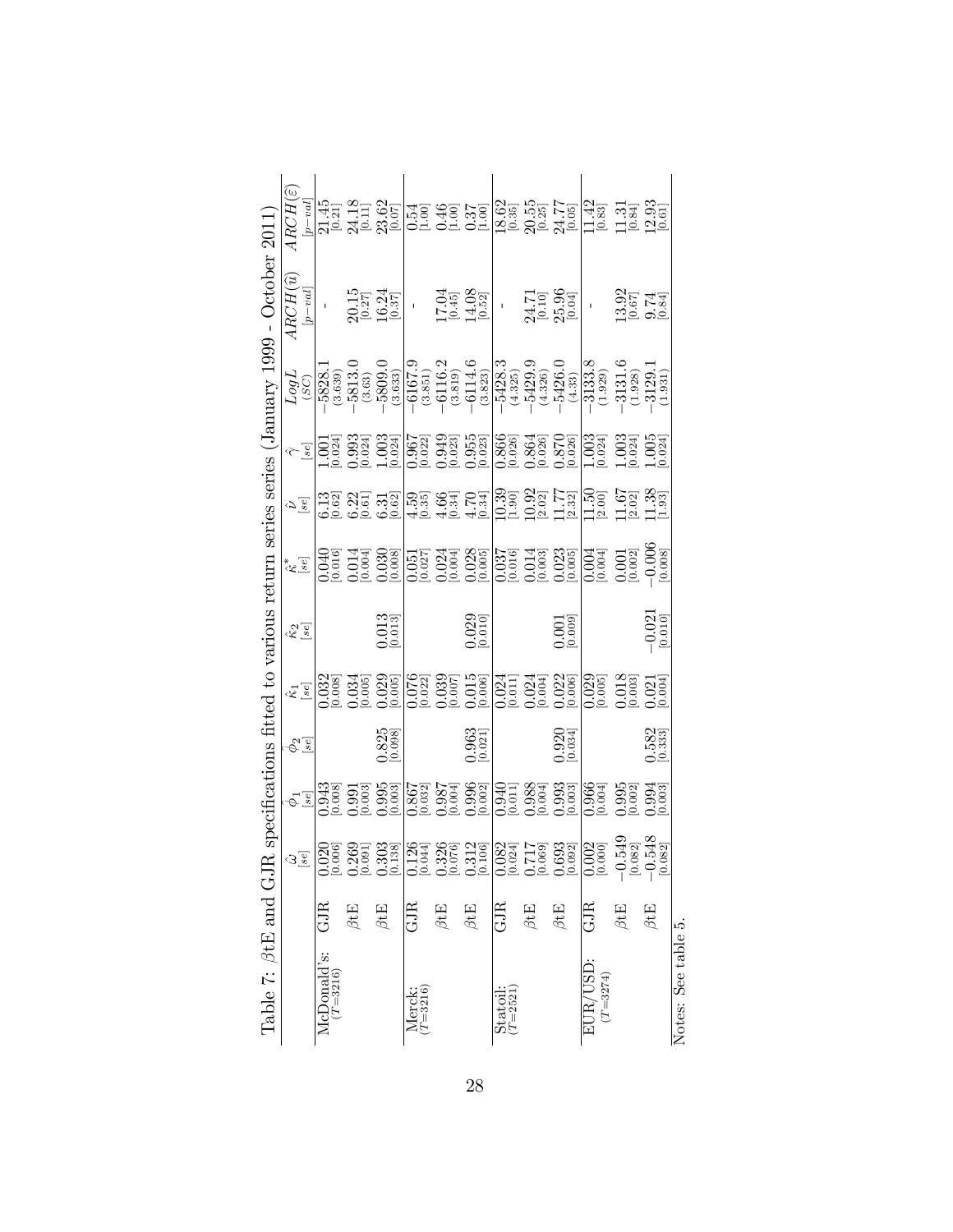|                                                                                         | $\mathit{ARCH}(\widehat{\varepsilon})$<br>$ p-val $                                                                                                                                                                                                                                                                                                                                                                                                                                                                                                                                                                                                      | List<br>26.2             | 0.37<br>0.98<br>0.90<br>0.90          |                                              | $29.75$ [0.03]               | $\begin{matrix} 56.05 \\[-4pt] 0.00 \\[-4pt] 53.83 \\[-4pt] 0.00 \\[-4pt] 0.33 \end{matrix}$ |                            |                           | $\begin{array}{l} 30.01 \\ 30.23 \\ -4.08 \\ \hline 40.00 \\ -3.00 \\ \hline \end{array}$ |                            | $23.05$<br>$[0.15]$             | $\begin{array}{c} 32.85 \\[-4pt] 0.01 \\[-4pt] 36.81 \\[-4pt] 0.00 \\[-4pt] 0.00 \\[-4pt] \end{array}$ |                       |
|-----------------------------------------------------------------------------------------|----------------------------------------------------------------------------------------------------------------------------------------------------------------------------------------------------------------------------------------------------------------------------------------------------------------------------------------------------------------------------------------------------------------------------------------------------------------------------------------------------------------------------------------------------------------------------------------------------------------------------------------------------------|--------------------------|---------------------------------------|----------------------------------------------|------------------------------|----------------------------------------------------------------------------------------------|----------------------------|---------------------------|-------------------------------------------------------------------------------------------|----------------------------|---------------------------------|--------------------------------------------------------------------------------------------------------|-----------------------|
| GJR specifications fitted to various return series series (January 1999 - October 2011) | $\textit{ARCH}(\widehat{u})$<br>$_{[p-val]}$                                                                                                                                                                                                                                                                                                                                                                                                                                                                                                                                                                                                             |                          | $\underset{\left[0.81\right]}{11.85}$ | $11.44$<br>$[0.72]$                          | f,                           | $\begin{array}{c} 21.28 \\ 10.21 \\ 20.85 \\ 10.14 \end{array}$                              |                            | $\mathbf{I}$              | $24.08$<br>[0.12]                                                                         | $18.47$<br>[0.24]          | ı                               | $\frac{22.68}{[0.16]}$<br>22.06                                                                        |                       |
|                                                                                         | LogL<br>(SC)                                                                                                                                                                                                                                                                                                                                                                                                                                                                                                                                                                                                                                             | $-2055.$                 | $-2052.0$<br>(1.268)                  | $-2050.8$<br>(1.273)                         | $-1552.7$<br>(0.963)         | $-1554.2$<br>(0.964)                                                                         | $-1546.8$<br>(0.965)       | $-7196.5$<br>(4.457)      | $-7193.4$<br>(4.455)                                                                      | $-7186.9$<br>(4.456)       | $-5733.5$<br>(4.967)            | $-5736.7$<br>(4.97)                                                                                    | $-5733.5$<br>(4.974)  |
|                                                                                         | $\widetilde{\gamma}_{\mathcal{S}}$                                                                                                                                                                                                                                                                                                                                                                                                                                                                                                                                                                                                                       | $1.064$<br>0.026         | $1.060$<br>$0.026$                    | $1.057$<br>$[0.026]$                         | $\overline{1.118}_{[0.026]}$ | $1.123$<br>[0.026]                                                                           | 1.114<br>[0.026]           | $0.932$<br>[0.023]        | $0.918$<br>[0.023]                                                                        | $0.935$ <sup>[0.022]</sup> | $\overline{1.038}$<br>$[0.028]$ | $1.032$<br>$0.028$                                                                                     | $1.031$<br>$0.028$    |
|                                                                                         | $\hat{\nu}$                                                                                                                                                                                                                                                                                                                                                                                                                                                                                                                                                                                                                                              | $^{10.88}_{[1.75]}$      | $11.32$<br>$[1.80]$                   | $\begin{bmatrix} 1.55 \\ 1.88 \end{bmatrix}$ | $\frac{1}{20.86}$            | <b><i>SAR</i></b><br><i>SAR</i><br><i>SAR</i><br><i>SAR</i><br><i>SAR</i>                    |                            | $8.28$<br>[1.10]          | $8.84$<br>[1.21]                                                                          | $9.01$<br>[1.25]           | $7.42$<br>[1.08]                | $8.03$<br>[1.28]                                                                                       | $7.75$<br>[1.20]      |
|                                                                                         | $\hat{\mathcal{E}}^*_e$                                                                                                                                                                                                                                                                                                                                                                                                                                                                                                                                                                                                                                  | $0.004$<br>[0.006]       | $-0.003$<br>[0.003]                   | $-0.003$ [0.003]                             | $0.000$<br>[0.003]           | $-0.018$<br>[0.004]                                                                          | $-0.037$<br>$50.00 - 0.08$ | $0.035$<br>[0.014]        | $0.014$<br>[0.003]                                                                        | $0.034$<br>[0.007]         | $0.005$<br>[0.006]              | $-0.003$<br>[0.003]                                                                                    | $0.027$<br>[0.011]    |
|                                                                                         | $\hat{\kappa}_{2}$                                                                                                                                                                                                                                                                                                                                                                                                                                                                                                                                                                                                                                       |                          |                                       | $0.014$<br>[0.006]                           |                              |                                                                                              | 0.020                      |                           |                                                                                           | [0.010]                    |                                 |                                                                                                        | $\frac{0.014}{0.015}$ |
|                                                                                         | $[se]% \centering \includegraphics[width=0.47\textwidth]{images/TrDiag-Architecture.png} \caption{The 3-{\scriptsize{5}}% \label{TrDiag-Architecture} \includegraphics[width=0.47\textwidth]{images/TrDiag-Architecture.png} \caption{The 3-{\scriptsize{5}}% \label{TrDiag-Architecture} \includegraphics[width=0.47\textwidth]{images/TrDiag-Architecture.png} \caption{The 3-{\scriptsize{5}}% \label{TrDiag-Architecture} \includegraphics[width=0.47\textwidth]{images/TrDiag-Architecture.png} \caption{The 3-{\scriptsize{5}}% \label{TrDiag-Architecture} \includegraphics[width=0.47\textwidth]{images/TrDiag-Architecture$<br>$\hat{\kappa}_1$ | 0.049<br>0.007           | $0.028$<br>[0.004]                    | $0.016$<br>$[0.005]$                         | $0.062$<br>[0.010]           | $0.040$<br>[0.006]                                                                           | $0.028$<br>[0.006]         | $0.022$<br>[0.09]         | $0.021$<br>$[0.004]$                                                                      | $0.021$<br>$0.004$         | $0.034$<br>$[0.006]$            | $0.023$<br>[0.004]                                                                                     | $0.023$<br>$[0.004]$  |
|                                                                                         | $\frac{\phi_2}{s}$                                                                                                                                                                                                                                                                                                                                                                                                                                                                                                                                                                                                                                       |                          |                                       | $0.966$<br>$[0.022]$                         |                              |                                                                                              | $0.796$<br>$0.088$         |                           |                                                                                           | $0.840$<br>$0.043$         |                                 |                                                                                                        | $\frac{0.075}{0.351}$ |
|                                                                                         | $\overset{\text{\normalsize$o$}}{\\ {}^{[se]}}$                                                                                                                                                                                                                                                                                                                                                                                                                                                                                                                                                                                                          | 0.946<br>0.007           | $0.994$<br>[0.002]                    | $0.997$<br>$[0.002]$                         | $0.920$<br>$[0.011]$         | $^{[2000]}_{L\text{LO}}$                                                                     | $0.989$<br>[0.005]         | $0.942$<br>[0.012]        | $0.989$<br>$0.004$                                                                        | $0.992$<br>$[0.004]$       | $0.959$<br>[0.007]              | 0.994<br>Note                                                                                          | $0.994$<br>$0.003$    |
|                                                                                         | $\mathcal{F}^{\mathcal{G}}_{\mathcal{G}}$                                                                                                                                                                                                                                                                                                                                                                                                                                                                                                                                                                                                                | [0.000]<br>0.001         | $\frac{-0.872}{[0.105]}$              | $-0.870$<br>[0.127]                          | 0.004                        | $\begin{array}{r} -1.030 \\  \  \  \, 0.053 \\ -1.036 \end{array}$                           | [0.072]                    | $0.100$<br>$[0.032]$      | $0.759$<br>$[0.062]$                                                                      | $0.733$<br>[0.073]         | $0.042$<br>$[0.022]$            | $0.892$<br>$[0.109]$                                                                                   | $0.882$<br>$[0.111]$  |
|                                                                                         |                                                                                                                                                                                                                                                                                                                                                                                                                                                                                                                                                                                                                                                          | GJR                      | $\beta tE$                            | $\beta\text{tE}$                             | GJR                          | $\beta tE$                                                                                   | $\beta\text{tE}$           | GJR                       | $\beta$ tE                                                                                | $\beta\text{tE}$           | GJR                             | $\beta$ tE                                                                                             | $\beta$ tE            |
| Table 8: $\beta$ tE and                                                                 |                                                                                                                                                                                                                                                                                                                                                                                                                                                                                                                                                                                                                                                          | GBP/EUR.<br>$(T = 3274)$ |                                       |                                              | NOK/EUR:<br>$(T = 3274)$     |                                                                                              |                            | $\frac{O_{11}}{(T=3240)}$ |                                                                                           |                            | $Gold:$<br>$(T=2318)$           |                                                                                                        |                       |

| ı |
|---|
|   |
| Š |
|   |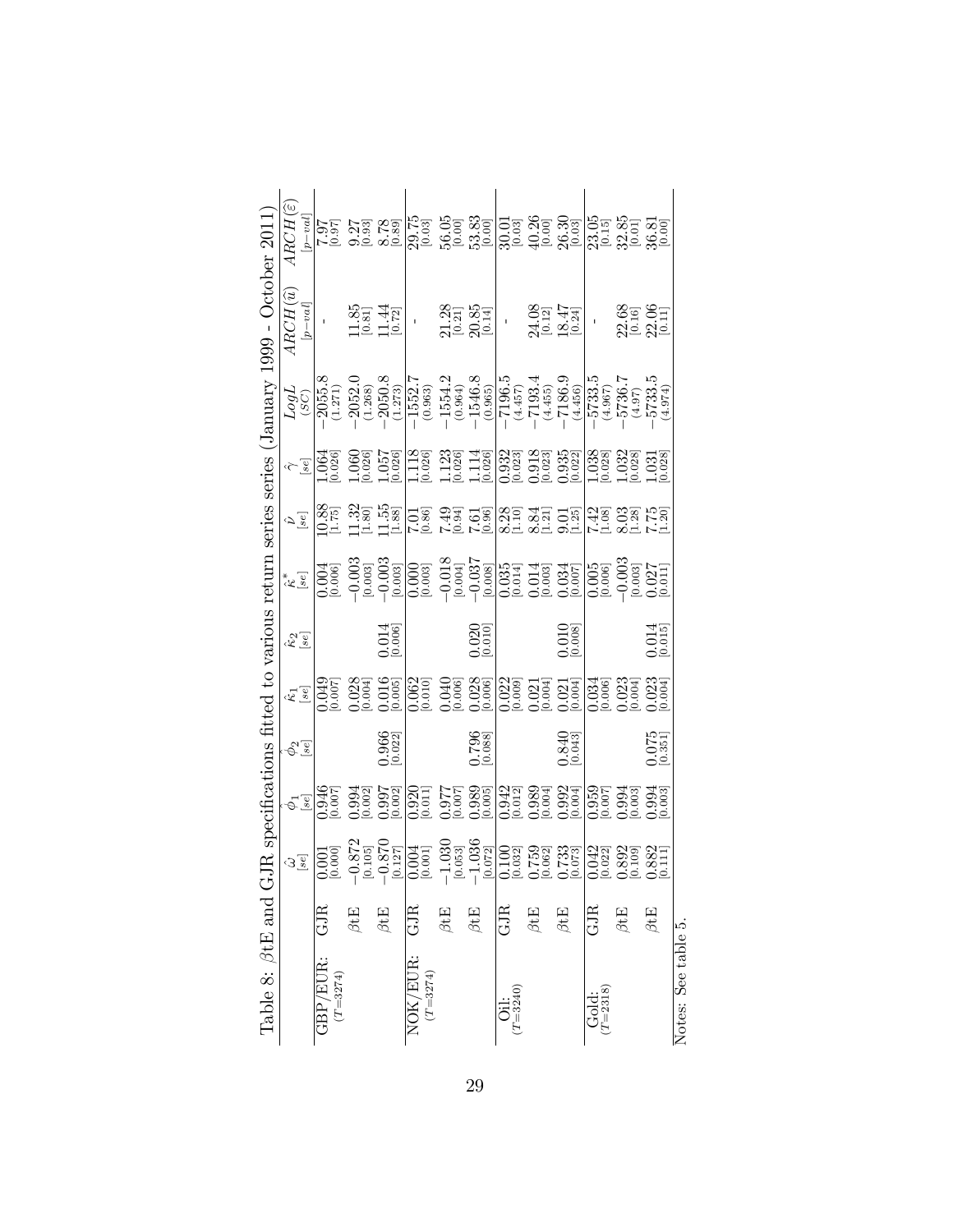## 7 Changing location

Returns sometimes exhibit mild serial correlation. Such effects may be removed prior to fitting a volatility model as was done in the previous section. However, rather than simply using a standard procedure for estimating an ARMA model, a DCS model may be fitted, thereby providing protection against outliers. Indeed a DCS model with a skew distribution may be fitted and location and volatility estimated jointly.

Another possibility to consider is that the serial correlation may actually arise as a consequence of combining serial correlation in scale with conditional skewness.

#### 7.1 Joint estimation of location and scale

When  $y_t | Y_{t-1}$  has a symmetric  $t_{\nu}$ -distribution and the location changes over time, but the scale is constant, it may be captured by a model in which  $\mu_{t|t-1}$ is generated by a linear function of

$$
u_t^{\mu} = \left(1 + \frac{(y_t - \mu_{t|t-1})^2}{\nu \exp(-2\lambda)}\right)^{-1} v_t, \quad t = 1, ..., T, \quad \nu > 0,
$$
 (38)

where  $v_t = y_t - \mu_{t|t-1}$  is the prediction error. The role of the term in parentheses in (38) is to downweight extreme observations. The variable can be written

$$
u_t^{\mu} = (1 - b_t)(y_t - \mu_{t|t-1}), \tag{39}
$$

where

$$
b_t = \frac{(y_t - \mu_{t|t-1})^2 / \nu \exp(2\lambda)}{1 + (y_t - \mu_{t|t-1})^2 / \nu \exp(2\lambda)}, \qquad 0 \le b_t \le 1, \quad 0 < \nu < \infty,\tag{40}
$$

is distributed as  $beta(1/2, \nu/2)$ . Hence the mean of  $u_t^{\mu}$  $t$ <sup> $\mu$ </sup> is zero, as it should be.

The first-order model is

$$
y_t = \mu_{t|t-1} + v_t = \mu_{t|t-1} + \exp(\lambda_{t|t-1})\varepsilon_t, \quad t = 1, ..., T \qquad (41)
$$
  

$$
\mu_{t+1|t} = \delta + \phi \mu_{t|t-1} + \kappa u_t^{\mu},
$$

This model might be interpreted as an approximation to an  $AR(1)$  process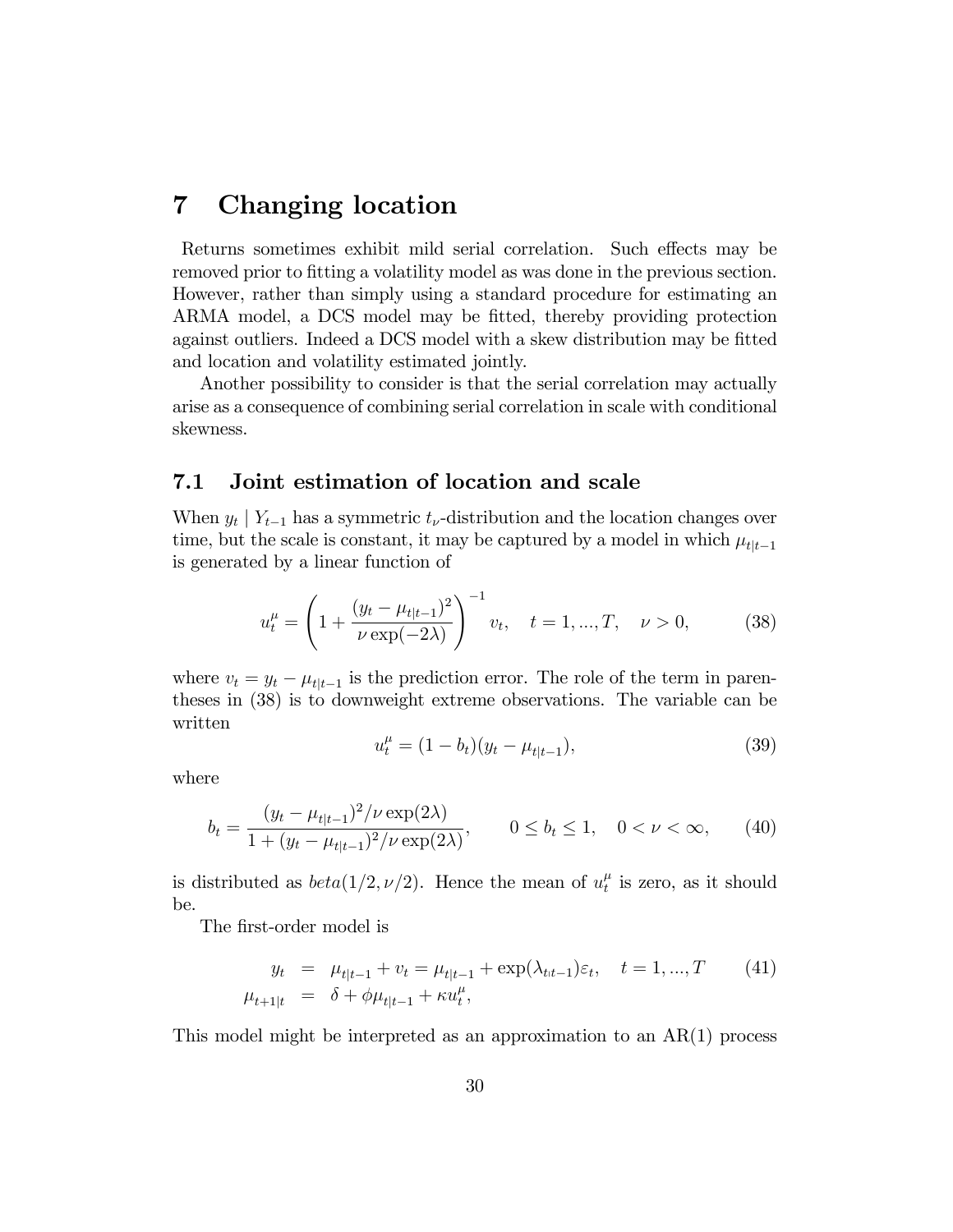plus t-distributed white noise. More generally, a linear dynamic model of order  $(p, r)$  may be defined as

$$
\mu_{t+1|t} = \delta + \phi_1 \mu_{tt-1} + \dots + \phi_p \mu_{t-p+1|t-p} + \kappa_0 u_t^{\mu} + \kappa_1 u_{t-1}^{\mu} + \dots + \kappa_r u_{t-r}^{\mu}, \tag{42}
$$

where  $p \ge 0$  and  $r \ge 0$  are finite integers and  $\delta, \phi_1, ..., \phi_p, \kappa_0, ..., \kappa_r$  are (fixed) parameters. Stationarity (both strict and covariance) of  $\lambda_{tt-1}$  requires that the roots of the autoregressive polynomial lie outside the unit circle, as in an autoregressive-moving average model.

When the conditional distribution is skew- $t$ ,

$$
u_t^{\mu} = u_t^+ I_{[0,\infty)}(y_t - \mu_{t|t-1}) + u_t^- I_{(-\infty,0)}(y_t - \mu_{t|t-1}), \quad t = 1, ..., T,
$$
 (43)

where  $u_t = u_t^+$  and  $u_t = u_t^-$  are as in (39), but with  $b_t$  defined as

$$
b_t^+ = \frac{(y_t - \mu_{t|t-1})^2/\nu \exp(2\lambda)}{1 + (y_t - \mu_{t|t-1})^2/\nu \gamma^2 \exp(2\lambda)} \qquad \text{or} \quad b_t^- = \frac{(y_t - \mu_{t|t-1})^2/\nu \exp(2\lambda)}{1 + (y_t - \mu_{t|t-1})^2/\nu \gamma^{-2} \exp(2\lambda)},\tag{44}
$$

depending on whether  $y_t - \mu_{t|t-1}$  is non-negative  $(b_t^+)$  or negative  $(b_t^-)$ . The properties of  $u_t^+$  and  $u_t^-$  do not depend on the sign of  $y_t - \mu_{t|t-1}$  since in both cases they are a linear function of the same beta variable, as defined in  $(40)$ . The asymptotic distribution of the ML estimators may be obtained.

Location and scale may be estimated jointly. The dynamic equations have the same form as before. Thus  $u_t^{\mu}$  $t<sub>t</sub><sup>\mu</sup>$  is defined as in (43) but with  $\lambda$  replaced in (44) by  $\lambda_{tt-1}$ . Similarly  $\mu_y$  is replaced by  $\lambda_{tt-1}$  in the various formulae for  $u_t$ . Both  $u_t$  and  $u_t^{\mu}$  are MDs, dependent on beta variables with the same distribution. However, the unconditional information matrix cannot be evaluated in the same way as before because the variance of the score with respect to the location depends on the scale.

The case for adopting the MD modification of section 4 may not be so strong when there is serial correlation in the level. If the modification is to be made, then

$$
\mu_{t:t-1}^S = \mu_{t:t-1} - \mu_{\varepsilon} \exp(\lambda_{t:t-1}),
$$

where  $\lambda_{tt-1}$  from (41) replaces the constant mean  $\mu_y$  in (32). Of course if the serial correlation is first removed by pre-filtering the MD model is appropriate.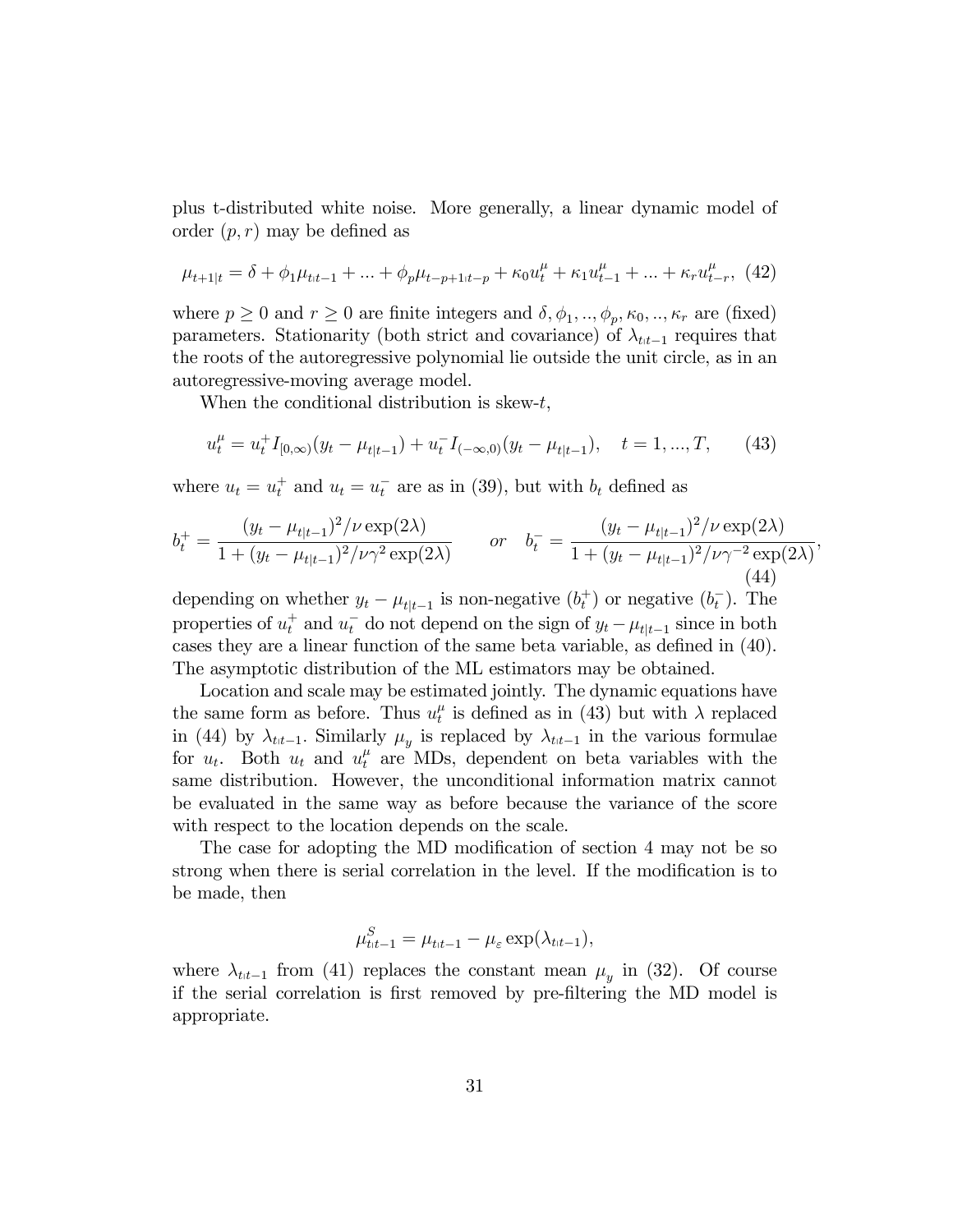## 8 Conclusions and extensions

This article shows that much of the theory for the basic Beta-t-EGARCH model generalizes to a skew-t model. Thus expressions may be obtained for unconditional moments of the observations and for predictions. An analytic expression can be derived for the information matrix of a first-order model and its structure gives insight into the way in which the estimators of parameters interact for different parameterizations. For example, if the dynamic equation is set up in terms of the mean, the asymptotic distribution is independent of its value. The effect of the skewness parameter may be similarly explored. Having said that, the derivation of an analytic expression for the information matrix of the ML estimators for the preferred specification, which is one that retains the martingale difference property, is more difficult.

The fact that a comprehensive set of theoretical properties can be derived for Beta-t-EGARCH models is a considerable attraction. Even more important, from the practical point of view, is that our results provide yet more evidence on the better fit afforded by the Beta-t-EGARCH specification as compared with the GARCH-t benchmark; see also the results in Harvey and Chakravarty (2008) and Creal, Koopman and Lucas (2011). The skewt model with two components, the short-term one with a leverage effect, seemed to give the best results overall. We find both leverage and negative skewness to be particularly pronounced among stock market indices, such as SP 500, FTSE, DAX and Nikkei.

Zhu and Galbraith (2010) consider an asymmetric skew t-distribution in which the degrees of freedom takes on a different value according to the sign of the deviation from the mean. The Beta-skew-t-EGARCH model could in principle be extended in this way. There is also the possibility of introducing skewness into the multivariate model of Creal, Koopman and Lucas (2011). Zhang et al (2011) propose such a multivariate model based on the generalized hyperbolic distribution, but, as they note, computing the information matrix for this distribution is analytically intractable so deriving asymptotic properties of ML estimators using the methods employed in this paper will not be possible.

#### REFERENCES

Alizadeh, S., Brandt, M. and Diebold, F.X. (2002). Range-Based Estimation of Stochastic Volatility Models. Journal of Finance 57, 1047-1092.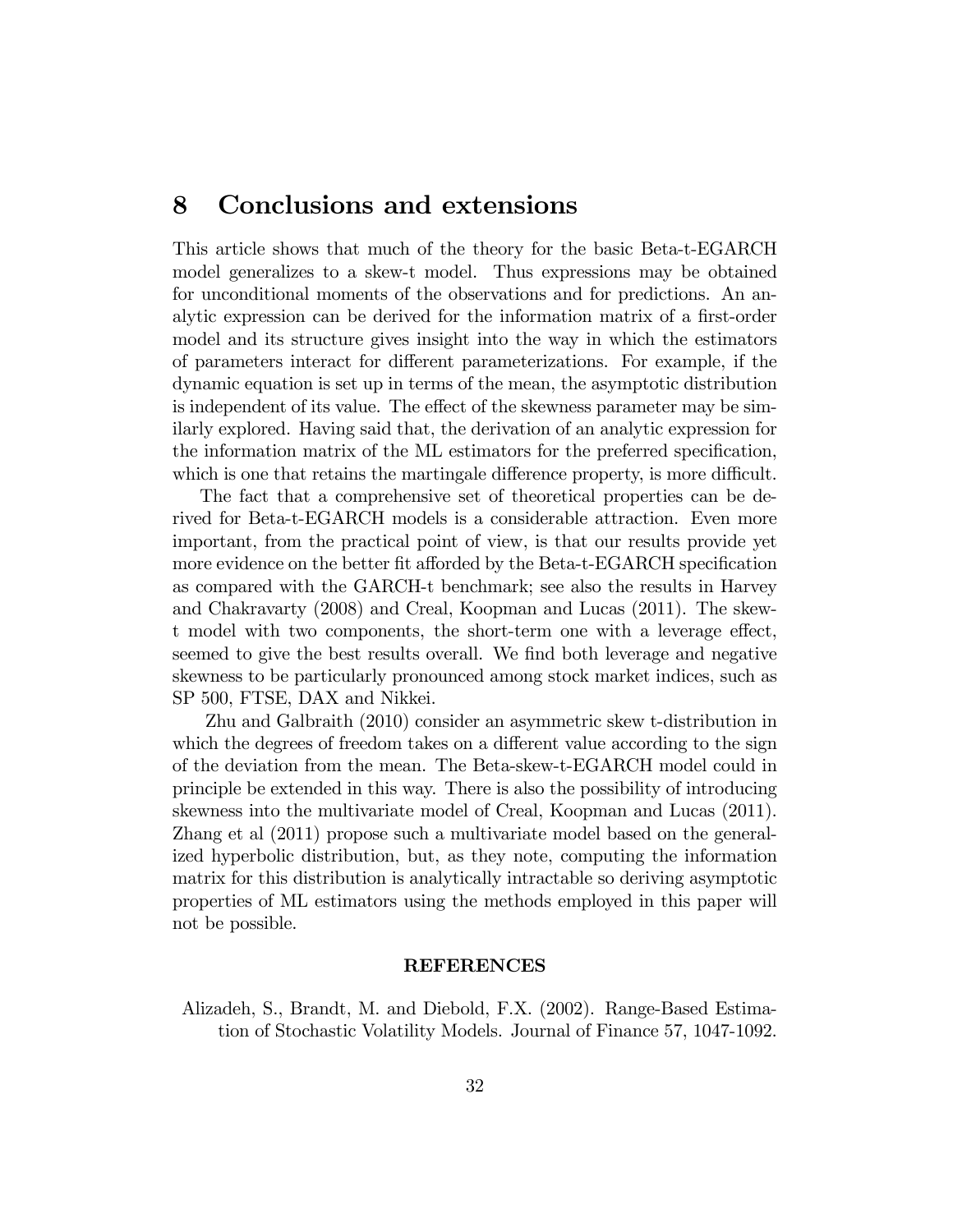- Andersen, T.G., Bollerslev, T., Christoffersen, P.F., Diebold, F.X.: (2006). Volatility and correlation forecasting. In: Elliot, G., Granger, C., Timmerman, A. (Eds.), Handbook of Economic Forecasting, 777-878. Amsterdam: North Holland.
- Brandt, A. (1986). The stochastic equation  $Y_{n+1} = A_n Y_n + B_n$  with stationary coefficients. Advances in Applied Probability  $18$ ,  $211-220$ .
- Creal, D., Koopman, S.J., and A. Lucas: (2008). A general framework for observation driven time-varying parameter models, Tinbergen Institute Discussion Paper, TI 2008-108/4, Amsterdam.
- Creal, D., Koopman, S.J., and A. Lucas (2012). Generalized autoregressive score models with applications. J of Applied Econometrics ( to appear).
- Creal, D., Koopman, S.J. and A. Lucas (2011). A Dynamic Multivariate Heavy-Tailed Model for Time-Varying Volatilities and Correlations, Journal of Business and Economic Statistics, 29, 552-63.
- Escanciano, J. C. and I. N. Lobato (2009). An automatic portmanteau test for serial correlation. Journal of Econometrics 151, 140-149.
- Engle, R.F., and Lee, G.G.J. (1999). A Long-Run and a Short-Run Component Model of Stock Return Volatility. In R.F. Engle and H. White (eds.) Cointegration, Causality, and Forecasting: A Festschrift in Honour of Clive Granger. Oxford: Oxford University Press.
- Fernández, C., and Steel, M. (1998). On Bayesian Modelling of Fat Tails and Skewness. Journal of the American Statistical Association 93, 359- 371.
- Giot, P. and Laurent, S. (2003). Value at Risk for Long and Short Trading Positions. Journal of Applied Econometrics 18, pp. 641-664.
- Giot, P, and Laurent, S. (2004). Modelling Daily Value-at-Risk Using Realized Volatility and ARCH type Models. Journal of Empirical Finance 11, 379-398.
- Glosten, L.R., Jagannathan, R. and Runkle, D. (1993). On the Relation between the Expected Value and the Volatility of the Nominal Excess Return on Stocks. Journal of Finance 48, 1779-1801.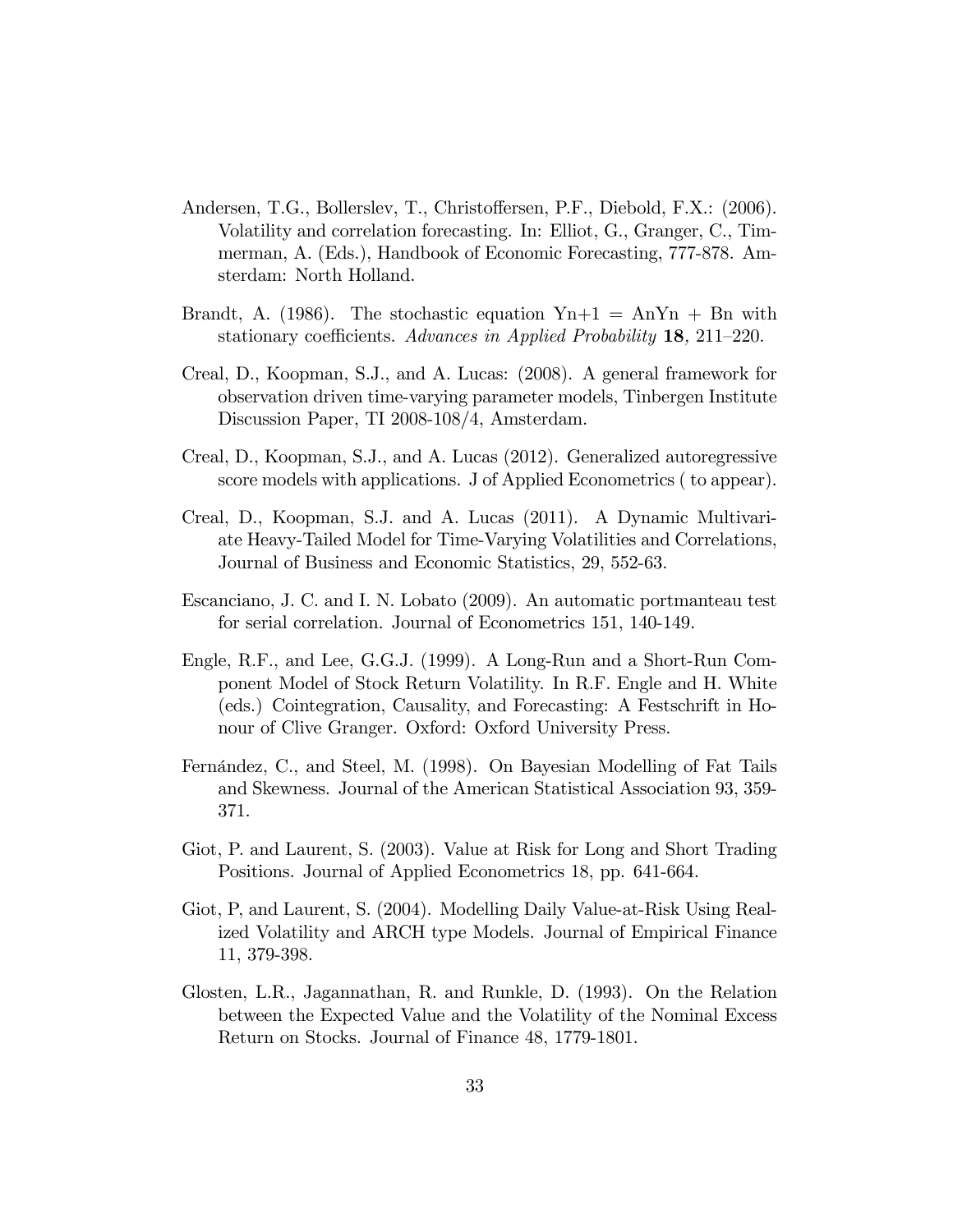- Gomez, H.W., Torres, F.J. and H. Bolfarine. (2007). Large-sample inference for the epsilon skew-t distribution. Communications in Statistics-Theory and Methods, 36, 73-81.
- Harvey, A.C. (2012). Exponential conditional volatility models. Unpublished manuscript (revised).
- Harvey, A.C. and Chakravarty, T. (2008). Cambridge Working paper in Economics, CWPE 0840.
- Harvey, C.R. and A. Siddique (2000). Conditional Skewness in Asset Pricing Tests, The Journal of Finance, 55, 1263-1295.
- Jensen, S. T. and A. Rahbek (2004). Asymptotic inference for nonstationary GARCH. Econometric Theory 20, 1203-26.
- Laurent, S. (2009). G@RCH6. Timberlake Consultants Ltd., London.
- Linton, O. (2008). ARCH models. In The New Palgrave Dictionary of Economics, 2nd Ed.
- Ljung, G. and G. Box (1979). On a Measure of Lack of Fit in Time Series Models. Biometrika  $66, 265-270$ .
- McLeod, A.I., and W.K. Li (1983). Diagnostic checking ARMA time series models using squared-residual autocorrelations. Journal of Time Series Analysis 4: 269-73.
- Nelson, D.B. (1991). Conditional heteroskedasticity in asset returns: a new approach. Econometrica 59, 347-370
- Schwarz, G. (1978). Estimating the Dimension of a Model. The Annals of Statistics 6, 461–464.
- Slater, L.J. (1965). Confluent hypergeometric functions. In Abramowitz, M. and I. A. Stegun (Eds.), Handbook of Mathematical Functions, 503- 35, Dover Publications Inc., New York.
- Straumann, D. and T. Mikosch (2006). Quasi-maximum-likelihood estimation in conditionally heteroscedastic time series: a stochastic recurrence equations approach. Annals of Statistics 34, 2449-2495.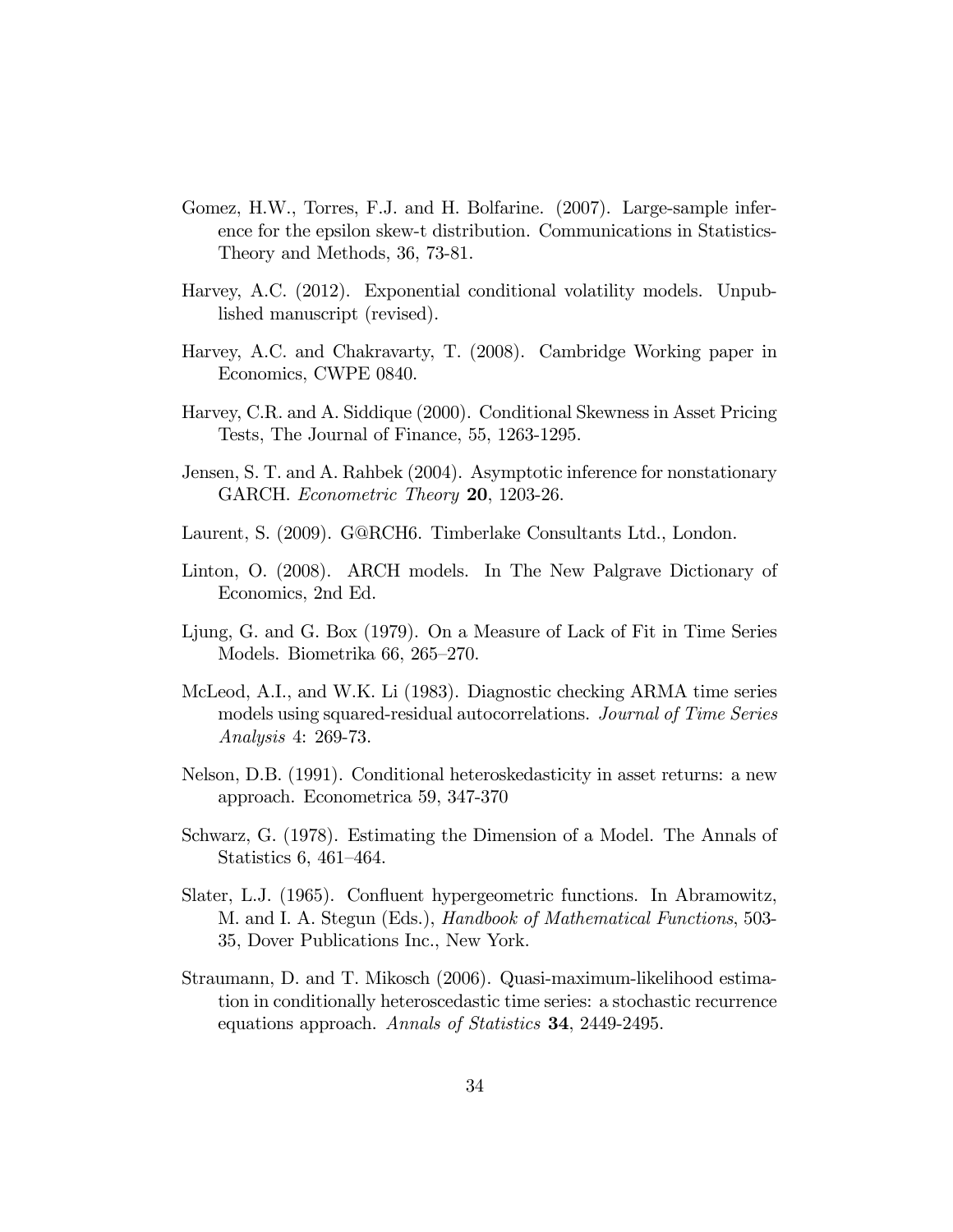- Sucarrat, G. (2012). betategarch: Estimation and simulation of the firstorder Beta-t-EGARCH model. R package version 1.2. http://cran. r-project.org/web/packages/betategarch/
- Taylor, J. and A. Verbyla (2004). Joint modelling of location and scale parameters of the t distribution. Statistical Modelling 4, 91-112.
- Zhang, X., Creal, D., Koopman, S.J. and A. Lucas (2011). Modeling Dynamic Volatilities and Correlations under Skewness and Fat Tails. Tinbergen Institute Discussion Paper 11-078/2.
- Zhu, D. and J.W. Galbraith (2010). A generalized asymmetric Studentt distribution with application to financial econometrics. Journal of Econometrics 157, 297-305.
- Zhu., D. and V. Zinde-Walsh (2009). Properties and estimation of asymmetric exponential power distribution. *Journal of Econometrics*, 148, 86-99.
- Zivot, E. (2009). Practical issues in the analysis of univariate GARCH models. In Anderson, T.G. et al. Handbook of Financial Time Series, 113-155. Berlin: Springer-Verlag.

## Appendix: Asymptotic properties of the ML estimator

This appendix explains how to derive the information matrix of the ML estimator for the first-order model and outlines a proof for consistency and asymptotic normality; full details can be found in Harvey (2012).

As noted in the text, if the model is to be identified,  $\kappa$  must not be zero or such that the constraint  $b < 1$  is violated. A more formal statement is that the parameters should be interior points of the compact parameter space which will be taken to be  $|\phi| < 1$ ,  $|\omega| < \infty$  and  $0 < \kappa < \kappa_u$ ,  $\kappa_L < \kappa < 0$ where  $\kappa_u$  and  $\kappa_L$  are values determined by the condition  $b < 1$ .

The first step is to decompose the derivatives of the log density wrt  $\psi$ into derivatives wrt  $\lambda_{tt-1}$  and derivatives of  $\lambda_{tt-1}$  wrt  $\psi$ , that is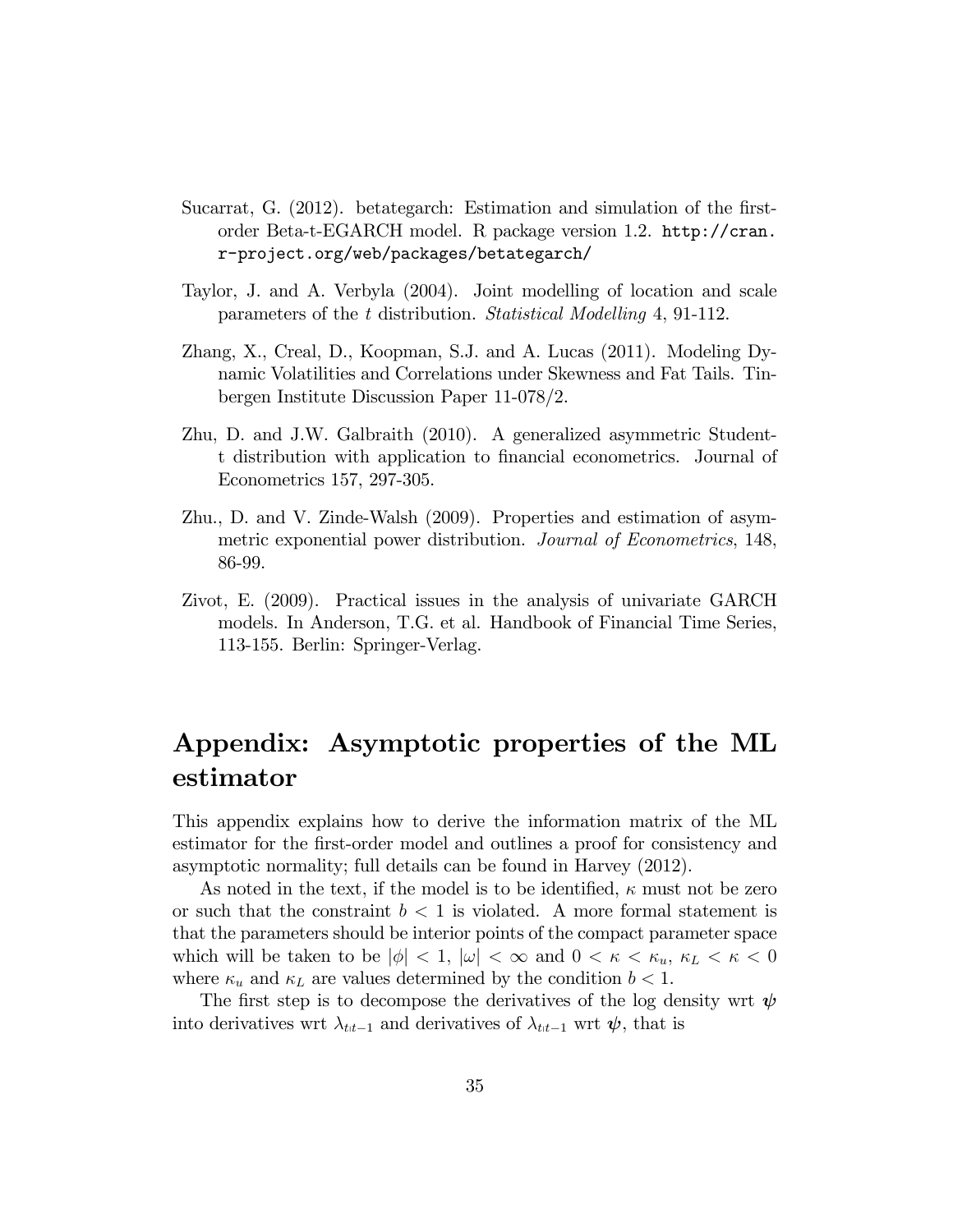$$
\frac{\partial \ln f_t}{\partial \boldsymbol{\psi}} = \frac{\partial \ln f_t}{\partial \lambda_{tt-1}} \frac{\partial \lambda_{tt-1}}{\partial \boldsymbol{\psi}}, \quad i = 1, 2, 3.
$$

Since the scores  $\partial \ln f_t / \partial \lambda_{tt-1}$  are  $IID(0, \sigma_u^2)$  and so do not depend on  $\lambda_{tt-1}$ ,

$$
E_{t-1}\left[\left(\frac{\partial \ln f_t}{\partial \lambda_{tt-1}}\frac{\partial \lambda_{tt-1}}{\partial \psi}\right)\left(\frac{\partial \ln f_t}{\partial \lambda_{tt-1}}\frac{\partial \lambda_{tt-1}}{\partial \psi}\right)'\right] = \left[E\left(\frac{\partial \ln f_t}{\partial \mu}\right)^2\right] \frac{\partial \lambda_{tt-1}}{\partial \psi}\frac{\partial \lambda_{tt-1}}{\partial \psi'}\frac{\partial \lambda_{tt-1}}{\partial \psi'}\frac{\partial \lambda_{tt-1}}{\partial \psi'}.
$$

Thus the unconditional expectation requires evaluating the last term. In order to do this, the following definitions, which specialize to the expressions in (45), are needed:

$$
a = \phi + \kappa E \left( \frac{\partial u_t}{\partial \lambda} \right)
$$
  
\n
$$
b = \phi^2 + 2\phi \kappa E \left( \frac{\partial u_t}{\partial \lambda} \right) + \kappa^2 E \left( \frac{\partial u_t}{\partial \lambda} \right)^2 \ge 0
$$
  
\n
$$
c = \kappa E \left( u_t \frac{\partial u_t}{\partial \lambda} \right)
$$
\n(45)

We also note that the first derivative of the conditional score is

$$
\frac{\partial u_t}{\partial \lambda_{tt-1}} = \frac{-2(\nu+1)(y_t - \mu)^2 \nu \exp(2\lambda_{tt-1})}{(\nu \exp(2\lambda_{tt-1}) + y_t - \mu)^2)^2} = -2(\nu+1)b_t(1-b_t),
$$

and since, like  $u_t$ , this depends only on a beta variable, it is also IID. Hence the distribution of  $u_t$  and its first derivative are independent of  $\lambda_{tt-1}$ . All moments of  $u_t$  and  $\partial u_t/\partial \lambda$  exist for the t-distribution and the expressions for  $a, b$  and  $c$  are as in (45).

The derivative of  $\lambda_{t:t-1}$  wrt  $\kappa$  is

$$
\frac{\partial \lambda_{t:t-1}}{\partial \kappa} = \phi \frac{\partial \mu_{t-1:t-2}}{\partial \kappa} + \kappa \frac{\partial u_{t-1}}{\partial \kappa} + u_{t-1}, \qquad t = 2, ..., T.
$$

However,

$$
\frac{\partial u_t}{\partial \kappa} = \frac{\partial u_t}{\partial \lambda_{t:t-1}} \frac{\partial \lambda_{t:t-1}}{\partial \kappa},
$$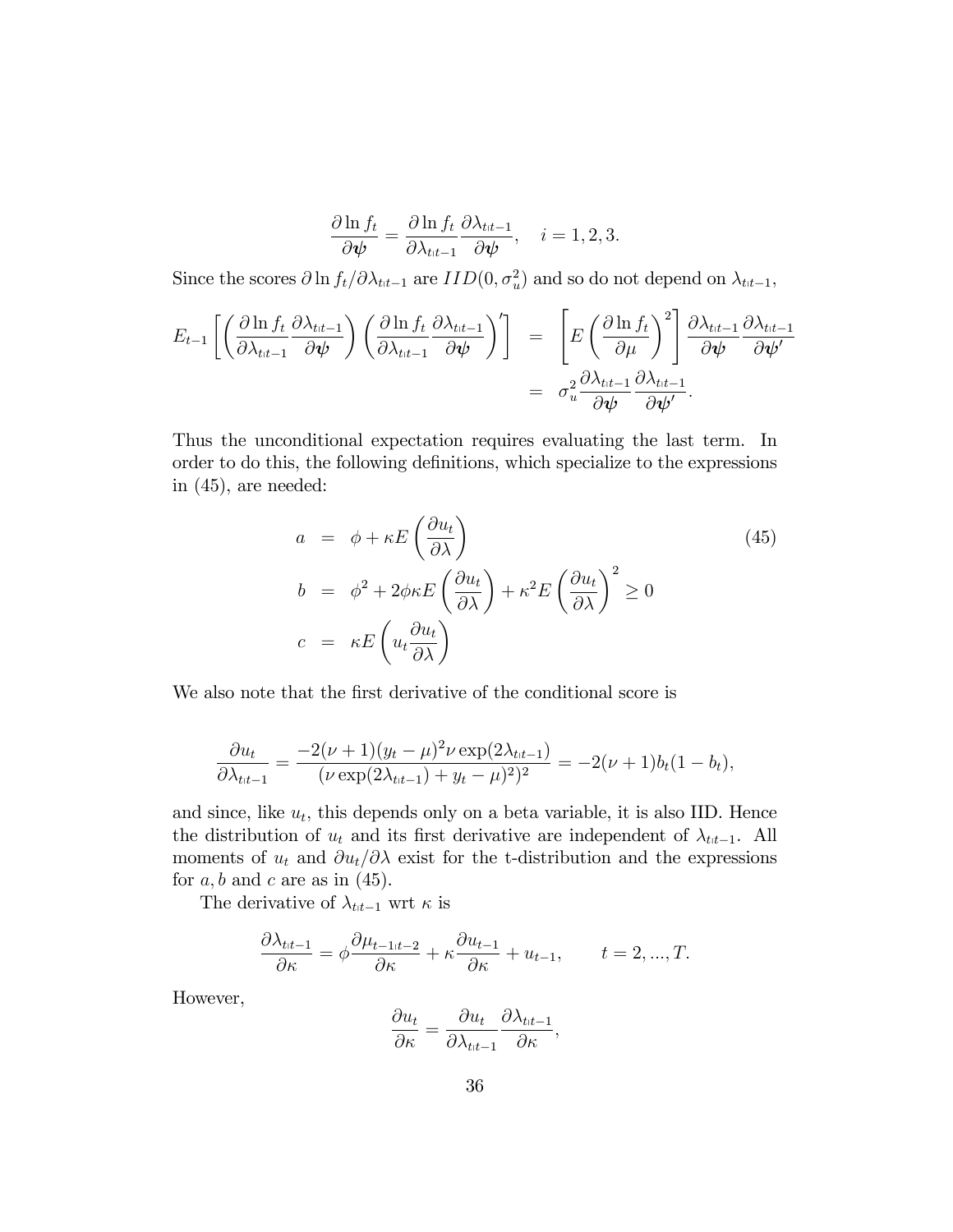Therefore

$$
\frac{\partial \lambda_{t:t-1}}{\partial \kappa} = x_{t-1} \frac{\partial \mu_{t-1:t-2}}{\partial \kappa} + u_{t-1} \tag{46}
$$

where

$$
x_t = \phi + \kappa \frac{\partial u_t}{\partial \lambda_{tt-1}}, \quad t = 1, \dots, T. \tag{47}
$$

Taking conditional expectations of  $x_t$  gives

$$
E_{t-1}(x_t) = \phi + \kappa E_{t-1}\left(\frac{\partial u_t}{\partial \lambda_{t} - 1}\right) = \phi + \kappa E\left(\frac{\partial u_t}{\partial \mu}\right),
$$

where the last equality follows because  $\partial u_t/\partial \lambda_{tt-1}$  is IID and so unconditional expectations can replace conditional ones. The unconditional expression defines the general expression for the quantity  $a'$  in (45).

When the process for  $\lambda_{tt-1}$  starts in the infinite past and  $|a| < 1$ , taking conditional expectations of the derivatives at time  $t - 2$ , followed by unconditional expectations gives

$$
E\left(\frac{\partial \lambda_{tt-1}}{\partial \kappa}\right) = E\left(\frac{\partial \lambda_{tt-1}}{\partial \phi}\right) = 0 \text{ and } E\left(\frac{\partial \lambda_{tt-1}}{\partial \omega}\right) = \frac{1-\phi}{1-a}.
$$

The derivatives wrt  $\phi$  and  $\omega$  are found in a similar way.

To derive the information matrix, square both sides of (46) and take conditional expectations to give

$$
E_{t-2} \left(\frac{\partial \lambda_{tt-1}}{\partial \kappa}\right)^2 = E_{t-2} \left(x_{t-1} \frac{\partial \mu_{t-1:t-2}}{\partial \kappa} + u_{t-1}\right)^2
$$
  
=  $b \left(\frac{\partial \mu_{t-1:t-2}}{\partial \kappa}\right)^2 + 2c \frac{\partial \mu_{t-1:t-2}}{\partial \kappa} + \sigma_u^2.$  (48)

where  $b$  and  $c$  are as defined in (13). Taking unconditional expectations gives

$$
E\left(\frac{\partial \lambda_{tt-1}}{\partial \kappa}\right)^2 = bE\left(\frac{\partial \mu_{t-1,t-2}}{\partial \kappa}\right)^2 + 2cE\left(\frac{\partial \mu_{t-1,t-2}}{\partial \kappa}\right) + \sigma_u^2
$$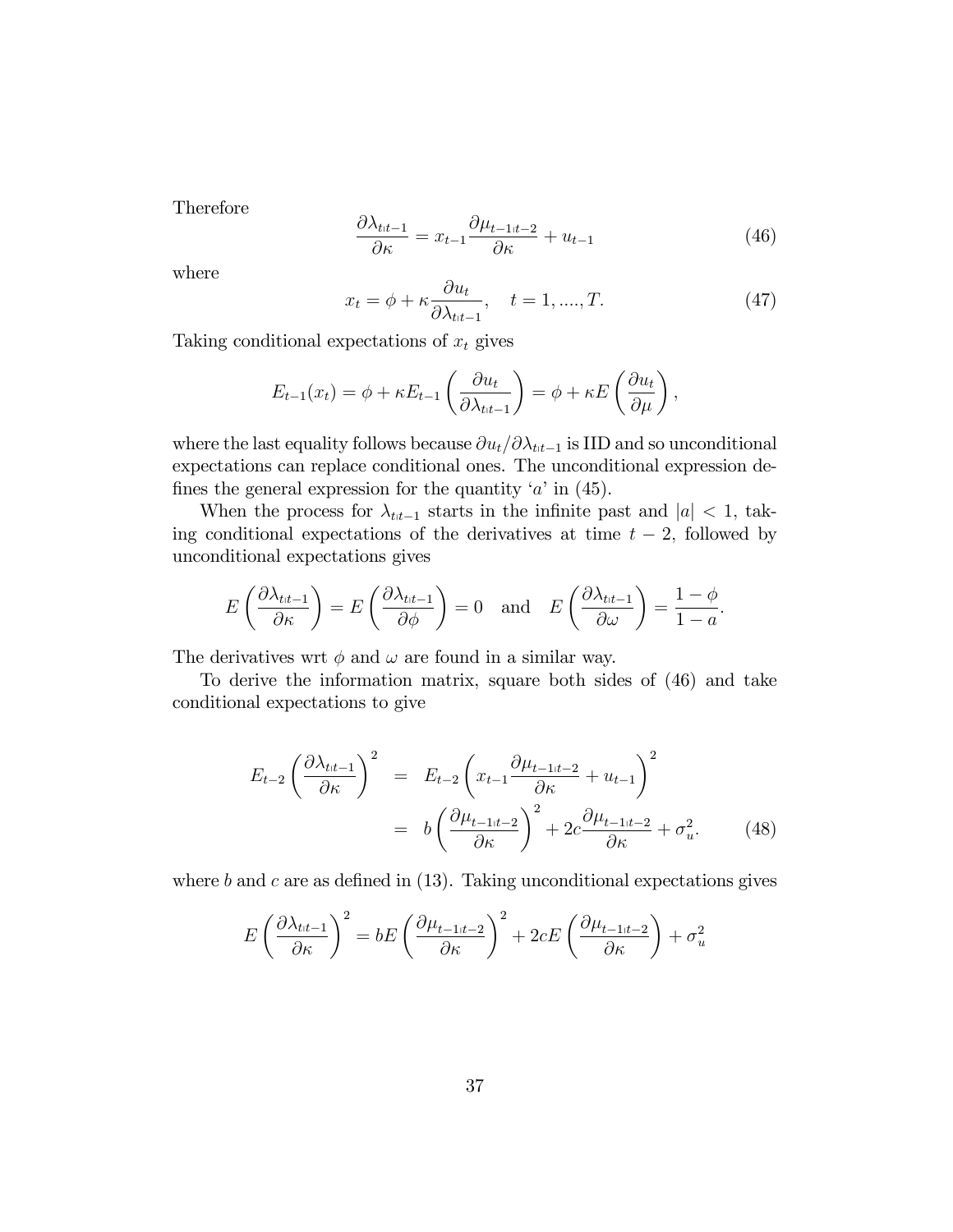and so, provided that  $b < 1$ ,

$$
E\left(\frac{\partial \lambda_{t:t-1}}{\partial \kappa}\right)^2 = \frac{\sigma_u^2}{1-b}.
$$

Expressions for other elements in the information matrix may be similarly derived; see Harvey (2012). Fulfillment of the condition  $b < 1$  implies  $|a| < 1$ . That this is the case follows directly from the Cauchy-Schwartz inequality  $E(x_t^2) \ge [E(x_t)]^2$ .

Consistency and asymptotic normality can be proved by showing that the conditions for Lemma 1 in Jensen and Rahbek (2004, p 1206) hold. The main point to note is that the first three derivatives of  $\lambda_{tt-1}$  wrt  $\kappa, \phi$  and  $\omega$  are stochastic recurrence equations (SREs); see Brandt (1986) and Straumann and Mikosch (2006, p 2450-1). The condition  $b < 1$  is sufficient<sup>7</sup> to ensure that they are strictly stationarity and ergodic at the true parameter value. Similarly  $b < 1$  is sufficient to ensure that the squares of the first derivatives are strictly stationary and ergodic.

Let  $\psi_0$  denote the true value of  $\psi$ . Since the score and its derivatives wrt  $\mu$  in the static model possess the required moments, it is straightforward to show that (i) as  $T \to \infty$ ,  $(1/\sqrt{T}) \partial \ln L(\psi_0) / \partial \psi \to N(0, I(\psi_0))$ , where  $I(\psi_0)$ is p.d. and (ii) as  $T \to \infty$ ,  $(-1/T)\partial^2 \ln L(\psi_0) / \partial \psi \partial \psi' \stackrel{P}{\to} \mathbf{I}(\psi_0)$ . The final condition in Jensen and Rahbek (2004) is concerned with boundedness of the third derivative of the log-likelihood function in the neighbourhood of  $\psi_0$ . The derivatives of  $u_t$ , as well as  $u_t$  itself, are affine functions of terms of the form  $b_t^* = b_t^h (1 - b_t)^k$ , where h and k are non-negative integers. Since

$$
b_t = h(y_t; \boldsymbol{\psi})/(1 + h(y_t; \boldsymbol{\psi})), \quad 0 \le h(y_t; \boldsymbol{\psi}) \le \infty,
$$

where  $h(y_t; \psi)$  depends on  $y_t$  and  $\psi$ , it is clear that, for any admissible  $\psi$ ,  $0 \leq b_t \leq 1$  and so  $0 \leq b_t^* \leq 1$ . Furthermore the derivatives of  $\lambda_{tt-1}$  must be bounded at  $\psi_0$  since they are stable SREs which are ultimately dependent on  $u_t$  and its derivatives. They must also be bounded in the neighbourhood of  $\psi_0$  since the condition  $b < 1$  is more than enough to guarantee the stability condition  $E(\ln |x_t|) < 0$ .

Unknown shape parameters, including degrees of freedom, pose no prob-

<sup>&</sup>lt;sup>7</sup>The necessary condition for strict stationarity is  $E(\ln |x_t|) < 0$ . This condition is satisfied at the true parameter value when  $|a| < 1$  since, from Jensen's inequality,  $E(\ln |x_t|) \leq \ln E(|x_t|) < 0$  and as already noted  $b < 1$  implies  $|a| < 1$ .